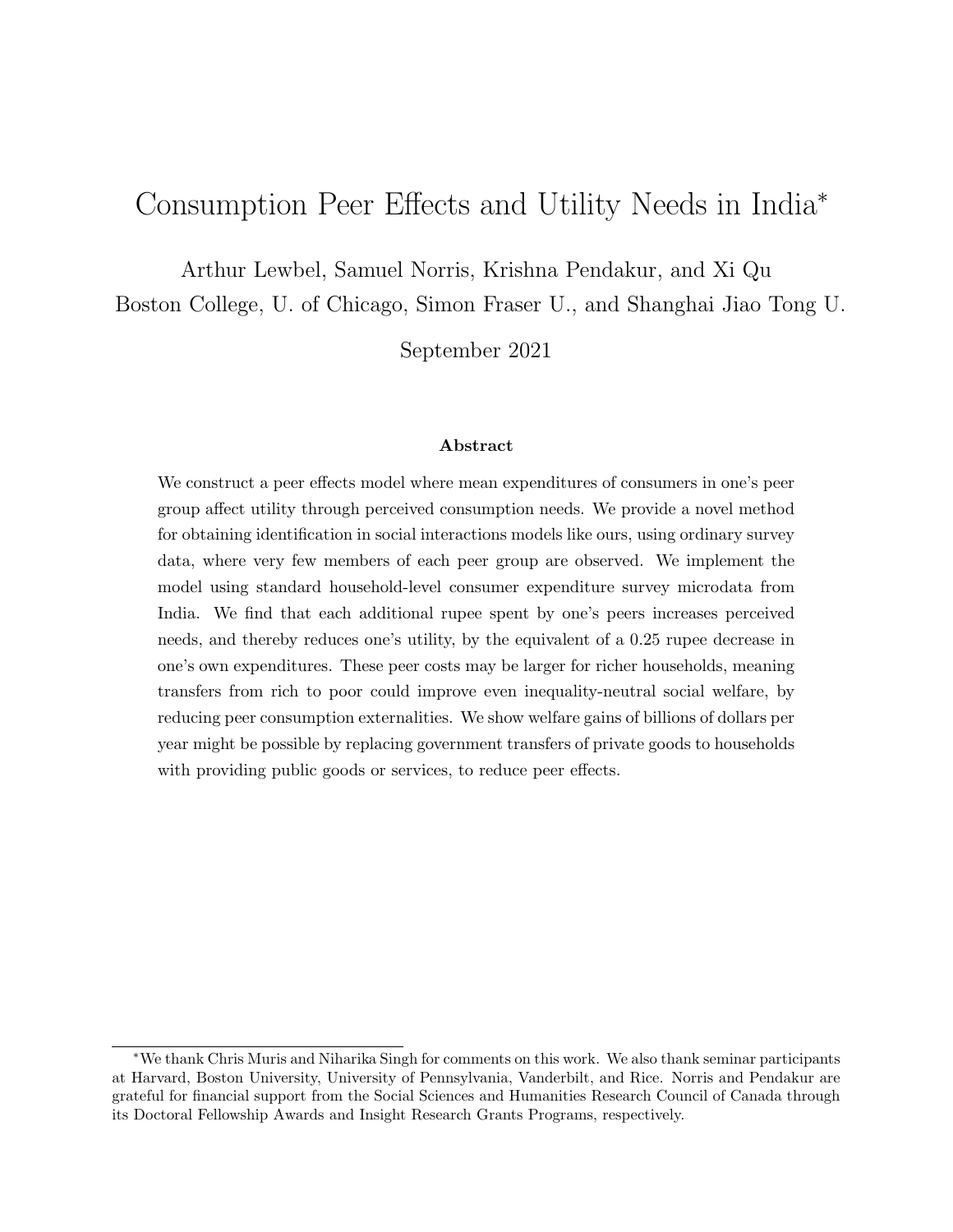# 1 Introduction

There are substantial peer effects in income and consumption. People's evaluation of their own income depends on the income of their peers (Kahneman 1992; Luttmer 2005; Clark, Frijters, and Shields 2008). Their consumption choices also depend on those of their peers (Gali 1994; Boneva 2013; de Giorgi, Frederiksen, and Pistaferri 2016), and the perceived value of individual goods or brands depends on the consumption of those goods in relevent reference groups (Rabin 1998, Kalyanaram and Winer 1998, Chao and Schor 1998).

Despite the strong evidence of peer effects in consumption choices, there has been much less work evaluating the resulting welfare impacts of these effects. In this paper we study the impact of changes in peer mean expenditures on utility, asking how much one's own expenditure would have to increase to compensate for a unit increase in peer group expenditures.

One way to measure the welfare impacts of peer effects would be to directly regress an observed utility measure (i.e., stated well-being) on own and peer expenditures, as in Luttmer (2005). This has the drawback of relying on coarse self-reports of well-being, which generally suffer from lack of interpersonal comparability, framing biases, measurement errors and problems of interpretation. Most empirical studies of consumption peer effects instead regress individual consumption on mean peer group consumption and other covariates (Chao and Schor, 1998; Boneva, 2013). Such regressions reveal behavioral responses to peer expenditures, but do not reveal the welfare implications of these peer effects.

To study the welfare effects of peer consumption, we propose a "keeping up with the Joneses" type structural model that exploits revealed preference based links between consumption and utility to recover the welfare implications of peer expenditures on consumption behavior. In our model, one's perceived required expenditures, or "needs," depend on, among other things, the mean expenditures of one's peer group. The higher are these perceived needs, the more one must spend to attain the same level of utility. Consistent with other empirical evidence, we find that consumers lose utility from feeling poorer when their peers get richer, and so consumers feel they must spend and consume more when their peers consume more (Luttmer 2005, Ravina 2007, Clark and Senik 2010). In contrast to those papers, which use direct data on reported well-being, we identify the money-metric costs of peer consumption from ordinary consumer demand data.

In estimating peer effects, much progress has been made in overcoming the endogeneity of peer data, and allowing for fixed or random peer group effects, by using detailed social network information. For example, de Giorgi, Frederiksen and Pistaferri (2016) instrument for peer consumption with friend-of-friend consumption. However, in our application we use only standard cross-section expenditure survey data, of the type that is commonly collected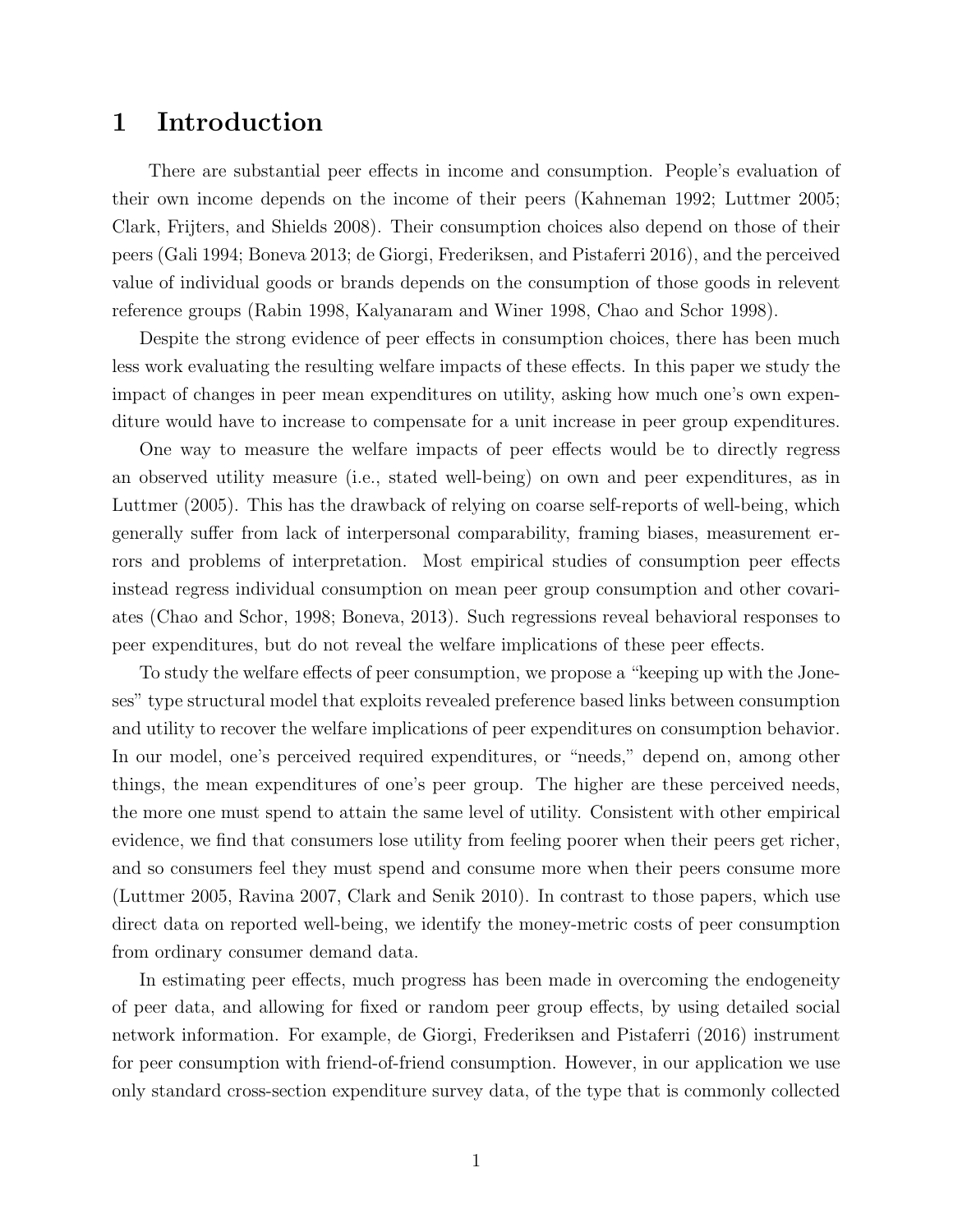by governments all over the world. As a result, we cannot make use of network information or variation in peer group sizes (as in Lee 2007) to obtain identification.

We estimate our model using consumption survey data from India.<sup>[1](#page-2-0)</sup> Our groups are defined at a very local geographic level; roughly a small neighborhood. Within neighborhoods, we also group people by religion and caste. This results in groups comprised of a few hundred members, but we only observe ten or fewer of the members in each group. This gives rise to some unusual econometric obstacles that must be overcome.

One such obstacle is that we cannot consistently estimate within-group mean expenditures, because so few members of each group are observed. Another is identifying the impact of group level peer effects while allowing for unobserved heterogeneity in group behavior, in the form of group level fixed effects or random effects. A third is coping with nonlinearities associated with maximization of empirically plausible utility functions. We propose some novel identifying moments to obtain model identification despite these obstacles, and provide an associated GMM estimator. These innovations in the econometric identification of peer effects could prove useful in other applications of social interactions models.

Empirically, we find that dealing with the peer group mean measurement error issue is particularly important. Failing to account for these errors leads to attentuation biases so large that the estimated peer effects are reduced by up to 90% in some specifications. Chandrasekhar and Lewis (2011) also document mean biases of 90% due to incomplete measurement of some networks.

Our empirical results show that an increase in spending by one's peers of one rupee has the same effect on one's utility as a decrease in one's own expenditures of about one fourth of a rupee. We also find some evidence that peer effects are smaller for lower socio-economic status groups.

These results have important implications for tax and redistribution policy. First, they suggest that personal taxes may be less costly in terms of social welfare than is implied by standard demand models, which ignore peer effects. Since peer effects are a negative consumption externality, the reduction in consumption caused by taxes does not reduce welfare as much it would in the absence of that externality.

Second, if the utility associated with public goods or government services are not subject to these peer effects (or engender smaller peer effects), then governments can increase welfare by substituting the provision of public goods for the provision of private goods. This effect can be very large: we perform a rough calculation which shows that replacing India's food subsidy program with more generous provision of public goods and services, such as public sanitation or cleaner air, could potentially increase money metric welfare by up to 180 billion

<span id="page-2-0"></span><sup>&</sup>lt;sup>1</sup>A number of studies find significant peer effects in India, e.g., Banerjee, et. al. (2013).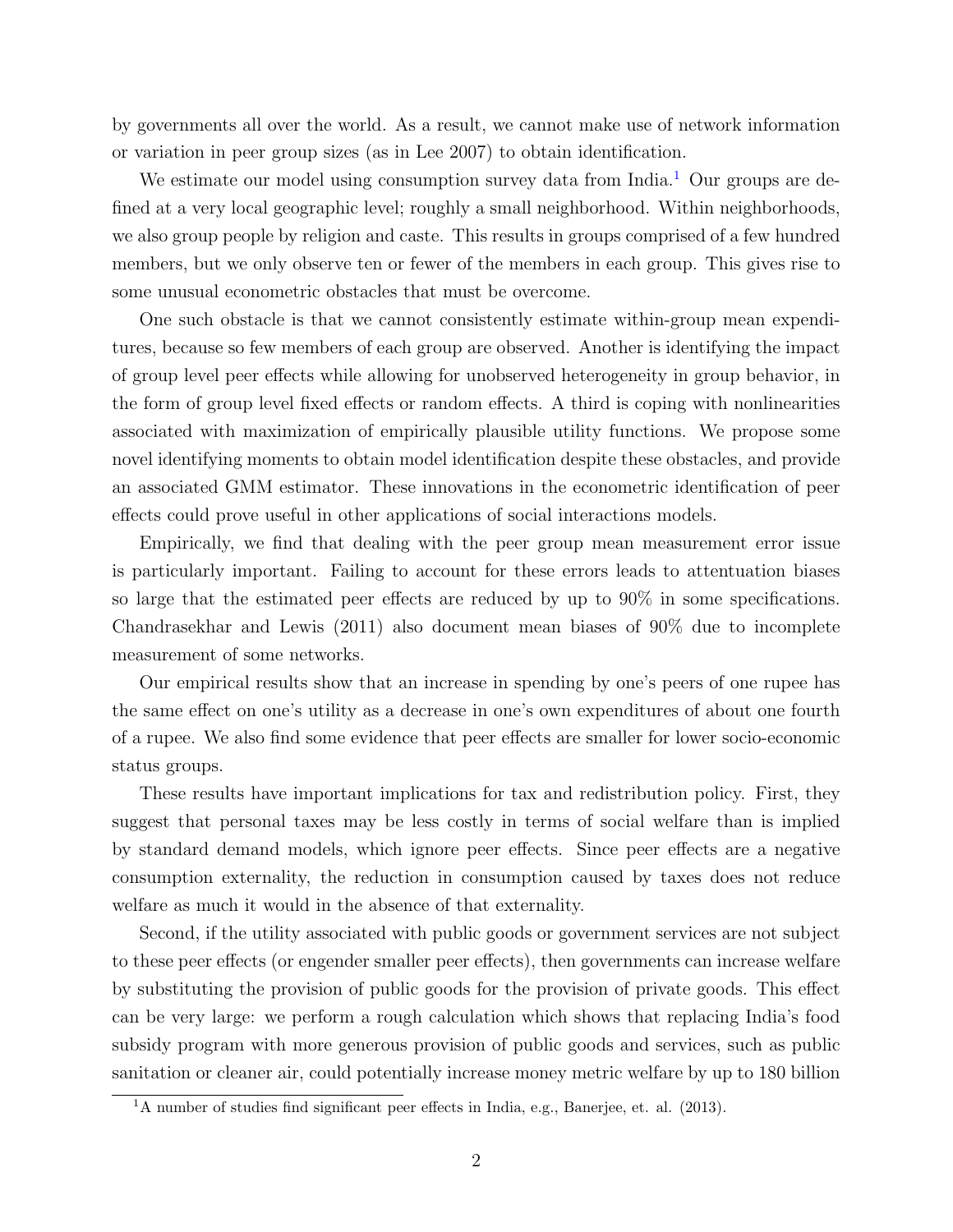rupees (2.5 billion US dollars) per year at no additional cost, by reducing peer effects.

Third, the finding that poorer households may have smaller peer effects suggests that transfers from higher to lower status groups can increase total welfare, by reducing peer externalities. The usual argument for transfers of money from rich to poor is the assumption of declining social marginal welfare (meaning society benefits more by giving the poor an additional dollar than it loses by taking away a dollar from the rich, ceteris paribus). In contrast, our results give a reason why progressive taxation can increase social welfare, even if all consumers have the same marginal utility of money, and even if one's social welfare function is inequality-neutral.

Consider a model where each consumer, indexed by  $i$ , is a member of a peer group, indexed by g. Let  $\mathbf{q}_i$  be the vector of (continuous) quantities of goods that consumer i consumes. We specify and estimate utility derived demand functions, which express  $q_i$  as a function of prices, a total expenditure budget  $x_i$ , and demographic characteristics. Consumer i is a member of a peer group g. Let  $\overline{\mathbf{q}}_q$  be the expected value of the quantity vector **q** among all the members of group  $g^2$  $g^2$ . The peer effects in our model have demand functions that also depend, nonlinearly, on  $\overline{\mathbf{q}}_g$ . There is a long history, going back to Samuelson (1947), of modeling needs in utility and demand functions as analogous to fixed costs or overheads in production. In our model, these needs depend on  $\overline{\mathbf{q}}_g$ , and  $\mathbf{q}_i$  in turn depends on needs.

Given estimates of our demand functions, and hence (by revealed preference theory) ordinal utility functions, we can answer the question: If peer spending  $\overline{\mathbf{q}}_g$  increases, how much poorer does consumer  $i$  feel? More precisely, how much more would consumer  $i$  need to spend (i.e., how much would his or her budget  $x_i$  need to increase) to give that consumer the same level of utility she had before  $\overline{\mathbf{q}}_g$  increased? This is the fundamental welfare question our analysis seeks to answer.

Our system of demand functions is an example of a social interactions model, since it includes the vector of group means  $\overline{\mathbf{q}}_q$  as covariates. Our model differs from standard social interactions models (e.g., Manski 1993, 2000; Brock and Durlauf 2001; Lee 2007; Blume et al. 2010) in a variety of ways. First, our model is nonlinear and vector-valued while most such models are linear and scalar-valued. This nonlinearity complicates some aspects of identification, but it helps overcome other issues, such as allowing us to include group-level fixed effects in the model (in a linear model, differencing or demeaning to remove fixed effects would also remove  $\overline{\mathbf{q}}_g$ ).

<span id="page-3-0"></span>A second difference is that most social interactions models make use of network informa-

<sup>&</sup>lt;sup>2</sup>Letting  $\overline{\mathbf{q}}_q$  be the expected value rather than the average of  $\mathbf{q}_i$  among all group members mitigates some technical issues, such as the reflection problem, and it means members don't need to consider the effect of their own decisions on  $\overline{\mathbf{q}}_g$ .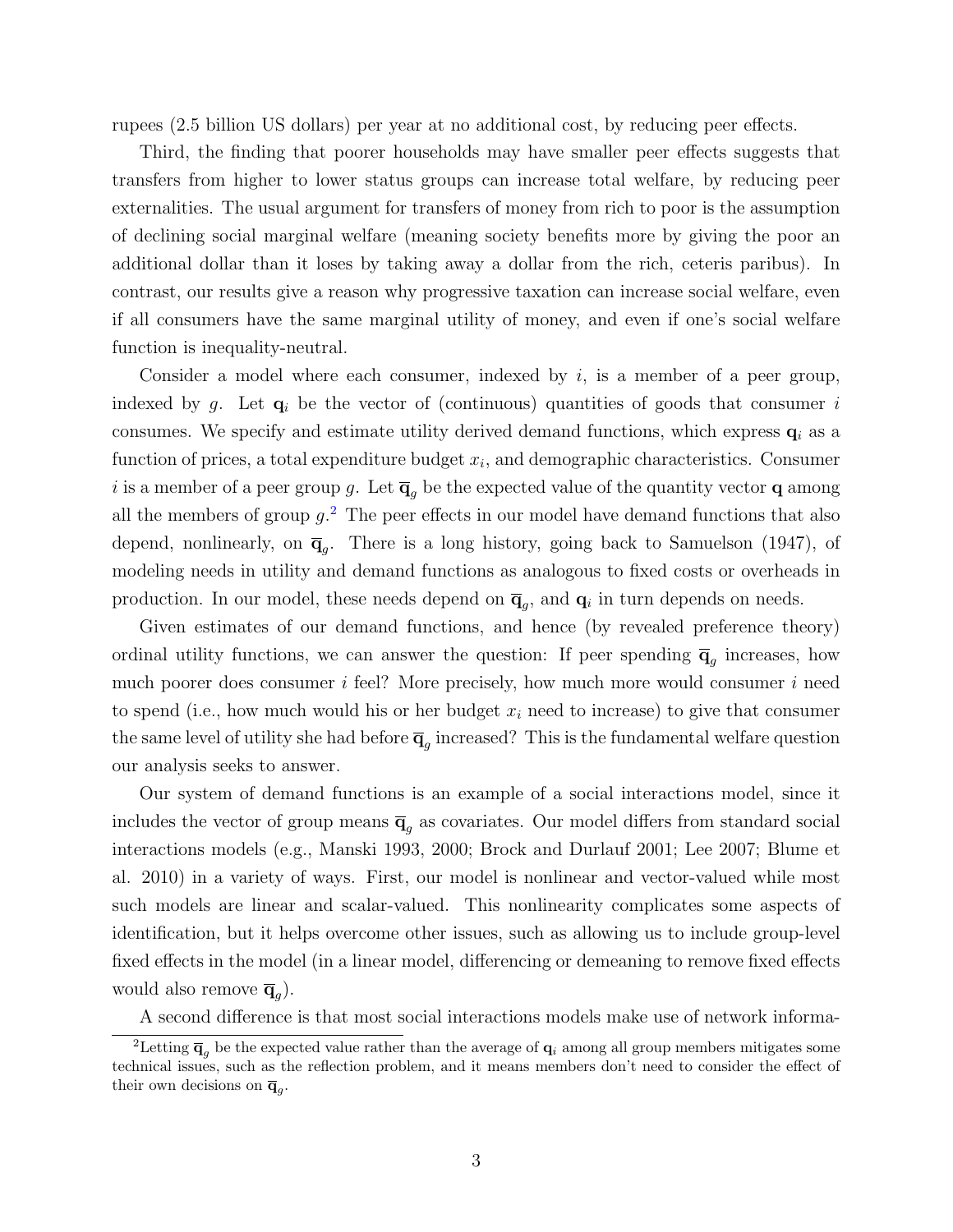tion for identification, but we cannot. Examples of such network information include the use of exogenous variation in group composition or size (e.g., Lee 2007; Carrell, Fullerton and West 2009; and Duflo, Dupas and Kremer 2011), or the use of detailed network structure like intransitive triads, where data on friends of friends provides instruments for identification (e.g., Bramoullé, Djebbari and Fortin 2009; De Giorgi, Pellizzari, and Redaelli 2010; Jochmans and Weidner 2016; or de Giorgi, Frederiksen, and Pistaferri 2016). In contrast, our model uses consumer expenditure survey data, of the type that many countries collect for constructing consumer price indices. Since such surveys do not contain social network information, we can only define peer groups based on demographic characteristics and geography, and we therefore cannot exploit any network structure to help identification.

A third difference from most social interactions applications is that, having survey data, we only observe a small number of the members in each peer group. Our peer groups each have a few hundred members or more in the population, but we observe at most 10 members of each group in our sample. As a result, we cannot consistently estimate group means  $\overline{\mathbf{q}}_g$ . For each group g, we can at best construct an estimate  $\hat{q}_g$  by averaging across the small number of members that we do observe in each group. This greatly complicates identification and estimation of our model, because replacing  $\overline{\mathbf{q}}_q$  with  $\hat{\mathbf{q}}_g$  introduces group level measurement error into the model, and this measurement error  $\hat{\mathbf{q}}_g - \overline{\mathbf{q}}_g$  is both endogenous and correlated with other components of the model. These problems are further exacerbated by nonlinearity of the demand function, resulting in interaction terms like the measurement error  $\hat{\mathbf{q}}_g - \overline{\mathbf{q}}_g$ multiplied by  $x_i$  (the budget of consumer i).

Section [3](#page-10-0) below illustrates our general procedure for dealing with these econometric issues, in the context of a simple generic quadratic model. This procedure should be of independent interest to others wishing to estimate peer effects using survey data. In some Appendices, we provide a sequence of theorems proving that our identification method and associated proposed estimators yield consistent estimators and valid inference, both for the simple quadratic generic model (with some extensions), and for our general utility derived demand model.

The remainder of this paper proceeds as follows. In Section [2](#page-5-0) we expand on the structural model of utility, demand and peer effects introduced above. Section [3](#page-10-0) summarizes our general results on identification and estimation. Our empirical estimates are presented in Section [4,](#page-17-0) with policy implications provided in Section [5.](#page-31-0) Section [6](#page-34-0) then concludes.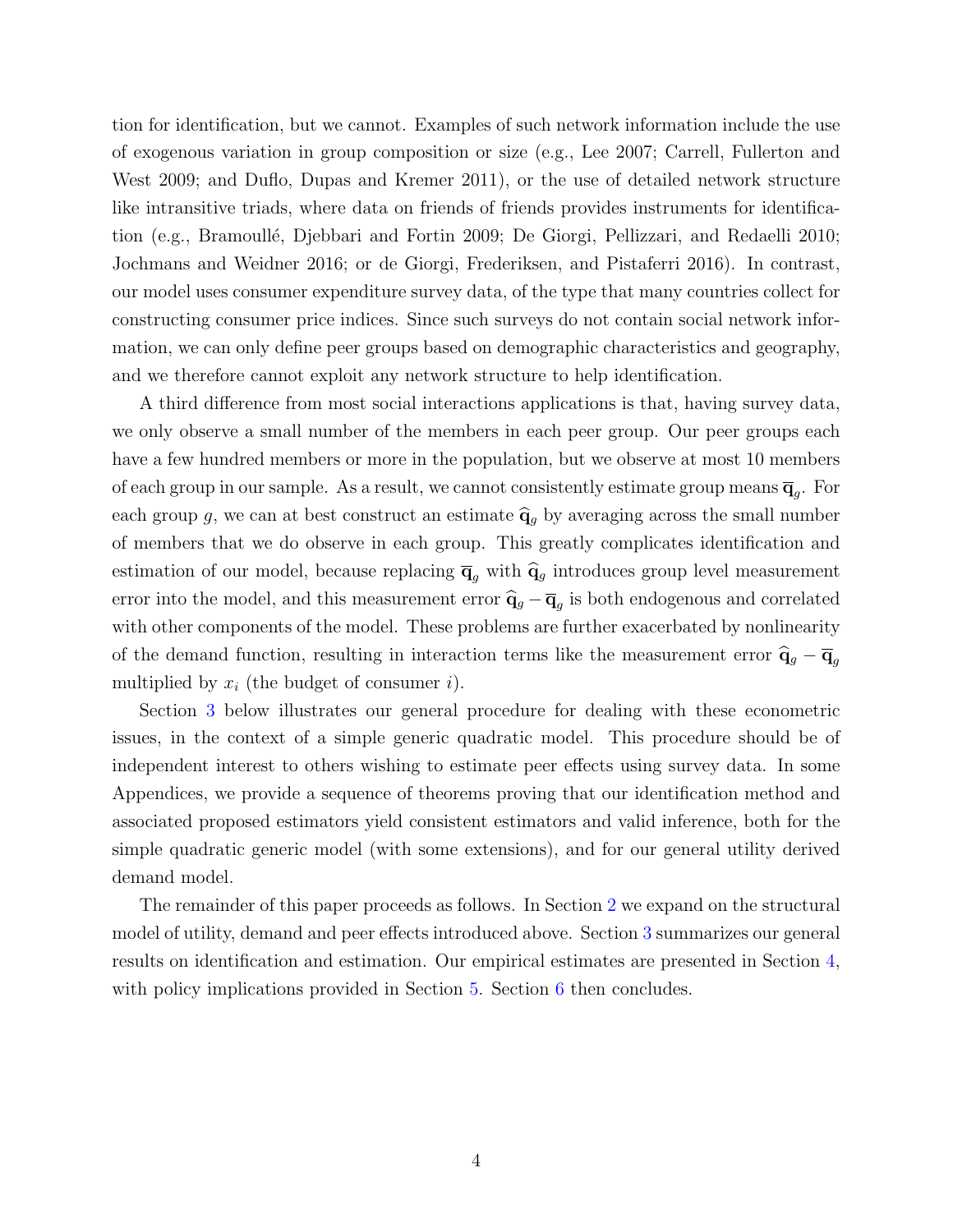# <span id="page-5-0"></span>2 Utility and Demand With Peer Effects in Needs

There is a long literature that connects utility and well-being to peer income or consumption levels (see, e.g., Frank 1999, 2012). The Easterlin (1974) paradox asserts an empirical connection between well-being and national average incomes. Though the strength of this connection is debated (Stevenson and Wolfers 2008), the correlation between utility and national-level consumption, ceteris paribus, appears negative. Ravina (2007) and Clark and Senik (2010) regress self-reported utility on own budgets and national average budgets, and other correlated aggregate measures like inequality, and find that this negative correlation still stands. Similar results hold for much smaller reference groups, e.g., Luttmer (2005) finds that an increase of the average income in one's neighbors reduces self-reported well being.

The possible mechanisms for this correlation are varied. Veblen (1899) effects make consumers value consumption of visible status goods. Reference-dependent utility functions hinge preferences on own-endowments (Kahneman and Tversky 1979). More recent work on these models has led to reference-dependence that is "other-regarding," where utilities depend on reference points that are driven by other agents' decisions or endowments. Models of "keeping up with the Joneses" have one's own consumption feel smaller when one's peers consume more. Surveys of this literature include Kahneman (1992) and Clark, Frijters, and Shields (2008).

Taken together, this literature suggests that the utility of consumer i should depend on both  $\mathbf{q}_i$  and  $\overline{\mathbf{q}}_g$ , and that utility is increasing in  $\mathbf{q}_i$  and decreasing in  $\overline{\mathbf{q}}_g$ .<sup>[3](#page-5-1),[4](#page-5-2),[5](#page-5-3)</sup> If we could observe utility and consumption quantities of individuals and groups, we could directly test this. Luttmer (2005) estimates an approximation of this relationship, by regressing a crude measure of utility (reported life satisfaction on a coarse ordinal scale) not on  $\mathbf{q}_i$  and  $\overline{\mathbf{q}}_g$ , but on  $x_i$  and its group mean  $\overline{x}_g$ . Separate from our main empirical application, we estimate a similar regression, using data from India and groups that are roughly comparable to those in our main empirical analysis. The results agree with Luttmer (2005) and support our main model's underlying assumption that increases in peer expenditures decrease rather than increase utility. Our main model does not depend on crude utility measures, but instead

<span id="page-5-1"></span><sup>&</sup>lt;sup>3</sup>It is of course possible that peer group expenditures matter in other ways than just though group means  $\overline{\mathbf{q}}_g$ . We only consider group means here because of data limitations and other econometric issues discussed later.

<span id="page-5-2"></span><sup>&</sup>lt;sup>4</sup>One could imagine utility positively correlated with  $\overline{q}_g$ , for example, through happiness for the success of one's peers. But the empirical evidence, including our own results, suggest that the correlation is negative.

<span id="page-5-3"></span><sup>&</sup>lt;sup>5</sup>Our groups are defined (in the main) by geography. This implies a substantial risk of misspecifying how consumers are assigned to peer groups. We mitigate this risk in part by constructing very small groups, since defining groups that are too small creates inefficiency but not bias. We also show how misspecification of groups will generally leads to downward bias in peer effects estimates, so our estimated effects are likely to be conservative, and we perform some specification tests regarding group definitions.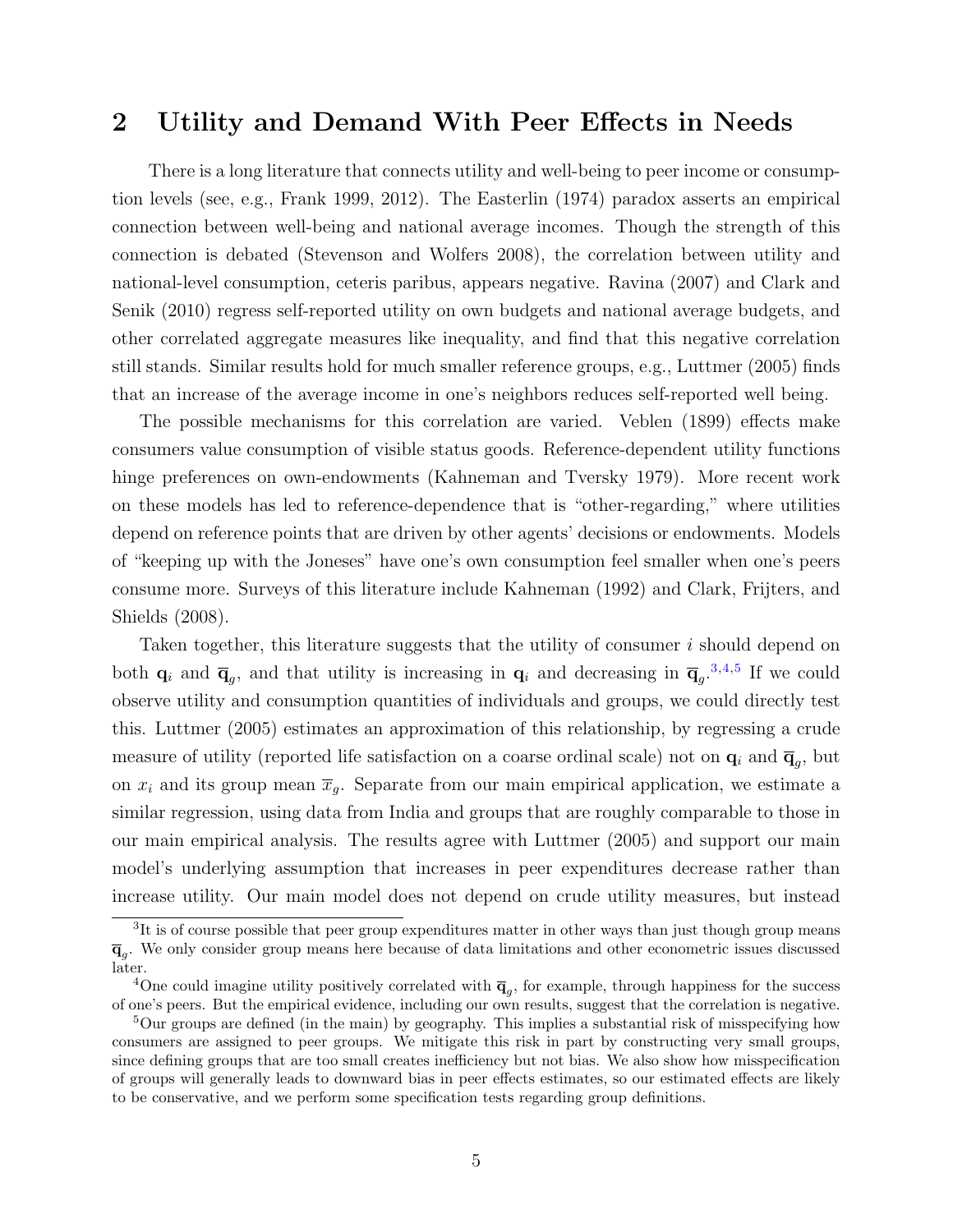identifies comparable structural parameters obtained from utility-derived demand functions via revealed preference.

A number of papers relate consumption choices to peer consumption levels, although these analyses are essentially nonstructural (Chao and Schor 1998, Boneva 2013, de Giorgi, Frederiksen and Pistaferri, 2016). All these papers suggest that the magnitudes of peer effects in consumption choices are large. In our notation, these papers use empirical approaches analogous to regressing  $\mathbf{q}_i$  on  $x_i$  and  $\overline{\mathbf{q}}_g$ . However, establishing how much consumption  $\mathbf{q}_i$ changes when peer consumption  $\overline{\mathbf{q}}_g$  changes does not answer the welfare question of how  $\overline{\mathbf{q}}_g$ affects utility, and hence how much one would need to increase  $x_i$  to compensate for the loss of utility from an increase in  $\overline{\mathbf{q}}_g$ . Answering this type of welfare question requires linking expenditures to utility, which is what our structural model does.

#### 2.1 The Utility-Derived Demand Model

Our model is that each consumer, indexed by  $i$ , is a member of a peer group, indexed by g. Note that g should have a subscript i, denoting the particular group that contains consumer i, but we drop this subscript to avoid notational clutter. Let  $q_i$  be the vector of (continuous) quantities of goods that consumer i consumes. Utility is given by  $U_i = U(\mathbf{q}_i - \mathbf{f}_i)$ , where  $U_i$  is the attained utility level of consumer i, U is a utility function (ignoring taste heterogeneity for now), and  $f_i$  is a vector of the needs of consumer *i*.

Needs  $f_i$  is a quantity vector, with elements equal to the minimum quantities that consumer i must consume of each good before he or she starts to get any utility. In the context of a linear model, Samuelson (1947) defines the quantity vector  $f_i$  as the "necessary set" of goods. The Stone (1954) and Geary (1949) linear expenditure system is just a Cobb-Douglas utility function U with needs equalling a constant vector  $\bf f$ . Gorman (1976) analyzed the general form  $U_i = U(\mathbf{q}_i - \mathbf{f}_i)$  for arbitrary utility functions U, letting  $\mathbf{f}_i$  depend on demographic variables and taste shifters  $z_i$ .

Let overbars indicate true within-group means, and hats indicate sample averages. We extend Gorman (1976) by letting needs  $f_i$  also depend on  $\bar{q}_g$ , the expected value of the quantity vector  $q$  among the members of consumer i's peer group g. The model therefore has  ${\bf f}_i={\bf f}\left({\bf z}_i,\overline{\bf q}_g\right)$  for a vector valued needs function  ${\bf f}$ . Let  ${\bf p}$  be the price vector corresponding to  $\mathbf{q}_i$ , and let  $x_i$  be consumer i's budget (total expenditures). Consumer i chooses the vector  $q_i$  to maximize his or her utility

$$
U_i = U\left(\mathbf{q}_i - \mathbf{f}\left(\mathbf{z}_i, \overline{\mathbf{q}}_g\right)\right) \tag{1}
$$

under the linear budget constraint  $\mathbf{p}'\mathbf{q}_i \leq x_i$ .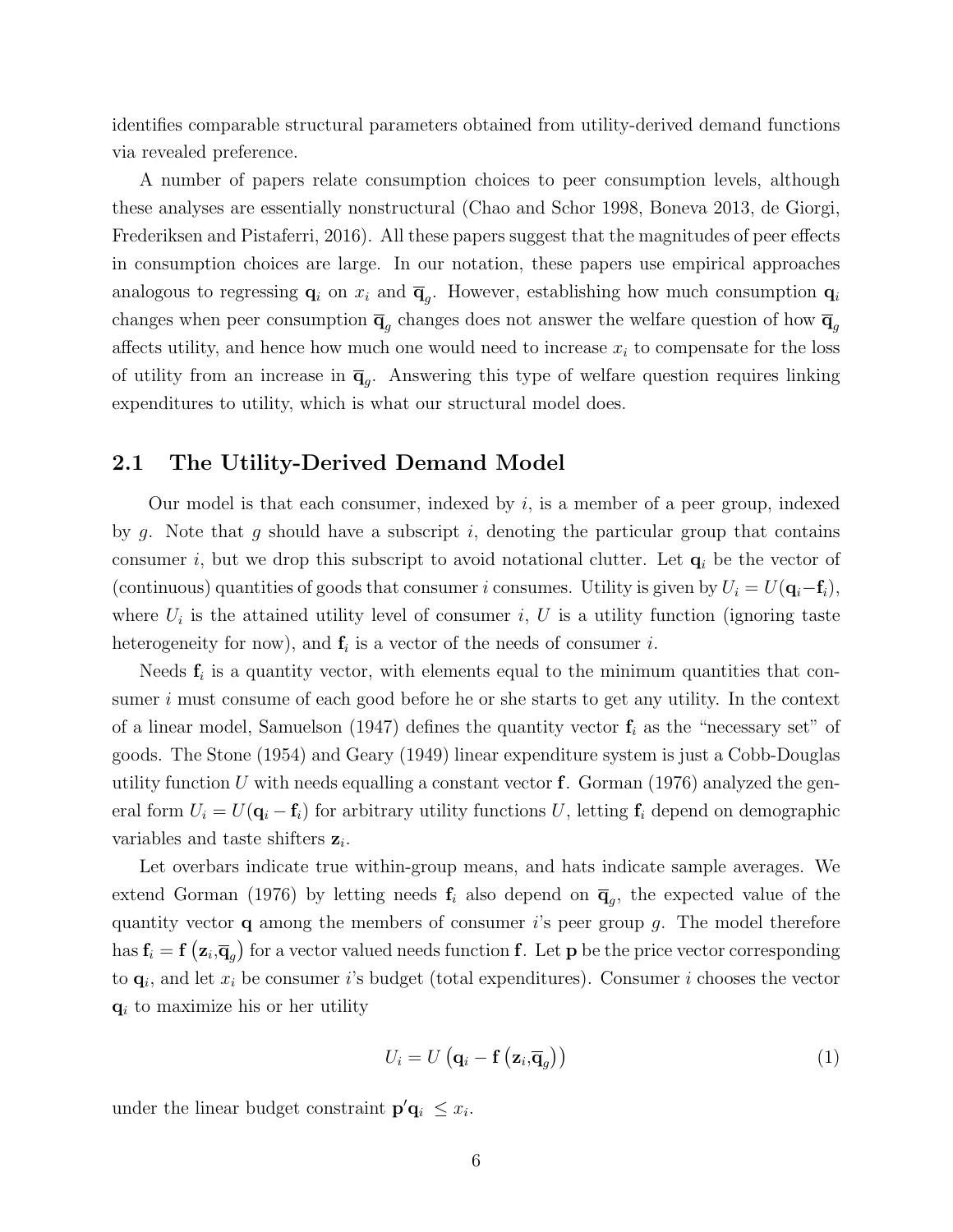One can equivalently represent preferences using an indirect utility function, defined as the maximum utility attainable with a given budget  $x_i$  when facing prices **p**. Gorman (1976) shows<sup>[6](#page-7-0)</sup> that for any regular utility function in this form, there exists a corresponding indirect utility function V such that

<span id="page-7-2"></span>
$$
U_i = V\left(\mathbf{p}, x_i - \mathbf{p}'\mathbf{f}(\mathbf{z}_i, \overline{\mathbf{q}}_g)\right). \tag{2}
$$

Indirect utility functions of this form can be shown to have many desirable properties for welfare calculations.<sup>[7](#page-7-1)</sup> Blackorby and Donaldson (1994) and Donaldson and Pendakur (2006) show that the function  $f$  (without  $\overline{q}_g$ ) is uniquely identified up to location from consumer demand functions. We show later that we can also uniquely identify how **f** depends on  $\overline{\mathbf{q}}_g$ .

Luttmer (2005) regresses a self-reported measure of happiness on  $z_i$ ,  $y_i$ , and  $\hat{y}_g$  (where for Luttmer,  $y_i$  is the income of consumer i, and  $\hat{y}_g$  is the observed within-group average income). We can interpret his regression as a simplified and linearized version of equation [\(2\)](#page-7-2), where self-reported happiness is assumed to proxy for  $U_i$ , income  $y_i$  replaces  $x_i$ , and all the effects of  $\overline{\mathbf{q}}_g$  are subsumed by  $\widehat{y}_g$ . Table 1 (column 3) in Luttmer (2005) gives endogeneitycorrected estimates of the coefficients of  $\hat{y}_g$  and  $y_i$  of −0.296 and 0.361, respectively. The negative ratio of these is 0.82, meaning that a 100 dollar increase in group-average income has the same effect on reported happiness as an 82 dollar reduction in own-income. We later estimate an object that has a comparable interpretation to this relative coefficient. But instead of assuming that  $U_i$  equals an observed happiness measure that can be compared across individuals and regressed on covariates, we let  $U_i$  be unobserved. We instead derive demand equations from equation [\(2\)](#page-7-2), and then recover the implied peer effects on utility.

The demand functions that result from maximizing our utility function can be obtained by applying Roy's (1947) identity to the indirect utility function of equation [\(2\)](#page-7-2). These demand functions have the form  $\mathbf{q}_i = \mathbf{h}(\mathbf{p}, x - \mathbf{p}'\mathbf{f}_i) + \mathbf{f}_i$ , where  $\mathbf{f}_i = \mathbf{f}(\mathbf{z}_i, \overline{\mathbf{q}}_g)$  and the vector valued function h is defined by  $h(\mathbf{p},x) = -\nabla_{\mathbf{p}}V(\mathbf{p},x)/\nabla_xV(\mathbf{p},x)$ . See, e.g., Pollak and Wales (1981) and Pendakur (2005).

To allow for unobserved heterogeneity across consumers, we append the error term  $\mathbf{v}_g+\mathbf{u}_i$ to these demand functions, so

$$
\mathbf{q}_{i} = \mathbf{h}\left(\mathbf{p}, x_{i} - \mathbf{p}'\mathbf{f}\left(\mathbf{z}_{i}, \overline{\mathbf{q}}_{g}\right)\right) + \mathbf{f}\left(\mathbf{z}_{i}, \overline{\mathbf{q}}_{g}\right) + \mathbf{v}_{g} + \mathbf{u}_{i},\tag{3}
$$

<span id="page-7-1"></span><span id="page-7-0"></span><sup>&</sup>lt;sup>6</sup>His version did not include  $\overline{\mathbf{q}}_g$ .

<sup>&</sup>lt;sup>7</sup>Blackorby and Donaldson (1994) show that indirect utility functions  $U_i = V(\mathbf{p}, x_i - \mathbf{p'}\mathbf{f}_i)$  satisfy Absolute Equivalence Scale Exactness (AESE). For preferences that satisfy AESE, one can define equivalent income as  $x_i - \mathbf{p}' \mathbf{f}_i$  and show that the sum of equivalent income across consumers is a valid money-metric based social welfare function.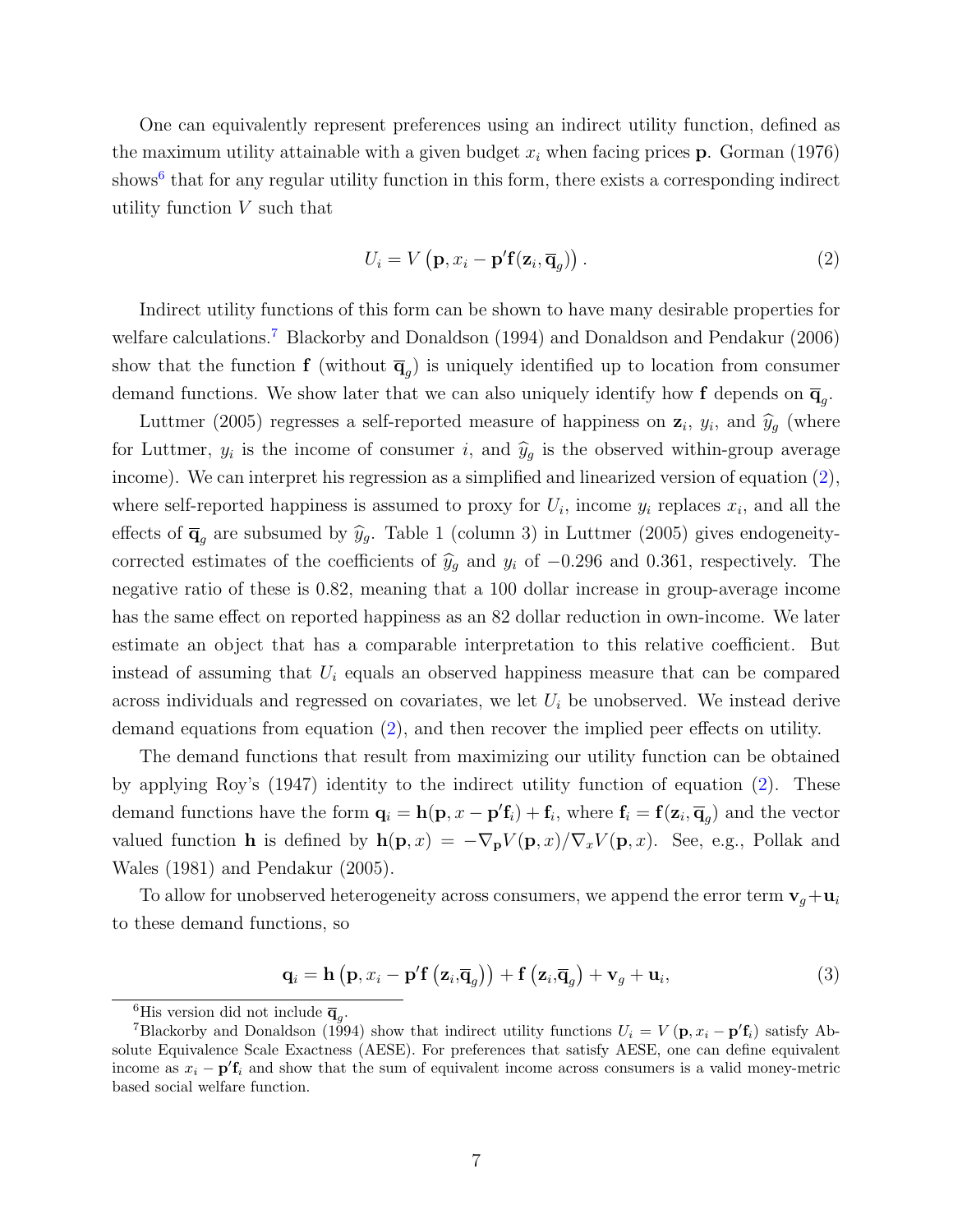where  $\mathbf{v}_g$  is a J-vector of group level fixed or random effects and  $\mathbf{u}_i$  is a J-vector of individual specific error terms that are assumed to have zero means conditional on  $x_i$ ,  $z_i$ , and **p**. This model can alternatively be interpreted as including  $\mathbf{v}_q + \mathbf{u}_i$  additively in  $\mathbf{f}_i$  but imposing the (somewhat peculiar) restriction that  $\mathbf{p}'(\mathbf{v}_g + \mathbf{u}_i) = 0$ . If  $\mathbf{v}_g + \mathbf{u}_i$  is a component of needs  $\mathbf{v}_g + \mathbf{u}_i$ , then the restriction  $\mathbf{p}'(\mathbf{v}_g + \mathbf{u}_i) = 0$  would be needed to keep each individual on their budget constraint, and it makes these errors drop out of h.

The difference between interpreting  $\mathbf{v}_g+\mathbf{u}_i$  as a departure from utility maximization or as unobserved preference heterogeneity is irrelevant for identification and estimation. However, the difference can affect whether it is appropriate to include  $\mathbf{v}_g + \mathbf{u}_i$  in welfare calculations or not. However, all of the welfare analyses we perform are based on changes in utilities and in fixed costs, rather than levels, so these terms, if they were included in our welfare measures, would just get differenced out anyway. Note that we will control for, but not actually estimate, the fixed or random effects  $v_q$ .

In the fixed effects model,  $v_q$  can be correlated in unknown ways with regressors including **p**, x and  $\overline{\mathbf{q}}_g$ . The random effects model imposes the additional restriction that  $\mathbf{v}_g$  be independent of regressors. As a result, the random effects model will be much more efficient, but at the cost of imposing these possibly questionable independence restrictions.

We take the needs function  $f(z_i, \overline{q}_g)$  to be linear, so

<span id="page-8-0"></span>
$$
\mathbf{f}_i = \mathbf{A}\overline{\mathbf{q}}_g + \mathbf{C}\mathbf{z}_i \tag{4}
$$

for some matrices of parameters **A** and **C**. Linearity of  $f_i$  in  $z_i$  is commonly assumed in empirical demand analysis, so we extend that linearity to the additional variables  $\overline{\mathbf{q}}_g$ . The vector of demand functions given by equation [\(4\)](#page-8-0) then reduce to

<span id="page-8-2"></span>
$$
\mathbf{q}_i = \mathbf{h}(\mathbf{p}, x_i - \mathbf{p}' \mathbf{A} \overline{\mathbf{q}}_g - \mathbf{p}' \mathbf{C} \mathbf{z}_i) + \mathbf{A} \overline{\mathbf{q}}_g + \mathbf{C} \mathbf{z}_i + \mathbf{v}_g + \mathbf{u}_i.
$$
 (5)

### 2.2 Utility and Demand Functions

To obtain equations we will estimate, we need to specify the indirect utility function  $V$ , which then determines the vector-valued function  $h$ . Based on a long empirical literature,<sup>[8](#page-8-1)</sup>

<span id="page-8-1"></span><sup>&</sup>lt;sup>8</sup>Many studies of commodity demands have found that observed demand functions are close to polynomial. See, e.g. Lewbel (1991), Banks, Blundell, and Lewbel (1997), and references therein. Gorman (1981) shows that any polynomial demand system has a maximum rank of three. Lewbel (1989) provides the tractable classes of indirect utility functions that yield rank three polynomials. The most commonly assumed rank three models in empirical practice are quadratic (see the above references and the Quadratic Expenditure System of Pollak and Wales 1978). The resulting class of indirect utility functions that yield rank three, quadratic in  $x$  demand functions are those given by equation  $(6)$ .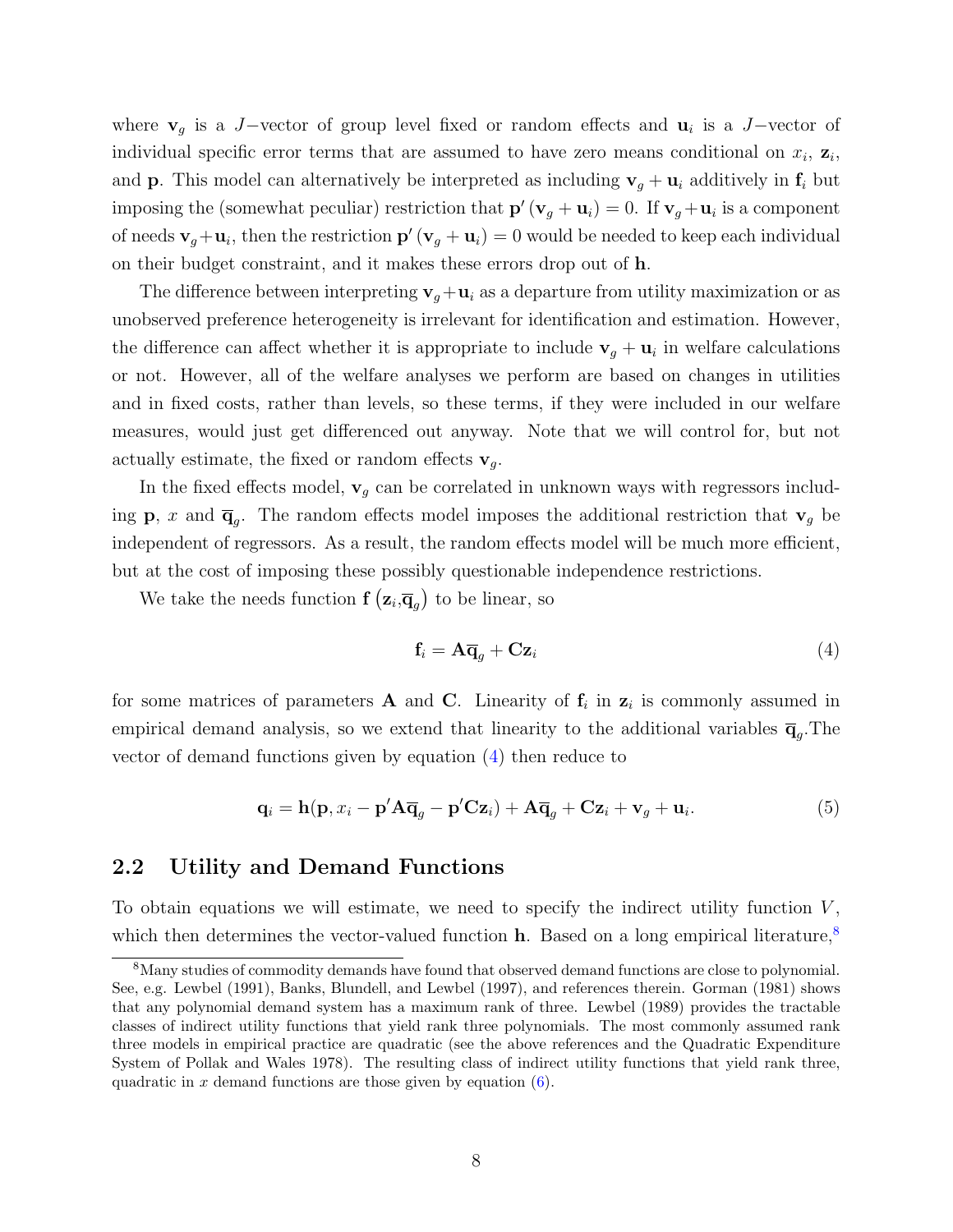we assume

<span id="page-9-0"></span>
$$
V(\mathbf{p}, x) = -(x - R(\mathbf{p}))^{-1} B(\mathbf{p}) - D(\mathbf{p})
$$
\n(6)

for some differentiable functions  $R$ ,  $B$  and  $D$ . Applying Roy's identity to obtain the function h and equation [\(5\)](#page-8-2) yields demand equations

$$
\mathbf{q}_{i} = (x_{i} - R(\mathbf{p}) - \mathbf{p}'(\mathbf{A}\overline{\mathbf{q}}_{g} + \mathbf{C}\mathbf{z}_{i}))^{2} \frac{\nabla D(\mathbf{p})}{B(\mathbf{p})} + (x_{i} - R(\mathbf{p}) - \mathbf{p}'(\mathbf{A}\overline{\mathbf{q}}_{g} + \mathbf{C}\mathbf{z}_{i})) \frac{\nabla B(\mathbf{p})}{B(\mathbf{p})} + \nabla R(\mathbf{p}) + \mathbf{A}\overline{\mathbf{q}}_{g} + \mathbf{C}\mathbf{z}_{i} + \mathbf{v}_{g} + \mathbf{u}_{i}.
$$
 (7)

Rationality (consistency with utility maximization) requires that  $R(\mathbf{p})$  and  $B(\mathbf{p})$  be homogeneous of degree 1 in **p** and that  $D(p)$  be homogeneous of degree 0 in **p**. Standard functions that satisfy these conditions and yield price-flexible (in the sense of Diewert 1974) demand functions are  $R(\mathbf{p}) = \mathbf{p}^{1/2} \mathbf{R} \mathbf{p}^{1/2}$  where **R** is a symmetric matrix,  $\ln B(\mathbf{p}) = \mathbf{b}' \ln \mathbf{p}$ with  $\mathbf{b}'\mathbf{1} = 1$ , and  $D(\mathbf{p}) = \mathbf{d}'\ln \mathbf{p}$  with  $\mathbf{d}'\mathbf{1} = 0$ . See, e.g., Lewbel (1[9](#page-9-1)97).<sup>9</sup>

For each good  $j$ , the resulting demand model is

<span id="page-9-5"></span><span id="page-9-4"></span>
$$
q_{ji} = Q_j \left( \mathbf{p}, x_i, \overline{\mathbf{q}}_g, \mathbf{z}_i \right) + v_{jg} + u_{ji}, \qquad (8)
$$

where each  $Q_j$  function is given by

$$
Q_j(\mathbf{p}, x_i, \overline{\mathbf{q}}_g, \mathbf{z}_i) = \left(x_i - \mathbf{p}^{1/2} \mathbf{R} \mathbf{p}^{1/2} - \mathbf{p}' \mathbf{A} \overline{\mathbf{q}}_g - \mathbf{p}' \mathbf{C} \mathbf{z}_i\right)^2 e^{-\mathbf{b}' \ln \mathbf{p}} \frac{d_j}{p_j} + \left(x_i - \mathbf{p}^{1/2} \mathbf{R} \mathbf{p}^{1/2} - \mathbf{p}' \mathbf{A} \overline{\mathbf{q}}_g - \mathbf{p}' \mathbf{C} \mathbf{z}_i\right) \frac{b_j}{p_j} + R_{jj} + \sum_{k \neq j} R_{jk} \sqrt{p_k / p_j} + \mathbf{A}'_j \overline{\mathbf{q}}_g + \mathbf{C}'_j \mathbf{z}_i.
$$
 (9)

Here  $\mathbf{A}'_j$  is row j of  $\mathbf{A}$  and  $\mathbf{C}'_j$  is row j of C. These quantity demand functions are quadratic in the budget  $x_i$ .<sup>[10](#page-9-2)</sup>

In our data, prices vary geographically by state, but are fixed within each group, so we can subscript prices by  $g^{11}$  $g^{11}$  $g^{11}$ . More generally, our model would permit observing groups in multiple time periods, with prices varying by time instead of, or in addition to, varying

<span id="page-9-1"></span><sup>&</sup>lt;sup>9</sup>To avoid multicollinearity, in our application we restrict **R** to be diagonal. Since  $J \leq 3$ , our model remains Diewert-flexible in own and cross price effects.

<span id="page-9-2"></span><sup>&</sup>lt;sup>10</sup>There is one straightforward extension to the demand model that we consider in some of our estimates, but do not include above to save on notation. We allow a few discrete group-level characteristics (such as religion dummies) to interact with  $\overline{\mathbf{q}}_g$ , thereby allowing **A** to vary with these characteristics. Identification follows immediately from identification of the model with A constant, since the the same assumptions used to identify the above model with fixed A can be applied separately for each value of these characteristics.

<span id="page-9-3"></span><sup>&</sup>lt;sup>11</sup>More generally, our model would permit observing groups in multiple time periods, with prices varying by time instead of, or in addition to, varying geographically. In the Appendix we derive results at this added level of generality, including t subscripts for time and price regimes.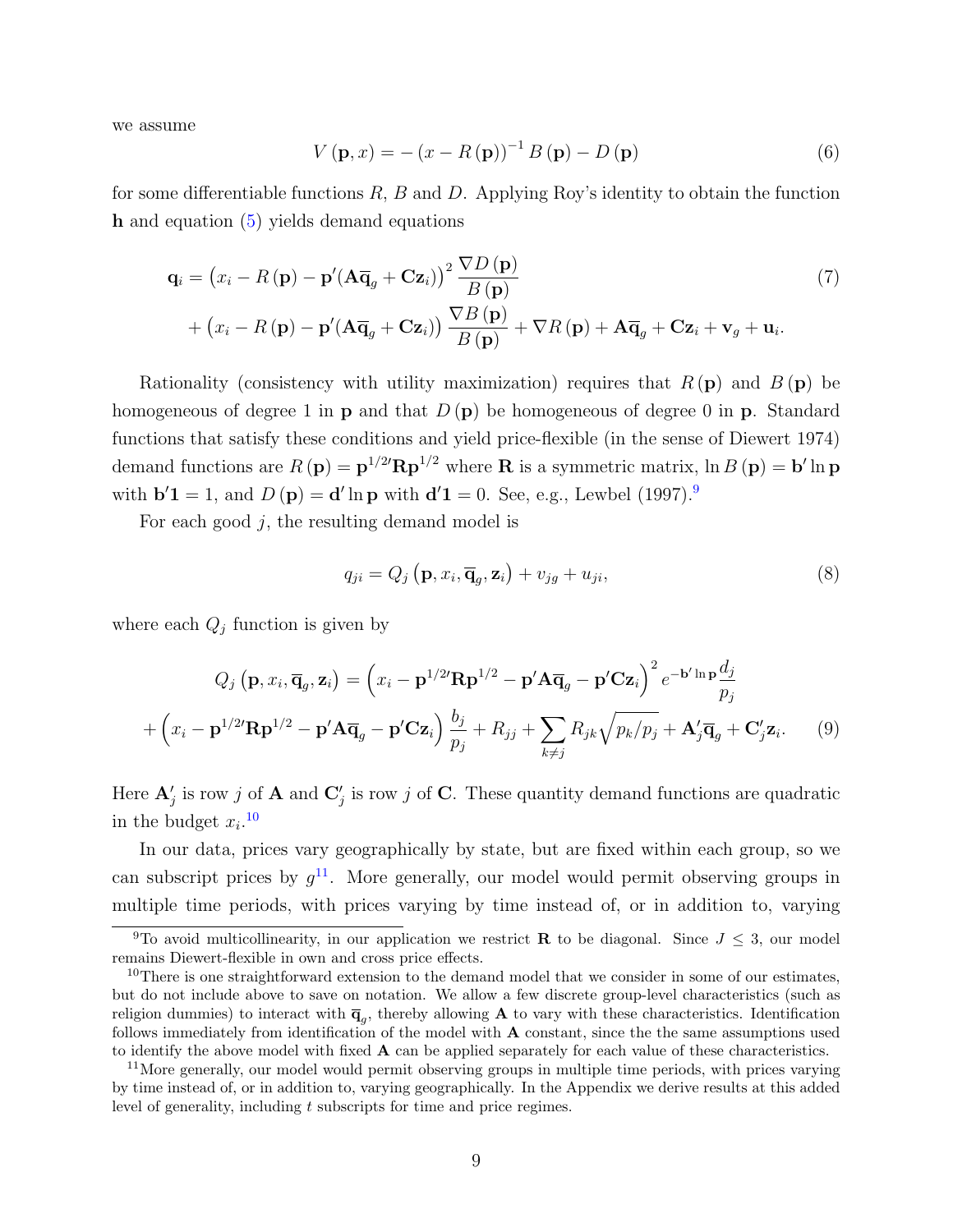geographically. In the Appendix we derive results at this added level of generality, including t subscripts for time and price regimes.

As is standard in the estimation of continuous demand systems, we only need to estimate the model for goods  $j = 1, ..., J - 1$ . The parameters for the last good J are then obtained from the adding up identity that  $q_{Ji} = \left(x_i - \sum_{j=1}^{J-1} p_j q_{ji}\right) / p_J$ . While we report some results using  $J = 3$  goods, most of our analyses will be based on  $J = 2$ , with the two goods being food and non-food. In this case  $J - 1 = 1$  so we only need to estimate the demand equation for one good, which we choose to be food. Most of our analyses will also assume A is diagonal. With these simplifications, equation [\(9\)](#page-9-4) reduces to the single equation

$$
Q_1\left(\mathbf{p}_g, x_i, \overline{\mathbf{q}}_g, \mathbf{z}_i\right) = X_i^2 e^{-(b_1 \ln p_{1g} + (1-b_1) \ln p_{2g})} d_1/p_{1g} + X_i b_1/p_{1g} + R_{11} + A_{11} \overline{q}_{g1} + \mathbf{C}'_1 \mathbf{z}_i,
$$

where

<span id="page-10-2"></span>
$$
X_i = X(\mathbf{p}_g, x, \overline{\mathbf{q}}_g, \mathbf{z}_i) = x_i - R_{11}p_{1g} - R_{22}p_{2g} - \left(A_{11}\overline{q}_{g1} + \mathbf{C}_1'\mathbf{z}_i\right)p_{1g} - \left(A_{22}\overline{q}_{g2} + \mathbf{C}_2'\mathbf{z}_i\right)p_{2g}. \tag{10}
$$

As is common in empirical work in demand analysis, we recast quantity demand equations as spending equations by multiplying by price. Substituting the above into [\(8\)](#page-9-5) and multiplying by  $p_{1q}$  yields our primary estimation model:

<span id="page-10-1"></span>
$$
p_{1g}q_{1i} = X_i^2 e^{-(b_1 \ln p_{1g} + (1 - b_1) \ln p_{2g})} d_1 + X_i b_1 + R_{11} p_{1g} + A_{11} p_{1g} \overline{q}_{g1} + \mathbf{C}'_1 p_{1g} \mathbf{z}_i + p_{1g} v_{1g} + p_{1g} u_{1i} \tag{11}
$$

The goal will be estimation of the set of parameters  ${A, C, R, d, b}$ . In particular, A embodies the impact of peer effects on needs, and hence on social welfare.

### <span id="page-10-0"></span>3 Identification and Estimation: Econometric Issues

There are many obstacles to identifying and estimating our model. These issues stem from: 1) model nonlinearity (which arises from utility maximization); 2) identifying the effect of a group level variable  $\overline{\mathbf{q}}_g$  in the presence of group level fixed or random effects  $\mathbf{v}_g$ ; 3) the possible absence of an equilibrium among group members; 4) endogeneity of  $\overline{\mathbf{q}}_g$  (as in the Manski 1993 reflection problem); and, 5)  $\overline{\mathbf{q}}_g$  not being directly observed nor consistently estimated, because the data only contain a small number of members of each group. Although we solve all 5 issues, most of our econometric novelty relates to how we deal with issue 5, measurement error in the group means.

To illustrate how we overcome these econometric issues, we first consider a very simple model that suffers from all these same problems. Below we show informally how we identify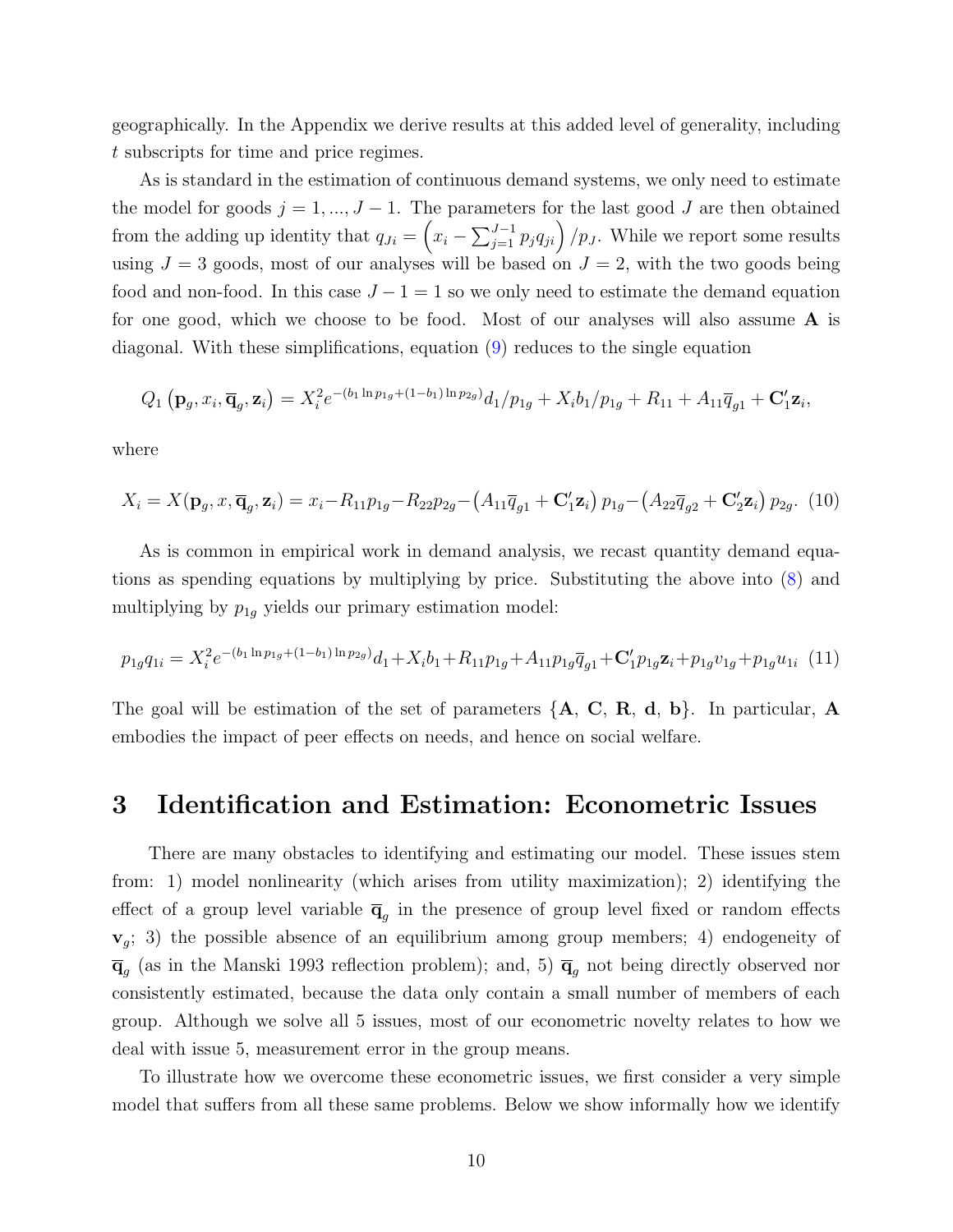and estimate this simple generic model. In the Appendix we provide formal proofs of our identification method and associated estimator asymptotics, for both a multivariate extension of this generic model, and for our full consumer demand model given by equation [\(11\)](#page-10-1).

Our model starts with cross section data, where each observed individual  $i$  is assumed to be in a peer group  $g \in \{1, \ldots G\}$ . The number of peer groups G is large, so we assume  $G \to \infty$ . In our data we will only observe a small number  $n<sub>g</sub>$  of the individuals who are actually in each peer group g, so asymptotics assuming  $n_g \to \infty$  (or assuming that  $n_g$  grows to the total number of people in each group) are inapplicable. We therefore assume  $n<sub>g</sub>$  is fixed and does not grow with the sample size.

The generic model relates a scalar outcome  $y_i$  for person i in group g to  $\overline{y}_g$ , where  $\overline{y}_g = E(y_j | j \in g)$ , so  $\overline{y}_g$  is the population mean value of  $y_j$  over all people j in person i's peer group g. For simplicity, assume there's a single scalar covariate  $x_i$  that affects  $y_i$  (we extend the generic model to vectors of  $y_i$  and  $x_i$  in the appendix).

A typical peer specification with such data would be linear, e.g.,  $y_i = \overline{y}_g a + x_i b + u_i$ , where  $u_i$  is an error term uncorrelated with  $x_i$ , and the pair of constants  $(a, b)$  are parameters to estimate (see, e.g., Manski 1993, 2000 and Brock and Durlauf 2001). However, to account for the nonlinearity and heterogeneity issues associated with our demand model, consider the more general specification

<span id="page-11-0"></span>
$$
y_i = \left(\overline{y}_g a + x_i b\right)^2 d + \left(\overline{y}_g a + x_i b\right) + v_g + u_i,\tag{12}
$$

where the term  $v<sub>g</sub>$  is a group level fixed or random effect, and the constants  $(a, b, d)$  are the parameters to identify and estimate. We are not claiming that the functional form of equation [\(12\)](#page-11-0) is in some way fundamental. Rather, it's just a simple nonlinear specification that nests the standard linear model as a special case, resembles our full demand model, and can be used to demonstrate all the issues (and solutions) associated with identification and estimation of our demand model. Equation [\(12\)](#page-11-0) differs from the linear model both by the squared index term and by including a group-level fixed or random effect  $v_q$ .

We only have survey data with a modest number of observations for each group, so we do not assume we can observe the true  $\overline{y}_g$  even asymptotically. We therefore replace  $\overline{y}_g$  with an estimate  $\hat{y}_g$  making equation [\(12\)](#page-11-0) equal to

<span id="page-11-1"></span>
$$
y_i = \left(\widehat{y}_g a + x_i b\right)^2 d + \left(\widehat{y}_g a + x_i b\right) + v_g + u_i + \varepsilon_{gi},\tag{13}
$$

where the difference between  $\hat{y}_g$  and  $\overline{y}_g$  results in the additional error term  $\varepsilon_{gi}$ . By construc-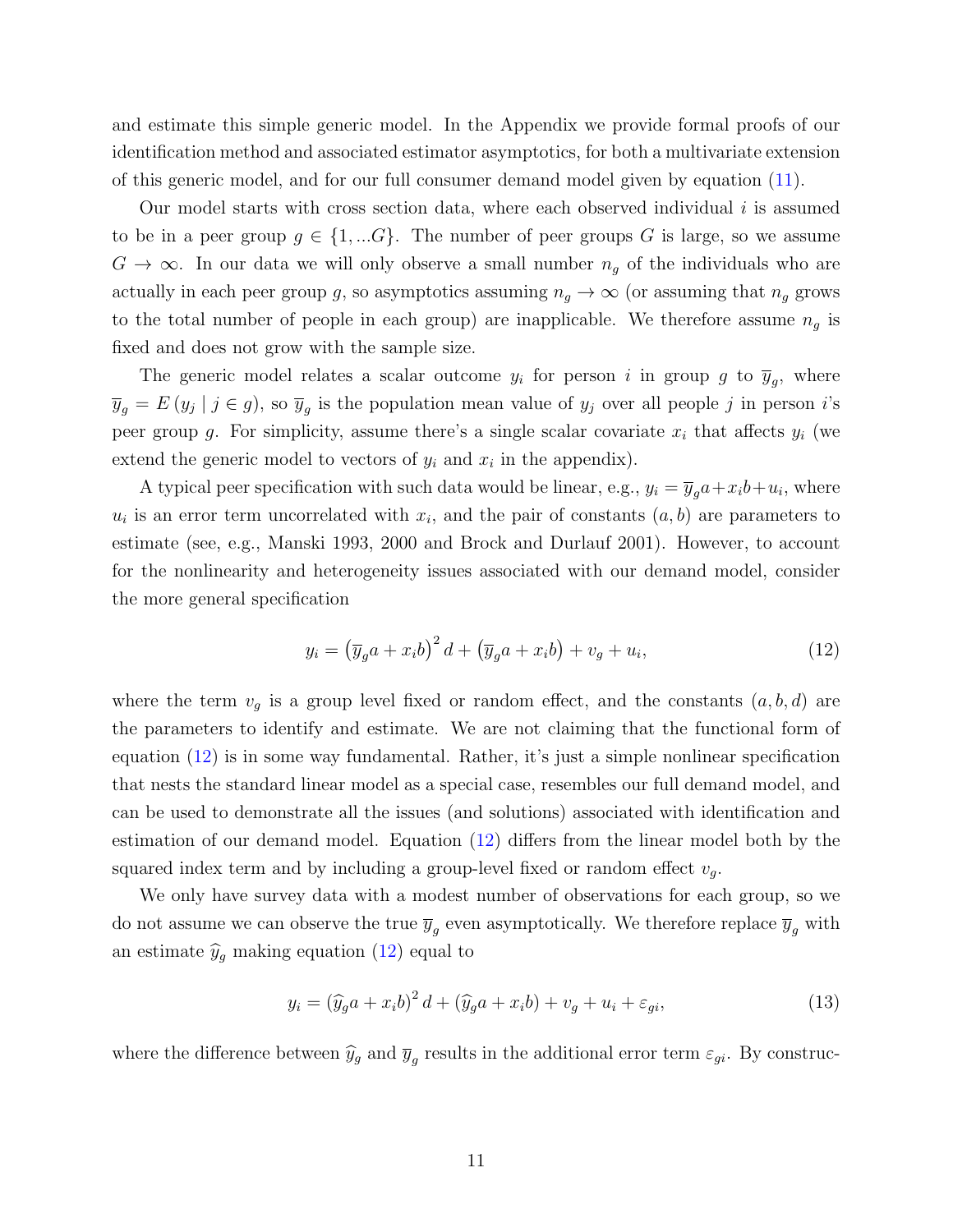tion,  $\varepsilon_{qi}$  is given by

<span id="page-12-0"></span>
$$
\varepsilon_{gi} = \left(\overline{y}_g^2 - \widehat{y}_g^2\right) a^2 d + 2 \left(\overline{y}_g - \widehat{y}_g\right) x_i abd + \left(\overline{y}_g - \widehat{y}_g\right) a. \tag{14}
$$

Inspection of equations [\(13\)](#page-11-1) and [\(14\)](#page-12-0) shows many of the obstacles to identifying and estimating the model parameters a, b, and d. First, with either fixed or random effects,  $v_g$ could be correlated with  $\hat{y}_g$ . Second, since  $n_g$  does not go to infinity, if  $\hat{y}_g$  contains  $y_i$  then  $\hat{y}_g$  will correlate with  $u_i$ . Third, again because  $n_g$  is fixed,  $\varepsilon_{gi}$  doesn't vanish asymptotically, and is by construction correlated with functions of  $\hat{y}_g$  and  $x_i$ . We can think of  $(\overline{y}_g - \hat{y}_g)$ and  $(\overline{y}_g^2 - \widehat{y}_g^2)$  as measurement errors in  $\overline{y}_g$  and  $\overline{y}_g^2$ , leading to the standard problem that mismeasured regressors are correlated with errors in the model.

The primary obstacle to identification and estimation is dealing with the above correlations between covariates and the unobservables  $v_g$ ,  $u_i$ , and  $\varepsilon_{gi}$ . In contrast, two additional problems that are common in social interactions and network models will be more readily overcome. One is the Manski (1993) reflection problem, which does not arise here primarily because the group mean of  $x_i$  does not appear in the model.<sup>[12](#page-12-1)</sup> Another possible problem is that the model might not have an equilibrium. For example, it could be that some members increasing their spending by one dollar would cause others to spend more by two dollars, making the original members feel the need to increase further to three dollars, etc. In the Appendix we show that a single inequality ensures existence of an equilibrium. Roughly, an equilibrium exists as long as the peer effects are not too large.

We employ two somewhat different methods for identifying and estimating this model, depending on whether each  $v<sub>g</sub>$  is assumed to be a fixed effect or a random effect. For each case, we construct a set of moment conditions that suffice to identify the coefficients, and are used for estimation via GMM.

### 3.1 Generic Model Estimation With Group Level Fixed Effects

In the fixed effects model, we make no assumptions about how  $v<sub>g</sub>$  may correlate with other covariates (incluing  $\overline{y}_g$ ) or about how  $v_g$  might vary over time. Identification and estimation will therefore require removing these fixed effects in some way. As a result, identification will depend on the nonlinearity of demand, and so we must assume that  $d \neq 0$ . In contrast, our later random effects model will make additional assumptions regarding  $v<sub>g</sub>$ ,

<span id="page-12-1"></span><sup>&</sup>lt;sup>12</sup>The group mean  $\bar{x}_g$  does not appear in our model because our underlying utility theory of revealed preference with needs only gives rise to inclusion of group quantities (corresponding to  $\bar{y}_g$  in the generic model). When  $v_g$  is a fixed effect the reflection problem could still arise, in that  $v_g$  could be correlated with  $\overline{x}_q$ , but in that case we exploit the nonlinear structure of our model to overcome this issue. See the Appendix for details.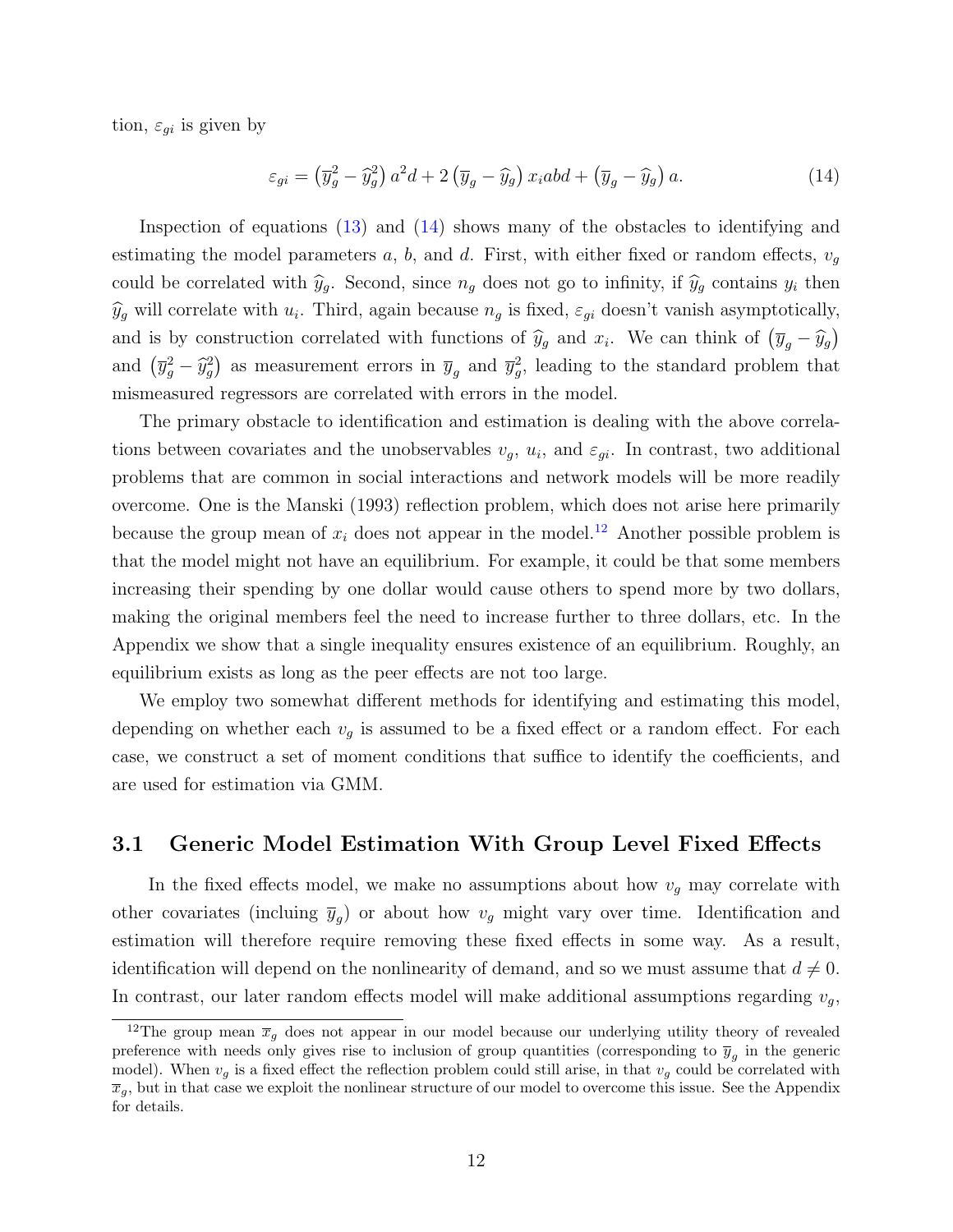but will be applicable to any linear or quadratic specification.

To remove the fixed effect  $v_q$ , we begin by differencing the outcomes of two consumers i and i' observed in in the same group  $g$  (and, if we have time variation, in the same time period). In addition, to remove some correlation issues, we define the leave-two-out group mean estimator

$$
\widehat{y}_{g,-ii'} = \frac{1}{n_g - 2} \sum_{l \in g, l \neq i, i'} y_l.
$$

This  $\widehat{y}_{g,-ii'}$  is just the sample average of y for everyone who is observed in group g in the given time period, except for the individuals i and i'. Replacing  $\hat{y}_g$  in equation [\(13\)](#page-11-1) with  $\widehat{y}_{g,-ii'}$ , and differencing equation [\(13\)](#page-11-1) between the individuals i and i' gives

<span id="page-13-0"></span>
$$
y_i - y_{i'} = 2\hat{y}_{g, -i i'} (x_i - x_{i'}) \, abd + (x_i^2 - x_{i'}^2) \, b^2 d + (x_i - x_{i'}) \, b + u_i - u_{i'} + \varepsilon_{gi} - \varepsilon_{gi'}, \tag{15}
$$

where

$$
\varepsilon_{gi} - \varepsilon_{gi'} = 2 \left( \overline{y}_g - \widehat{y}_{g, -ii'} \right) (x_i - x_{i'}) \, abd. \tag{16}
$$

We can then show that, with some standard regression assumptions (see Theorem 1 in the Appendix), that

<span id="page-13-1"></span>
$$
E(u_i - u_{i'} + \varepsilon_{gi} - \varepsilon_{gi'} \mid x_i, x_{i'} ) = 0,
$$
\n
$$
(17)
$$

which we can then use to construct some of the moments needed for estimation of equation  $(15).$  $(15).$ 

The intuition for this result can be seen by reexamining the obstacles to identification listed earlier. The correlation of  $v_g$  with  $\bar{y}_g$  and hence with  $\hat{y}_{g,-ii'}$  doesn't matter because  $v_g$ has been differenced out. The leave-two-out average  $\hat{y}_{g,-ii'}$  does not correlate with  $u_i$  or  $u_{i'}$ because individuals i and i' are omitted from the construction of  $\hat{y}_{g,-ii'}$ . Finally,  $\varepsilon_{gi} - \varepsilon_{gi'}$  is linear in  $x_i - x_{i'}$ , with a coefficient that can be shown to be conditionally mean zero.

Equation [\(15\)](#page-13-0) contains functions of  $\hat{y}_{g,-ii'}$ ,  $x_i$ , and  $x_{i'}$  as regressors, and equation [\(17\)](#page-13-1) shows that we can use functions of  $x_i$  and  $x_{i'}$  as instruments. However, we still require an instrument for  $\hat{y}_{g,-ii'}$ , because of its correlation with  $\varepsilon_{gi} - \varepsilon_{gi'}$ . Since each y depends on x, an obvious candidate instrument for an average of y's in a group (that is,  $\hat{y}_{g,-ii'}$ ) would be an average of x's in the group, that is, some estimate  $\hat{x}_g$  of the mean group value  $\overline{x}_g$ . However, although  $E(\varepsilon_{gi} - \varepsilon_{gi'} | x_i, x_{i'}) = 0$ , the error  $\varepsilon_{gi} - \varepsilon_{gi'}$  will in general be correlated with  $x_i$ for all observed individuals  $l$  in the group other than the individuals  $i$  and  $i'$ . Note that this problem is due to the assumption that  $n_g$  is fixed. If it were the case that  $n_g \to \infty$ , then we'd have  $\varepsilon_{gi} - \varepsilon_{gi'} \to 0$ , and this problem would asymptotically disappear.

To overcome this final obstacle to identification in the fixed effects model (finding an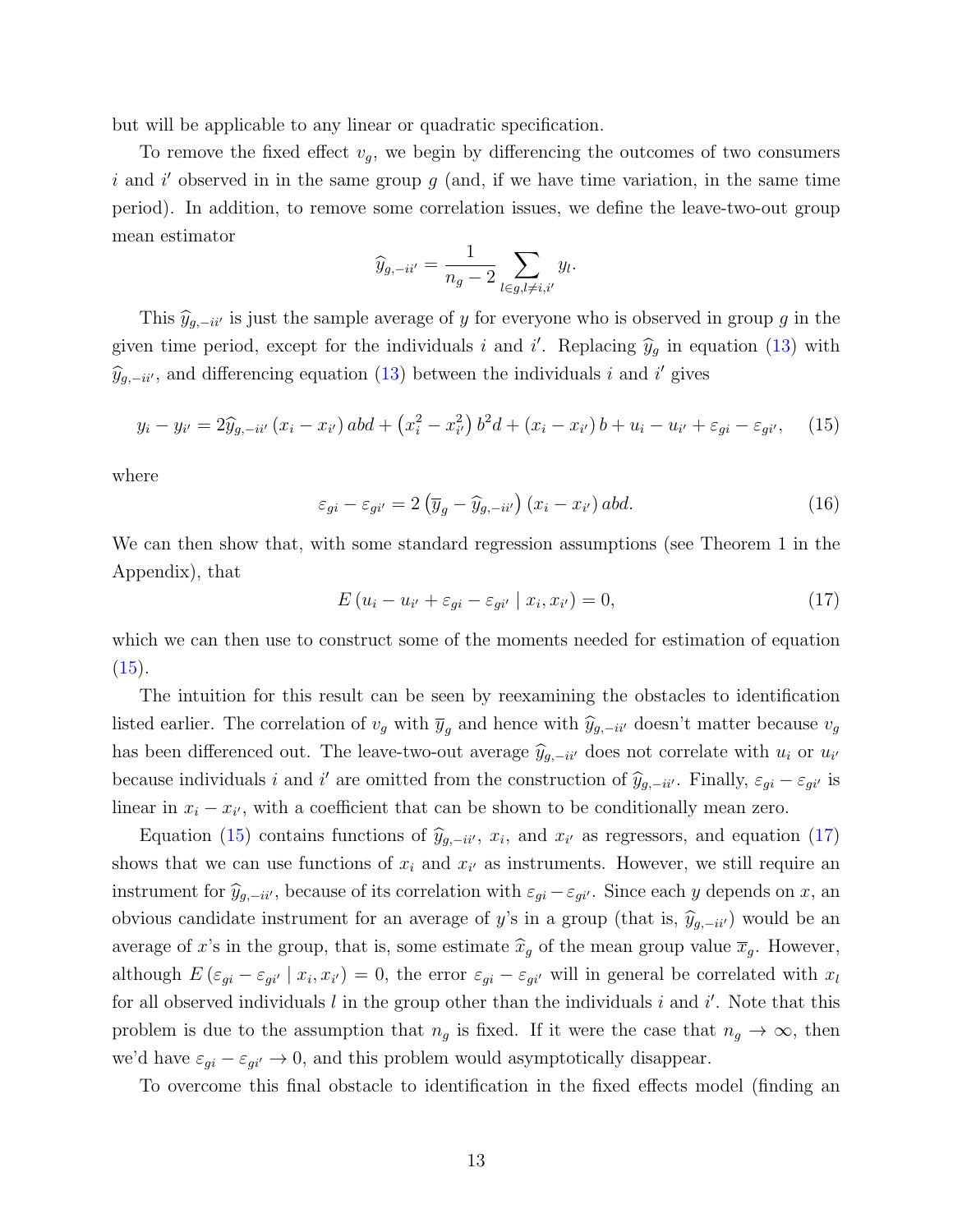instrument for  $\hat{y}_{g,-ii'}$ , we require some other source of group level information. One possible source is repeated cross section data, which are typically available in consumption surveys. Usually the same consumers are not sampled more than once (so no panel data is available), but we may have observations of other consumers in the same group from different time periods. It doesn't matter that these other consumers may or may not have the same fixed effects  $v_g$  or the same mean expenditures  $\overline{y}_g$  as in our main sample. All we need is an exogeneity assumption that each  $x_i$  is independent of the idiosyncratic error  $u_{i'}$  of every person i' in person i's group, and that the sample group averages  $\hat{x}_g$  are autocorrelated over time (see the derivation of Theorem 1 in the appendix for details). We can then take functions of these observations of  $\hat{x}_q$  from other time periods to be our instruments for the corresponding functions of  $\hat{y}_{g,-ii'}$  that are in our model.

If survey data are only available for a single cross section, another possibility is to further subdivide  $\hat{y}_{g,-ii'}$  into averages of two disjoint subgroups of group members, replacing  $\hat{y}_{g,-ii'}$  in equation  $(15)$  with one subgroup, and then using the other as an instrument.<sup>[13](#page-14-0)</sup>. Alternatively, even if survey data is only available for a single cross section, other data sets could provide the required group level instruments. For example, if  $x_i$  is a demographic variable, then instead of observing individuals from the same group in another time period, we could use census data to provide an estimate of  $\hat{x}_g$ . Similarly, if  $x_i$  is a consumption budget as in our application, then average group level income data from wage or income surveys could suffice. It is not even necessary that we observe the exact same groups in other time periods or surveys. All we need is some overlap between the group definition in our main data and in the data used to construct the instrument, and some correlation between the variable used to construct the instrument and x.

Let  $\mathbf{r}_g$  denote a scalar or vector of the above described group level instruments. Let  $\mathbf{r}_{gii'}$ denote the vector of  $x_i, x_{i'}, \mathbf{r}_g$ , and squares and cross products of these variables. We then obtain the unconditional moments

<span id="page-14-1"></span>
$$
E\left[\left(y_i - y_{i'} - 2\hat{y}_{g, -i i'}\left(x_i - x_{i'}\right)abd - \left(x_i^2 - x_{i'}^2\right)b^2d - \left(x_i - x_{i'}\right)b\right)\mathbf{r}_{g i i'}\right] = 0. \tag{18}
$$

Based on equation [\(18\)](#page-14-1), the parameters a, b, and d can now be estimated using Hansen's (1982) GMM estimator. Each observation consists of a pair of individuals observed in a given group, so our sample becomes all such pairs  $i$  and  $i'$ . The estimator is equivalent to linearly regressing each pair  $y_i - y_{i'}$  on the variables  $\hat{y}_{g,-ii'}(x_i - x_{i'}), (x_i^2 - x_{i'}^2)$ , and  $(x_i - x_{i'}),$ 

<span id="page-14-0"></span><sup>&</sup>lt;sup>13</sup>We thank the editor for suggesting this possibility. We do not pursue it further here because of the added complexity it entails, and because, unlike the use of  $\hat{x}_q$  from other time periods, this alternative does not extend to the random effects model, both because of the presence of the squared y term, and because the instrument in this case would be invalid by correlating with the random effect.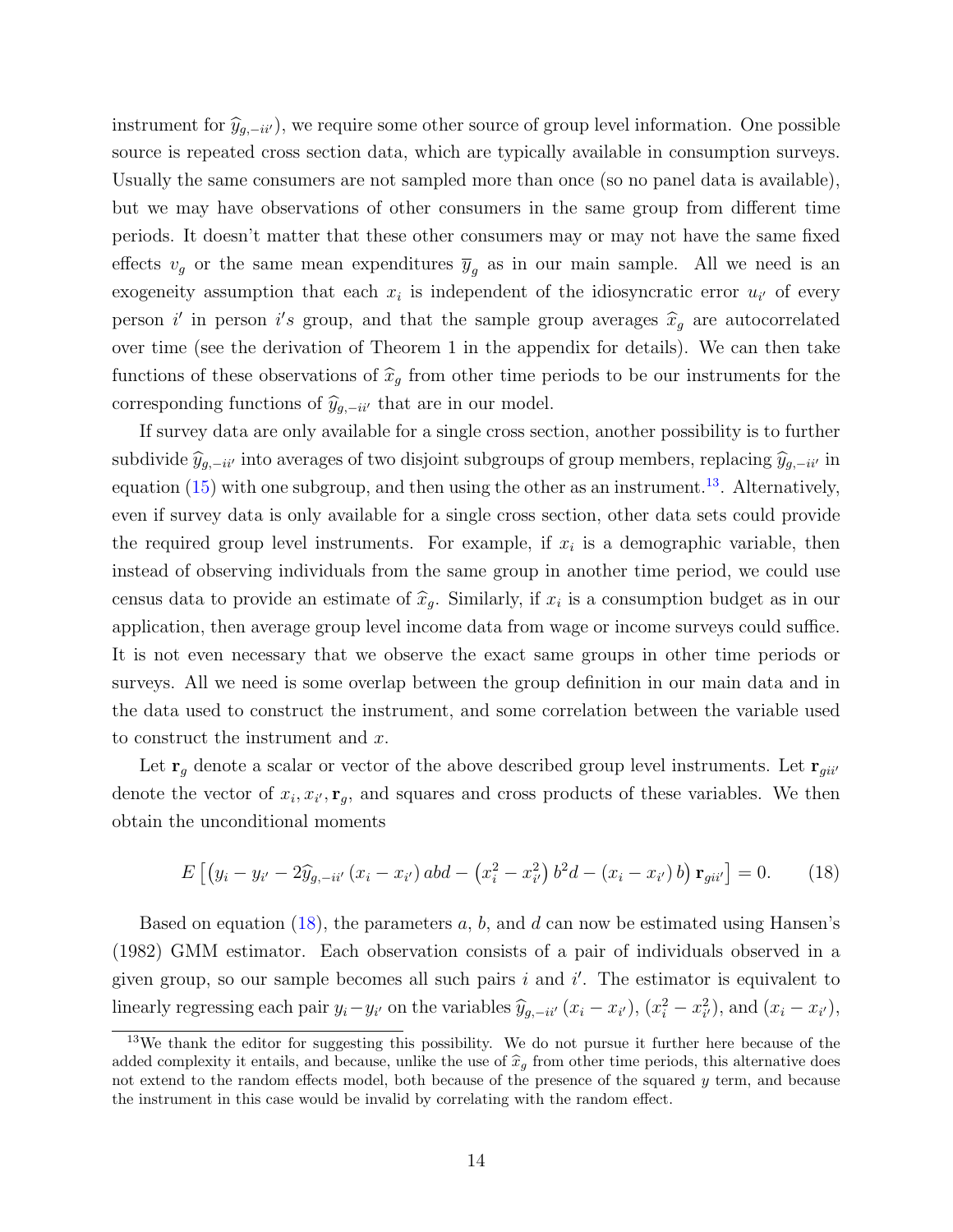using GMM with instruments  $\mathbf{r}_{gii'}$ , and then recovering the parameters a, b, and d from the estimated coefficients. By construction, the errors in this model are correlated across the pairs of individuals within each group, so we must cluster standard errors at the group level to obtain proper inference.

Theorem 1 in Appendix A.2 describes these results formally, including extending this model to allow for vector  $x_i$ , providing formal conditions for proving that an equilibrium exists, and showing that the parameters of the model are identified by GMM using these moments. We then further extend this result in Appendix A.3 to allow for a J vector of outcomes  $y_i$ , replacing the scalar a with a J by J matrix of own and cross equation peer effects. Theorem 2 in Appendix A.5 then gives a final extension of these results, showing identification, consistent estimation, and inference of our full utility-derived demand model, given by equations  $(8)$  and  $(9)$  for each good j.

### 3.2 Generic Model Estimation With Group Level Random Effects

A drawback of the fixed effects estimator is that differencing across individuals, which was needed to remove the fixed effects, results in a substantial loss of information. In this section we add the additional assumptions that  $v<sub>g</sub>$  is homoskedastic and independent of  $x_i$ , and develop a more efficient random effects estimator that does not entail differencing. This random effects estimator does not require nonlinearity for identification, and so is still consistent when  $d = 0$ .

To describe the random effects estimator it will be convenient to rewrite equation [\(12\)](#page-11-0) as

<span id="page-15-0"></span>
$$
y_i = \overline{y}_g^2 a^2 d + (a + 2x_i abd) \overline{y}_g + (x_i b + x_i^2 b^2 d) + v_g + u_i.
$$
 (19)

As before, we need to replace the unobserved  $\bar{y}_q$  with some estimate, and this replacement will add an additional epsilon term to the errors. However, in the fixed effects case, when we pairwise differenced this model, the quadratic term  $\bar{y}_g^2$  dropped out. Now, since we are not differencing, we must cope not just with estimation error in  $\overline{y}_g$ , but also in  $\overline{y}_g^2$ .

To obtain valid moments for identification now, we employ a variant of the method we used before. Again let i' denote an individual other than i in group g, construct  $\hat{y}_{g,-ii'}$  as before, and again replace  $\overline{y}_g$  with  $\widehat{y}_{g,-ii'}$ . The problem now is that the term  $\widehat{y}_{g,-ii'}^2 - \overline{y}_g^2$  in  $\varepsilon_{gi}$  is not differenced out, and this term would in general be correlated with  $x_l$  for every individual  $l$  in the group, including  $i$  and  $i'$ .

To circumvent this problem, we replace the linear term  $\bar{y}_g$  with the estimate  $\hat{y}_{g,-ii'}$  as before, but we now replace the squared term  $\overline{y}_g^2$  with  $\hat{y}_{g,-ii'}y_{i'}$ . This latter replacement might seem problematic, since a single individual's  $y_{i'}$  provides a very crude estimate of  $\overline{y}_g$ .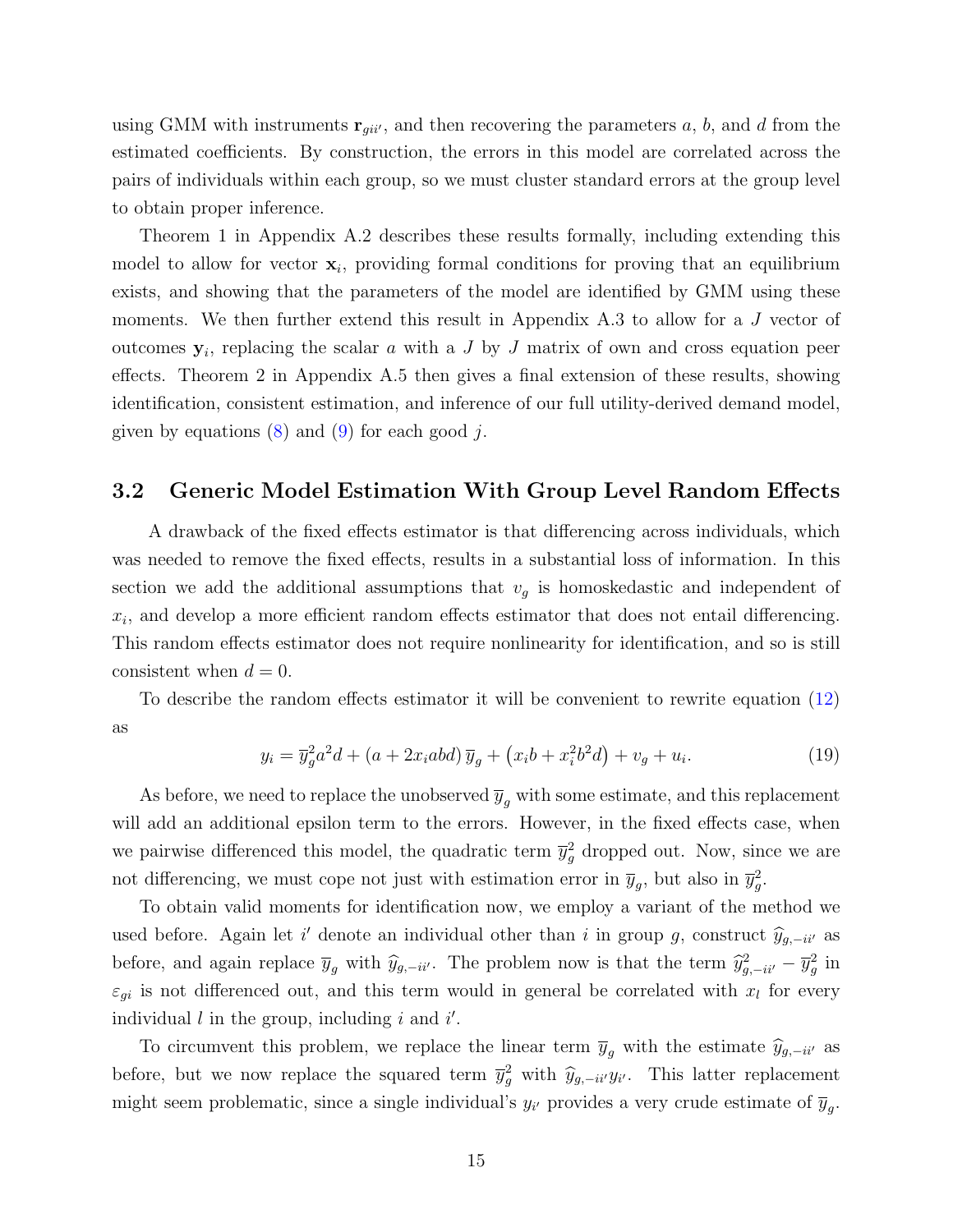However, we repeat this construction for every individual  $i'$  (other than  $i$ ) in the group, and use the GMM estimator to combine the resulting moments over all individuals  $i'$  in  $g$ , thereby once again exploiting all of the information in the group. With this replacement, equation [\(19\)](#page-15-0) becomes

$$
y_i = \widehat{y}_{g,-ii'} y_{i'} a^2 d + (a + 2x_i abd) \widehat{y}_{g,-ii'} + (x_i b + x_i^2 b^2 d) + v_g + u_i + \widetilde{\varepsilon}_{gi i'},
$$

where by construction the error  $\tilde{\varepsilon}_{gii'}$  has the form

$$
\widetilde{\varepsilon}_{gii'} = (\overline{y}_g^2 - \widehat{y}_{g,-ii'} y_{i'}) a^2 d + (a + 2x_i abd) (\overline{y}_g - \widehat{y}_{g,-ii'})
$$

In Appendix A.4 we show that  $E(\tilde{\epsilon}_{gii'}|x_i, \mathbf{r}_g) = -da^2Var(v_g)$  and so equals a constant. Our constructions in estimating the group mean eliminates correlation of the error  $\tilde{\epsilon}_{gii'}$  with  $x_i$ . But  $\tilde{\varepsilon}_{gii'}$  still does not have conditional mean zero, because both  $\hat{y}_{g,-ii'}$  and  $y_{i'}$  contain  $v_g$ , so the mean of the product of  $\hat{y}_{g,-ii'}$  and  $y_{i'}$  includes the variance of  $v_g$ .

It follows from these derivations that

<span id="page-16-1"></span>
$$
E[y_i - \hat{y}_{g, -i i'} y_{i'} a^2 d - (a + 2x_i abd) \hat{y}_{g, -i i'} - (x_i b + x_i^2 b^2 d) - v_0 | x_i, \mathbf{r}_g] = 0,
$$
 (20)

where  $v_0 = E(v_q) - da^2Var(v_q)$  is a constant to be estimated along with the other parameters, and  $\mathbf{r}_g$  are the same group level instruments we defined earlier. Letting  $\mathbf{r}_{gi}$  be functions of  $x_i$  and  $\mathbf{r}_g$  (such as  $x_i$ ,  $\mathbf{r}_g$ ,  $x_i^2$ , and  $x_i\mathbf{r}_g$ ), we immediately obtain unconditional moments

<span id="page-16-0"></span>
$$
E\left[\left(y_i - \hat{y}_{g, -i i'} y_{i'} a^2 d - (a + 2x_i abd)\hat{y}_{g, -i i'} - (x_i b + x_i^2 b^2 d) - v_0\right) \mathbf{r}_{gi}\right] = 0, \quad (21)
$$

which we can estimate using GMM exactly as before, treating every pair of individuals in each group as observations and clustering standard errors at the group level.

The fixed effects model is not identified  $d = 0$ , that is, if the model is linear. In contrast, with random effects, if  $d = 0$  then the model is still identified, and the above estimator (including estimation of d) will still be consistent. However, if we know a priori that  $d = 0$ , then a much simpler estimator could be used instead. If we know and impose that  $d = 0$ , then in the random effects model observations can just be individuals rather than pairs, one may simply take  $\hat{y}_g$  to be the observed within group sample average, and use  $x_i$  and  $\mathbf{r}_g$  as instruments for identification and estimation.

As with the fixed effects model, in the Appendix we extend the above quadratic random effects model to allow for a vector of covariates  $x_i$ , and to allow for a J vector of outcomes  $y_i$ , replacing the scalar a with a J by J matrix of own and cross equation peer effects.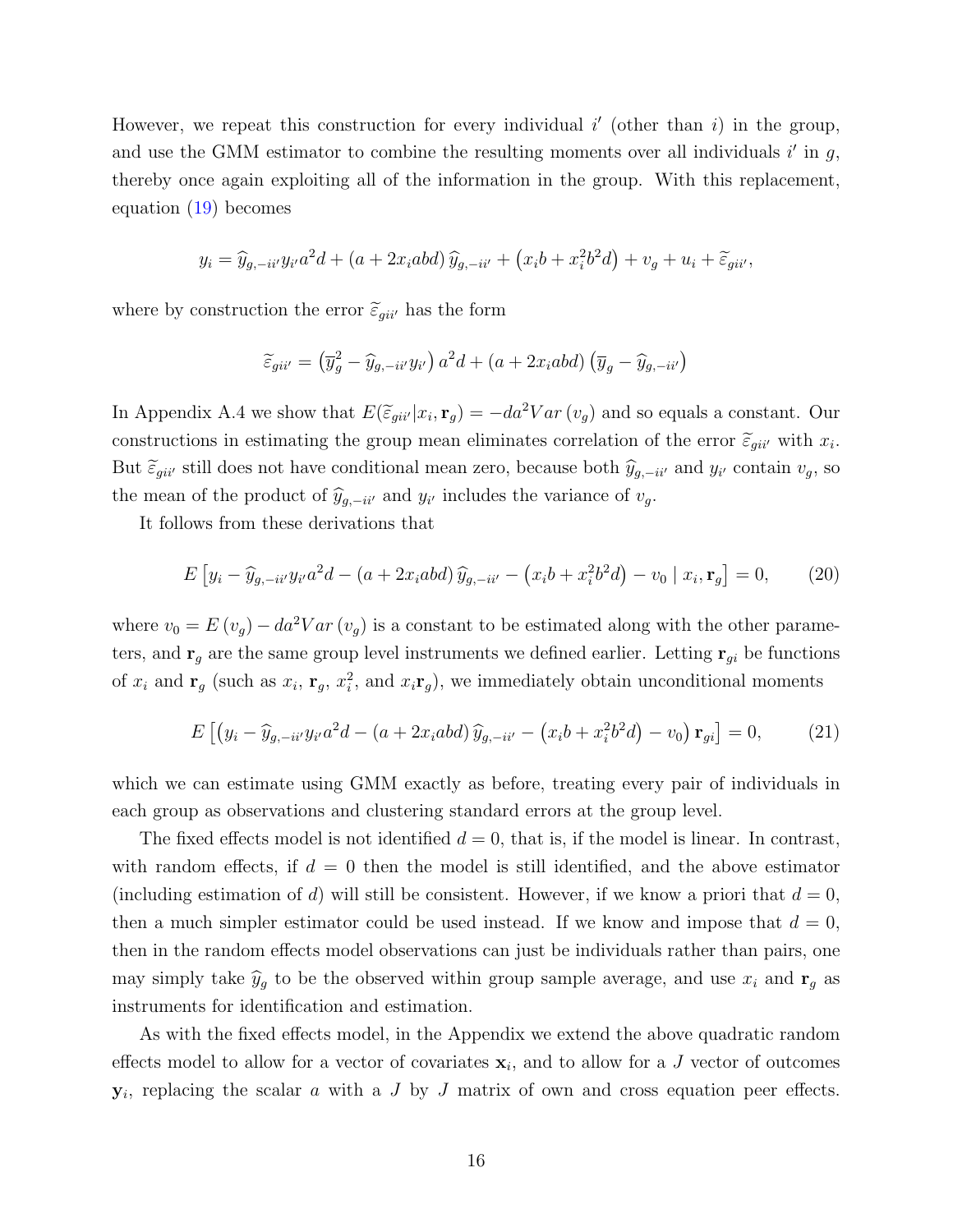Appendix A.4 provides the formal proof of identification and associated GMM estimation for the random effects generic model as discussed above (and for the extension to multiple equations), and Appendix A.6 proves that this identification and estimation extends to our full utility-derived demand model with random effects.

# <span id="page-17-0"></span>4 Empirical Results

#### 4.1 Data

For our main empirical analysis, we use household consumption data from the  $61<sup>st</sup>$ round of the National Sample Survey (NSS) of India, which was conducted from July 2004 to June 2005. This survey contains information on household demographics and spending for a representative sample of the country.

To define appropriate peer groups, we exploit a property of multi-stage sampling, which is a standard feature of the NSS and other consumption surveys. To cut down on surveying costs, consumers are sampled from small geographic areas like villages and neighborhoods. These areas are particularly small and relevant in urban areas, where they're constructed to be compact and bounded by well-defined, clear-cut natural boundaries whenever possible, and so generally correspond to recognizable neighborhoods (NSS, 2019). Households in the same neighborhood are likely to be similar to each other in observable and unobservable ways because of assortative geographic selection, and are likely to be in at least indirect contact. This makes them appropriate candidates for defining our groups, and crucially are available as a byproduct of the sampling design in many consumption surveys.

We restrict our attention to urban households, where the geographic sampling areas are particularly small. Each sub-block, the smallest geographic unit available in the data, has a population of roughly 150 to 400 households. In each sub-block in our data, up to 10 households are sampled. We call this level of geography the *neighbourhood*. To reflect the fact that much social activity is within religion and caste groups, we interact the neighborhoods with indicators of religion (Hindu or not) and caste (NSS scheduled caste/tribe or not). We refer to these groups defined by neighborhood, religion, and caste as neighborhood-subcastes, and use them as the peer groups in our analysis. $^{14}$  $^{14}$  $^{14}$ 

Our sample includes all urban households in groups where we observe at least three households, the minimum required for our method of identification and estimation. To avoid expenditure outliers, we include only households that are between the  $1<sup>st</sup>$  and  $99<sup>th</sup>$  percentiles

<span id="page-17-1"></span><sup>&</sup>lt;sup>14</sup>The NSS contains information on whether the household is in a scheduled caste or tribe, but not the exact subcaste. However, since subcastes are typically geographically concentrated, we expect that the neighborhood-religion-scheduled caste groups will mostly capture subcastes as well.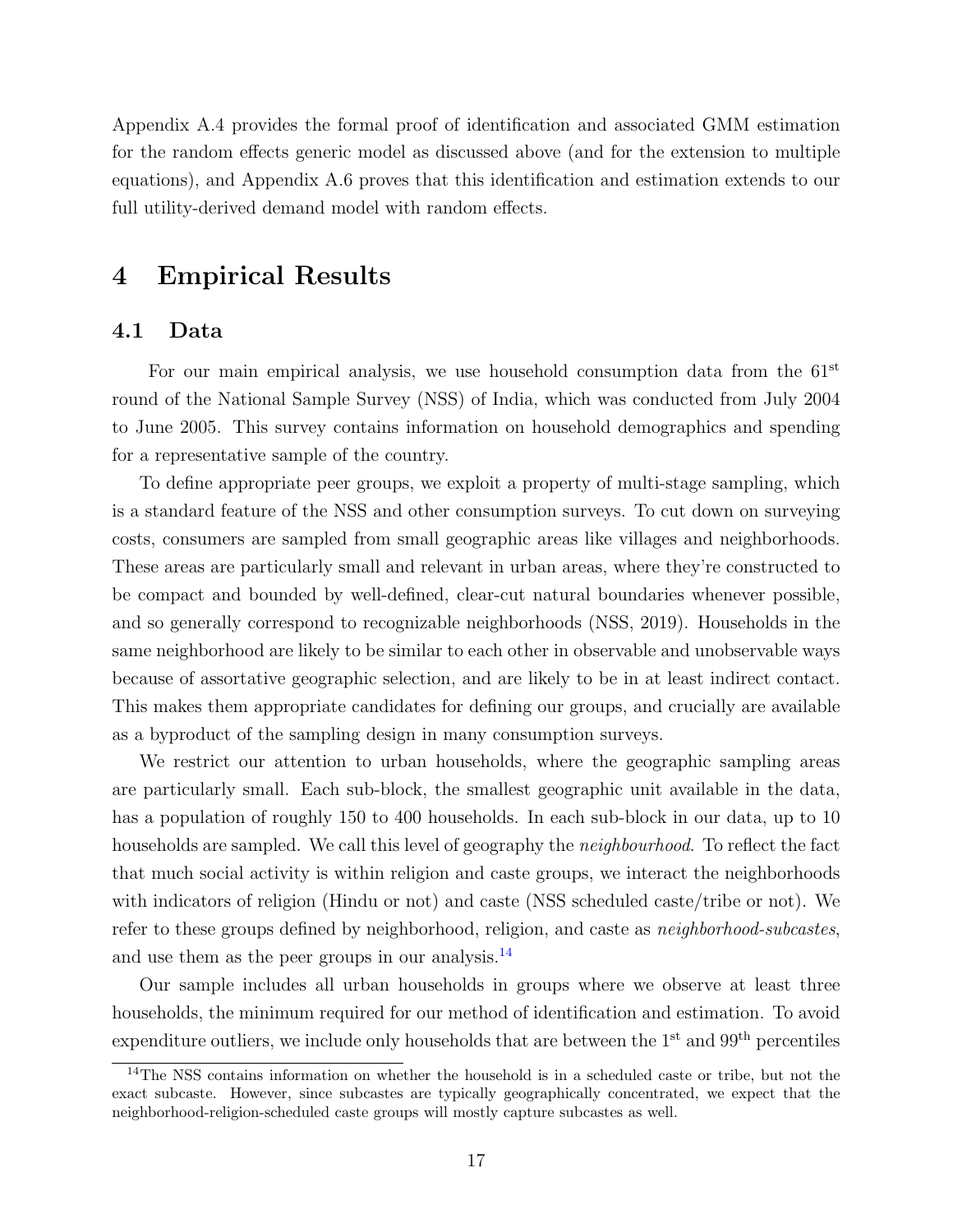of household expenditure in each state. We also restrict our sample to households with 12 or fewer members, whose head is aged 20 or more. Together, these restrictions drop roughly 4% of the sample.

[Table 1](#page-41-0) shows summary statistics for our sample. The number of observed households in each group averages around 5 (with a range from 3 to 10), which is a small share of the several hundred households that comprise each group in the population. These small within group samples illustrate the importance of showing identification and consistent estimation without assuming that many of the members of each group are observed.

For our main sample, we have a total of 4,599 distinct groups, and 24,757 distinct households. Our estimators use all unique household-pairs within each group, and we have a total of 128,640 such pairs.

The NSS collects item-level household spending and quantities for a large number of items. We consider only nondurable consumption items, and compute total expenditure  $x_i$ as the sum of spending on these goods. Our main results use a two-good demand system of food and non-food. On average 47% of nondurable expenditure is on food. An alternative specification we consider uses a three-good demand system of food, fuel, and other.

For instruments, we use three other survey rounds (the  $59^{th}$ ,  $60^{th}$ , and  $62^{nd}$ ) to construct neighbourhood average expenditure in other years,  $\hat{x}_{g,-t}$ , where  $-t$  denotes years (survey rounds) other than the one that our model is estimated using. We use functions of  $\hat{x}_{g,-t}$ as instruments for neighbourhood average food and non-food consumption  $\hat{y}_{g,-ii'}$ . However, since the neighbourhood identifiers in the NSS are not consistent over time (and are not linked to external information like neighborhood name), we cannot identify the exact same neighborhoods in other years. For each group g we therefore construct  $\hat{x}_{g,-t}$  using all observations from other years in the same district as g. As discussed earlier, these remain valid as instruments as long as they include some other members from the group  $g$  in other years. Our groups are spread across 535 districts, which are subunits of 20 states.

We construct prices of our demand aggregates at the state level, following Deaton (1988). We first compute state-item average unit-value prices for the subset of items for which we have quantity data. Then, in a second stage, we aggregate these state-item-level unit value prices into state-level food and non-food prices using a Stone price index, with weights given by the overall sample average spending on each item. [15](#page-18-0)

We condition on 7 demographic variables z. These are household size minus 1 divided by 10; the age of the head of the household divided by 120; an indicator that there is a

<span id="page-18-0"></span><sup>&</sup>lt;sup>15</sup>In a typical state, these prices are computed as averages of roughly 2000 observations. Given this relatively large number of observations, we do not attempt to instrument for possible remaining measurement errors in these constructed price indices.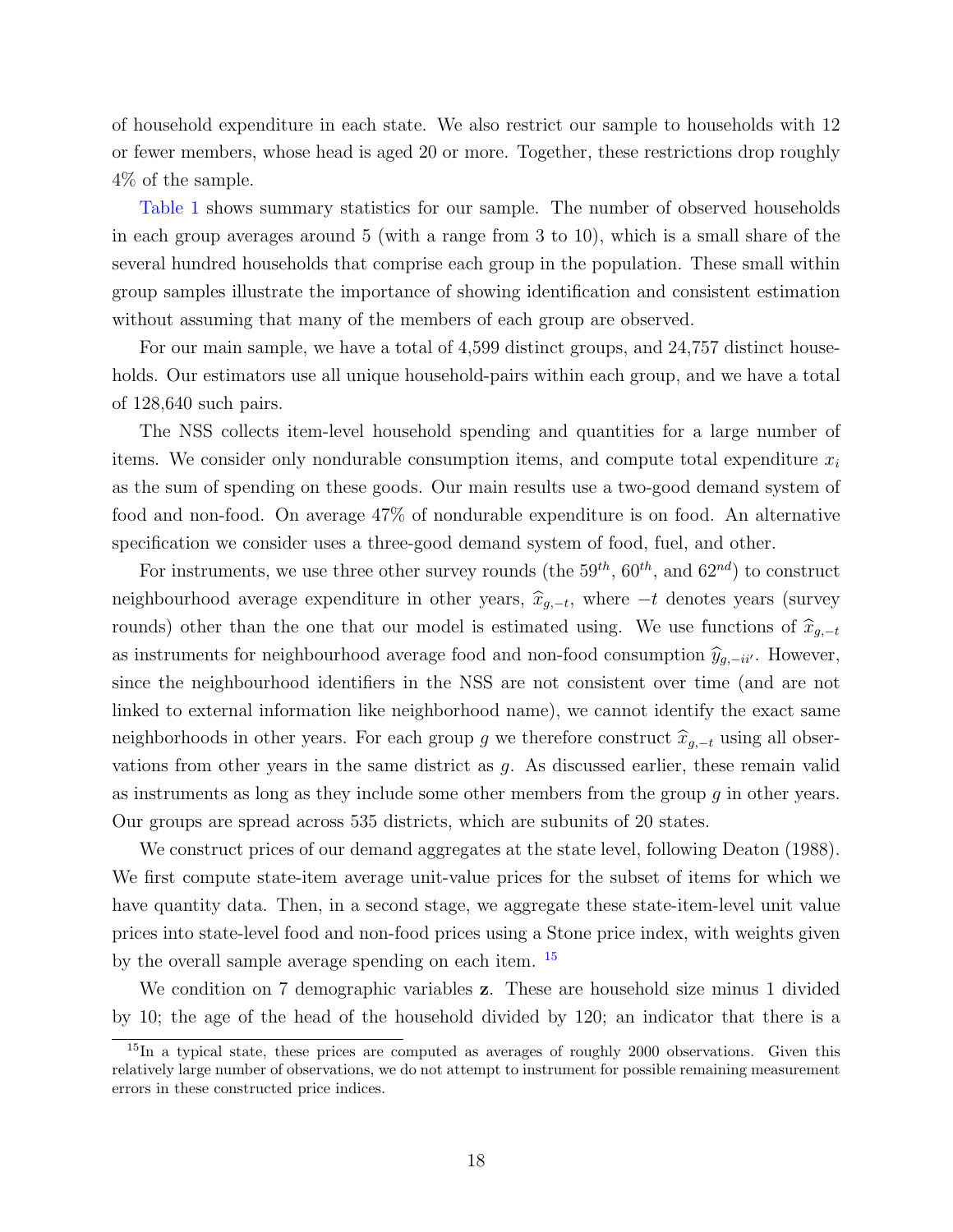married couple in the household; the natural log of one plus the number of hectares of land owned by the household; an indicator that the household has a ration card for basic foods and fuels; and indicators that the highest level of education of the household head is primary or secondary level (equalling zero for uneducated or illiterate household heads).

[Table 1](#page-41-0) shows summary statistics at the level of the household, and at the level of the household-pairs used for estimation. Total expenditures and the spending components are expressed in units of average household expenditure. Only 26% of households have at least a high school education, and almost all households have married household heads. Roughly 14% of households have ration cards entitling them to subsidized basic foods.

### 4.2 Generic model

Our demand model assumes that the effects of peer expenditures on utility have observable implications in the corresponding demand functions (via Roy's identity). This could be violated if, e.g., utility were additively separable in  $\overline{\mathbf{q}}_q$  and **q**.

Before proceeding with our main structural results, we implement the simpler generic model of equation [\(15\)](#page-13-0) to examine these key assumptions. Details of the data construction and empirical results of these preliminary data analyses are given in Appendix B. Here we just briefly summarize our main findings from these empirical analyses.

We use the same data and group definitions as in our main analysis, and similarly let  $y_i$ equal expenditures on food and  $x_i$  equal total household expenditure. We report the main results of this analysis in Table A3 in the Appendix. We confirm that that peer-average food expenditures significantly affects demand for food, and that both linear and quadratic terms in the budget  $x_i$  are statistically significant. The estimated peer effects in the generic fixed effects model are relatively imprecise, in part because the generic model does not exploit all the restrictions inherent in the structural demand model. We discuss these preliminary results in full in Appendix Section B.1.

### 4.3 Baseline Model

Our baseline structural model is a 2-good demand system (food vs other nondurable expenditure), as given by equation [\(11\)](#page-10-1), and estimated by GMM using the associated moment conditions [\(18\)](#page-14-1) and [\(21\)](#page-16-0) for fixed- and random-effects, respectively. Both models use pairwise data based on all unique pairs of observations within each group, with standard errors clustered at the district level to obtain valid inference.[16](#page-19-0)

<span id="page-19-0"></span><sup>&</sup>lt;sup>16</sup>The fact that we use pairwise estimation within-groups implies that we should cluster no smaller than the group level. However, because the instruments are computed at the district level, we cluster at the larger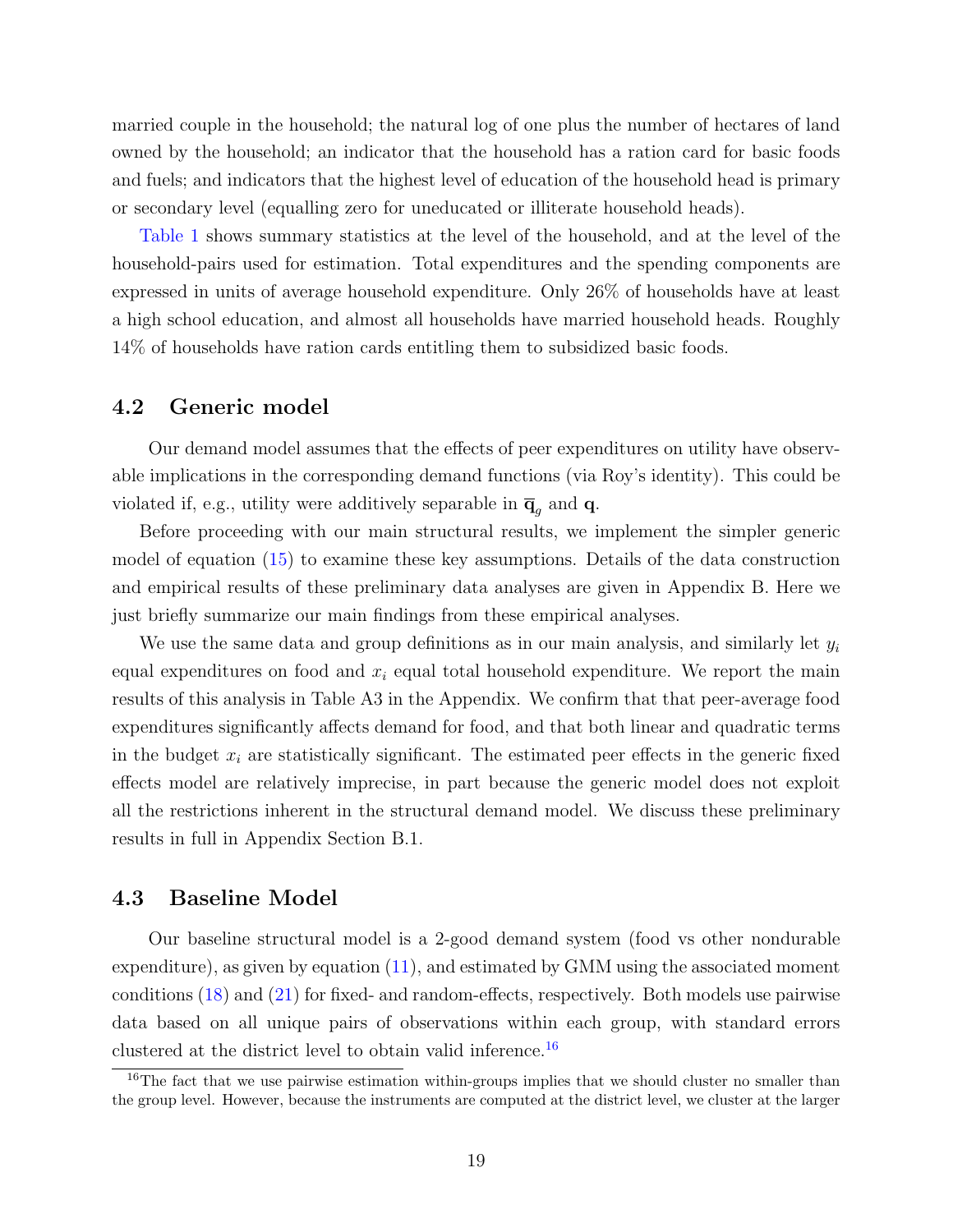Our fixed-effects approach involves substituting the leave-two-out within-group sample average quantity  $\hat{q}_{gj,-ii'}$  for the within-group mean  $\overline{q}_{gj}$ , and differencing across people within groups. Thus, we substitute  $\hat{q}_{gj,-ii'}$  for  $\overline{q}_{gj}$  in the definition of  $X_i$  (eq. [\(10\)](#page-10-2)) to create  $\hat{X}_i$  as

$$
\widehat{X}_i = x_i - R_{11}p_{1g} - R_{22}p_{2g} - (A_{11}\widehat{q}_{g1,-ii'} + \mathbf{C}'_1\mathbf{z}_i) p_{1g} - (A_{22}\widehat{q}_{g2,-ii'} + \mathbf{C}'_2\mathbf{z}_i) p_{2g},
$$

and substitute  $\hat{q}_{gj,-ii'}$  for  $\overline{q}_{gj}$  and  $X_i$  for  $X_i$  in the demand equation [\(11\)](#page-10-1). Then, we difference the demand equation across individuals within groups to generate a moment condition analogous to [\(18\)](#page-14-1):

$$
E[(p_{1g}q_{1i} - p_{1g}q_{1i'} - (\hat{X}_i^2 - \hat{X}_{i'}^2)e^{-(b_1\ln p_{1g} + (1-b_1)\ln p_{2g})}d_1 - (\hat{X}_i - \hat{X}_{i'})b_1 + \mathbf{C}_1'p_{1g}(\mathbf{z}_i - \mathbf{z}_{i'})\mathbf{r}_{gii'}] = 0.
$$
\n(22)

Notice that, as in the generic model, many group-varying terms, including  $A_{11}p_{1g}\overline{q}_{g1}$ , drop out as a result of this differencing. Further, since  $(\widehat{X}_i - \widehat{X}_{i'}) = x_i - x_{i'} - \mathbf{C}'_1 (\mathbf{z}_i - \mathbf{z}_{i'}) p_{1g} \mathbf{C}'_2(\mathbf{z}_i - \mathbf{z}_{i'}) p_{2g}$ , such variables are present only in the quadratic term  $(\hat{X}_i^2 - \hat{X}_{i'}^2)$  via interactions between group-average quantities  $\overline{q}_{g1}$  and other elements of  $\widehat{X}_i$  (e.g.,  $x_i$ ). The formal derivation of these moments for GMM estimation is given in Appendix A.5.

Our random-effects approach, derived in Appendix A.6, involves substituting the withingroup sample average quantity and another group member's quantity for the within-group means. We use the above definition of  $X_i$  for the linear term in the demand equation [\(11\)](#page-10-1) and compute a new variable  $\tilde{X}_{ii'}$  for the squared term as follows:

$$
\widetilde{X}_{ii'} = \widehat{X}_i[x_i - R_{11}p_{1g} - R_{22}p_{2g} - (A_{11}q_{g1i'} + \mathbf{C}'_1\mathbf{z}_i) p_{1g} - (A_{22}q_{g2i'} + \mathbf{C}'_2\mathbf{z}_i) p_{2g}].
$$

Finally, we substitute  $\hat{q}_{g1,-ii'}$  for  $\overline{q}_{gj}$ ,  $\hat{X}_i$  for  $X_i$  and  $\hat{X}_{ii'}$  for  $X_i^2$  in the demand equation  $(11)$  to generate a moment condition analogous to  $(21)$ :

$$
E[(p_{1g}q_{1i} - \tilde{X}_{ii'}e^{-(b_1\ln p_{1g} + (1-b_1)\ln p_{2g})}d_1 - \hat{X}_ib_1 - R_{11}p_{1g} - A_{11}p_{1g}\hat{q}_{g1, -ii'} - \mathbf{C}'_1p_{1g}\mathbf{z}_i - p_{1g}v_0)\mathbf{r}_{gi}] = 0.
$$
\n(23)

These moments use pair-specific instruments that differ between our fixed- and randomeffects models. As discussed earlier, to instrument for  $\hat{q}_{gj}$ , we construct group-averages at the district level from other time periods. Recall that the subscript  $-t$  indicate averages from all other time periods. For both the fixed- and random-effects models, we create a group-level instrument  $\check{q}_{gj}$  equal to the OLS predicted value of  $\hat{q}_{gj}$  conditional on  $\widehat{x}_{g,-t}, \widehat{x}_{g,-t}, \sqrt{\widehat{x}_{g,-t}}, \widehat{x}_{g,-t}^2, \widehat{\mathbf{z}}_{g,-t}.^{17}$  $\widehat{x}_{g,-t}, \widehat{x}_{g,-t}, \sqrt{\widehat{x}_{g,-t}}, \widehat{x}_{g,-t}^2, \widehat{\mathbf{z}}_{g,-t}.^{17}$  $\widehat{x}_{g,-t}, \widehat{x}_{g,-t}, \sqrt{\widehat{x}_{g,-t}}, \widehat{x}_{g,-t}^2, \widehat{\mathbf{z}}_{g,-t}.^{17}$ 

level of the district. Typical districts contrain about 10 groups.

<span id="page-20-0"></span><sup>&</sup>lt;sup>17</sup>We do this instead of using all the separate variables as instruments for  $q_g$  to reduce the dimensionality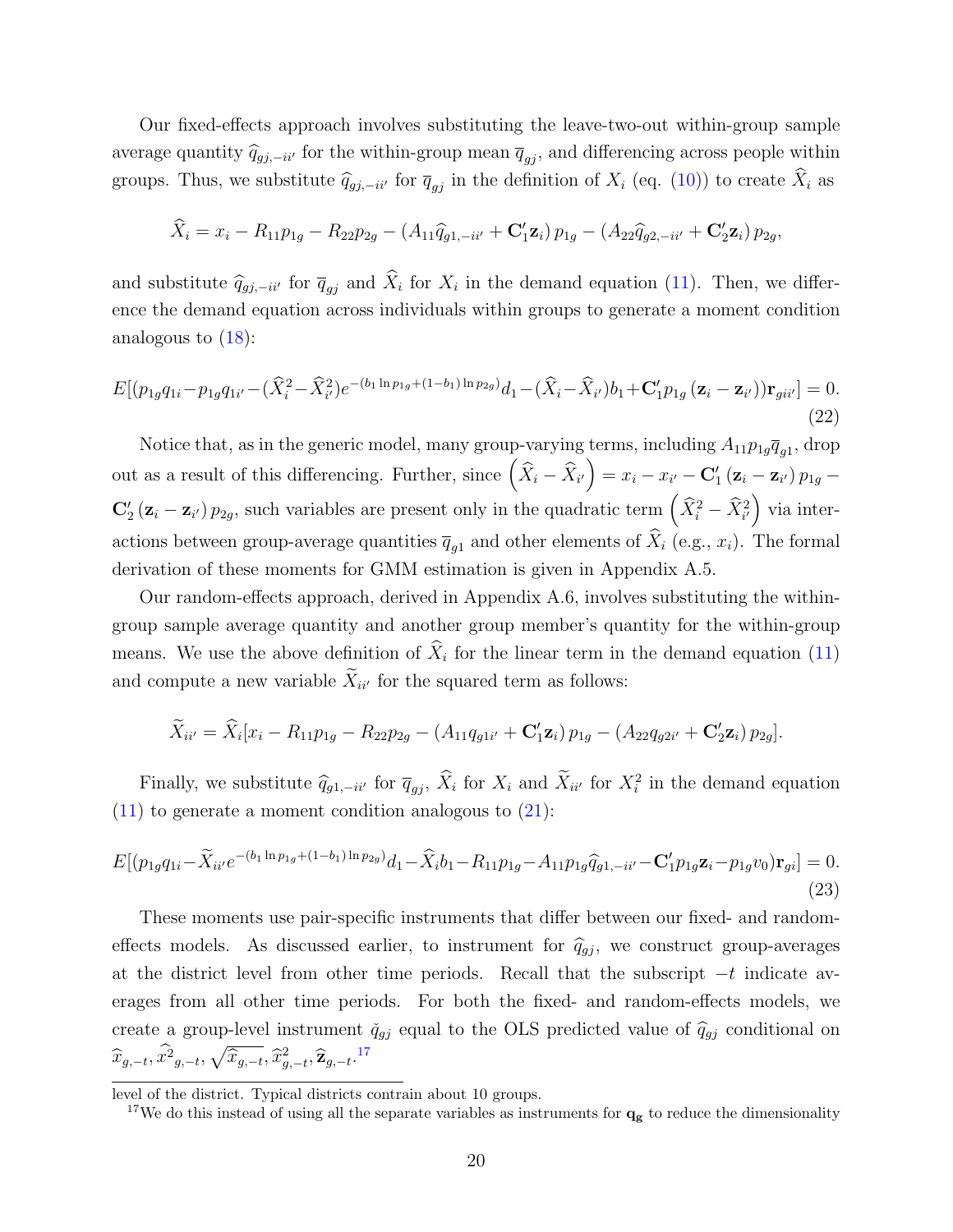Let  $\widetilde{\mathbf{z}}_i$  and  $\widetilde{\mathbf{z}}_g$  be, respectively, the individually-varying and group-level subvectors of  $z_i$ . In our baseline model,  $\tilde{z}_i$  includes all covariates; however, when we consider additional heterogeneity in peer effects, we will additionally include group-level covariates in  $\tilde{\mathbf{z}}_q$ . Letting · denote element-wise multiplication, our complete instrument list for the fixed-effects model is:

$$
\mathbf{r}_{gii'} = \left(x_i^2 - x_{i'}^2\right), \left(x_i - x_{i'}\right) \cdot \left(1, \mathbf{p}_g \cdot \mathbf{\check{q}}_g, \mathbf{p}_g \cdot \mathbf{\widetilde{z}}_g\right), \mathbf{p}_g \cdot \left(\mathbf{\widetilde{z}}_i - \mathbf{\widetilde{z}}_{i'}\right) \cdot \left(1, \mathbf{p}_g \cdot \mathbf{\check{q}}_g\right), x_i \mathbf{p}_g \cdot \left(\mathbf{\widetilde{z}}_i - \mathbf{\widetilde{z}}_{i'}\right).
$$

Our instrument list for the random-effects model is:

$$
\mathbf{r}_{gi}=\left(1,\mathbf{p}_{g},\mathbf{p}_{g}\cdot\mathbf{\check{q}}_{g},\mathbf{p}_{g}\cdot\mathbf{z}_{i}\right),\mathbf{\mathit{x}}_{i}\cdot\left(1,\mathbf{p}_{g},\mathbf{\mathit{x}}_{it},\mathbf{p}_{g}\cdot\mathbf{\check{q}}_{g},\mathbf{p}_{t}\cdot\mathbf{z}_{ig}\right),\mathbf{p}_{g}\cdot\mathbf{p}_{g}.
$$

The last term provides instruments for  $v_0$  in equation [\(20\)](#page-16-1).

Our primary focus is on the peer effects given by elements of the matrix A. We start with the simplest and most interpretable version of this structural model, where  $\mathbf{A} = a\mathbf{I}_J$  is a diagonal matrix with the scalar a replicated in each element of the main diagonal. In this specification, an increase in the group-average food quantity of  $\delta$  increases needs for food by  $a\delta$ , and an increase in the group-average non-food quantity of  $\delta$  increases needs for non-food nondurables by the same  $a\delta$ . Also, having **A** be diagonal means that group-average food quantities have no effect on needs for non-food nondurables (and vice versa). We relax these restrictions later.

In this restricted version of the model, the welfare implications of peer effects simplify. Needs are given by  $\mathbf{f}_i = \mathbf{A} \overline{\mathbf{q}}_g + \mathbf{C} \mathbf{z}_i$  and group-average expenditure is given by  $\overline{x}_g = p' \overline{\mathbf{q}}_g$ , so when  $\mathbf{A} = a\mathbf{I}_J$ , the cost of needs,  $\mathbf{p}'\mathbf{f}_i$ , simplifies to  $\mathbf{p}'\mathbf{f}_i = a\overline{x}_g + \mathbf{p}'\mathbf{Cz}_i$ . Consequently, the scalar a equals the increase in the rupee cost of needs,  $p'f_i$ , of a one rupee increase in group-average expenditure  $\overline{x}_q$ .

#### 4.4 Baseline Estimates and Alternative Group Sizes

[Table 2](#page-42-0) gives estimates of the scalar a. In our baseline model, groups are defined by neighborhood-subcastes, that is, a group is people who live in the same neighborhood, are of the same religion (either Hindu or not), and are of the same caste status (either scheduled caste or not). For comparison, we also consider two larger group sizes: people who live in the same neighborhood regardless of religion and caste, and people who live in the same district regardless of religion and caste.

of our instrument vector. This dimension reduction is needed for feasibility of our GMM estimator, because  $\check{\mathbf{q}}_g$  is multiplied by the demographic controls to generate the final instrument vector.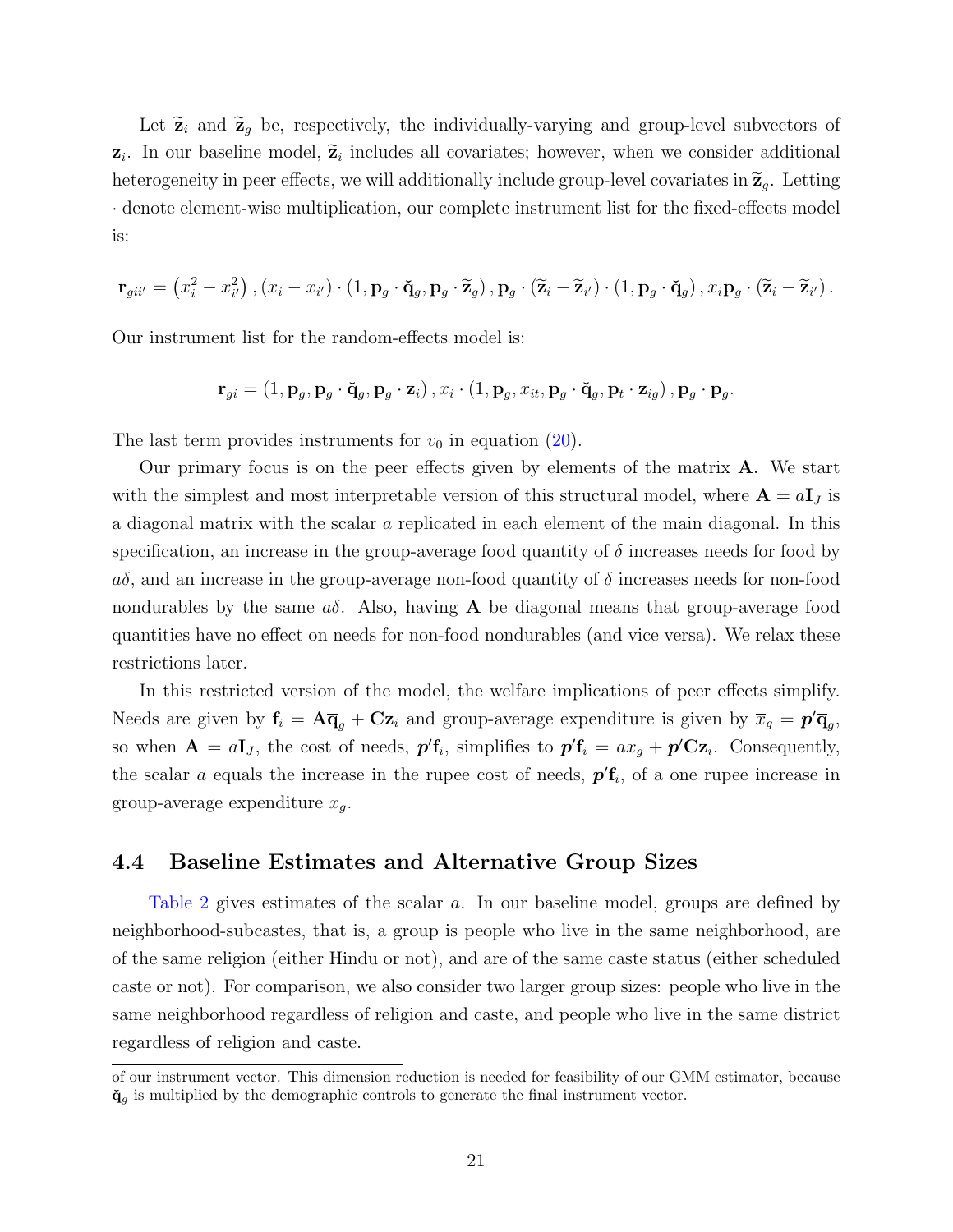Note that neighborhoods have populations of roughly 150 to 400 households, of which at most 10 are observed in our sample. Districts are much larger than neighborhoods, with populations of roughly 500,000 to 3,000,000 households. In our data, we observe 5.4 households from the average neighborhood-subcaste, while with the larger group definitions we average 6.9 and 53.1 observed households per group, respectively.

We report results for two samples. The upper half of [Table 2](#page-42-0) (Panel A) uses all the data available for each of the three group definitions, and so ends up with somewhat different samples for each. Panel B holds the sample constant across the group definitions, using only the observations from our baseline model (the smallest group definition).

[Table 2](#page-42-0) reports both random effects (RE) and fixed effects (FE) estimates of the scalar a, for all three group sizes. Columns  $(1)$  to  $(3)$  give RE, Columns  $(4)$  to  $(6)$  give FE, and columns (7) to (9) give the difference RE minus FE.

A key implementation question is how to define our groups. If we define them at too large a level, we should expect the estimated peer effects to be biased towards zero, because our estimate of group consumption  $\hat{q}_{qi,-ii'}$  will be mismeasured by including consumption from non-peers. We should similarly expect the significance level of the estimates to fall if the defined groups are too large. In contrast, if we define our groups at too small a level, the estimator will likely be consistent but inefficient, because although we are grouping only households that do indeed have peer effects on each other, in each group we will be leaving out some informative peers who were placed in another group.

For both RE and FE, we find that the larger group sizes have estimates that are closer to zero and have lower  $t$  statistics than our baseline, suggesting that our baseline groups, while quite small, are the most appropriate size (the largest group size FE estimate actually flips sign to negative, but is not statistically significant). We therefore focus our remaining analyses on the baseline neighborhood-subcaste group definition, reported in columns (3) and  $(6)$ , and the difference between them in column  $(9)$ .<sup>[18](#page-22-0)</sup>

As expected, the RE estimates have far lower standard errors than the FE estimates, because they are based on much stronger assumptions, and do not lose information from differencing. The RE point estimate of 0.606 in column (3) also turns out to be much larger than the FE estimate of 0.266 in column (6), and we reject equality of the coefficients (column  $(9)$ .

<span id="page-22-0"></span><sup>&</sup>lt;sup>18</sup>If our groups are appropriately defined, then household demands should not be strongly correlated with the average spending of individuals in other groups. We assess this by considering a placebo experiment where we randomly permute individuals into other peer groups. This is analogous to the strategy on sharp tests in network settings (Athey, Eckles and Imbens (2018)). Using the FE estimator, the mean of the placebo distribution of a is  $-0.064$ , and the upper 95th percentile of that distribution 0.083. This is far closer to zero than our baseline estimates even if de-meaned (our FE baseline estimate is 0.266). These placebo test results are consistent with our model having appropriately defined and relevant groups.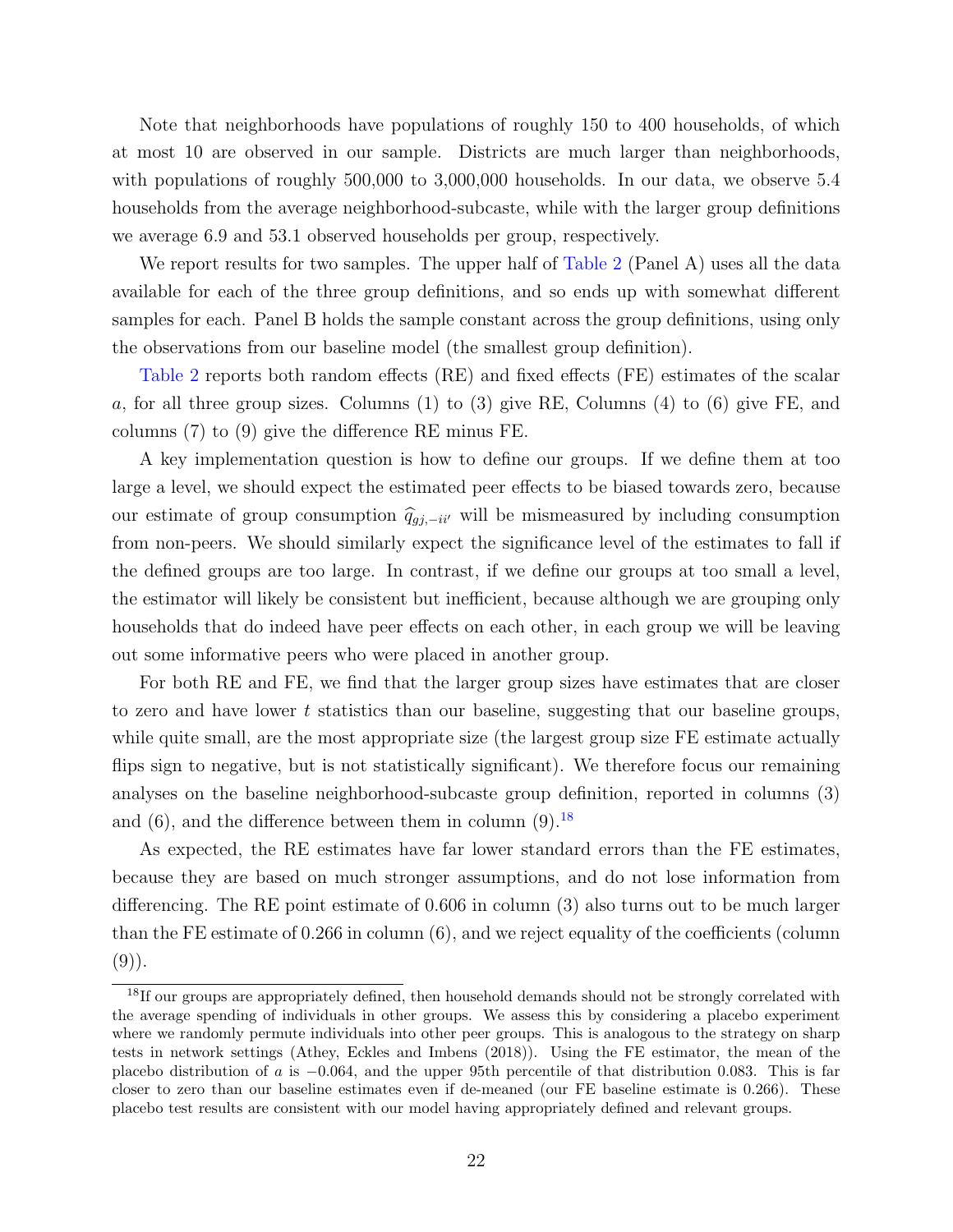Random effects imposes strong restrictions on unobserved heterogeneity that may not be valid, and that fixed effects do not impose, potentially biasing the RE estimates. In particular, our estimated positive difference between RE and FE estimates is consistent with group-level preferences for food consumption  $v_{gj}$  being correlated with group expenditure levels, causing upward bias in the RE peer effects estimates. This is easiest to see in a simplified version of equation [\(13\)](#page-11-1). Suppose that the true model was linear (so  $d = 0$ ), and we instrumented for  $\hat{y}_g$  only with other-period group consumption  $\hat{x}_{g,-t}$ . Then, positive correlation between group expenditure and group tastes (conditional on  $x_i$ ) would result in upwards bias in the estimated peer effects for normal goods like food.

In applications like ours where RE has much lower variance than FW (as indicated by standard errors) and is likely to be biased, to reduce mean squared errors it is common to employ shrinkage estimators. These are constructed as weighted averages of RE and FE estimates, trading off the bias of RE with the higher variance of FE (a recent example is Armstrong, Kolesár, and Plagborg-Møller 2020). We report both the RE and FE estimates in our remaining empirical analyses, so one may implement such shrinkage if desired. However, for simplicity in our later policy discussions, we will focus on the smaller FE coefficients as conservative estimates of the magnitude of peer effects. Below we consider a number of robustness checks and alternative specifications. Most yield larger (but less significant) effects than our baseline FE estimate of  $a = 0.266$ , which we therefore take to be a conservative estimate of the magnitude of peer effects.

To interpret our estimate of a, imagine first that just one household in a group had, ceteris paribus, an additional s rupees to spend. Compare this to the case where everyone in the group each had an additional 1000 rupees to spend. What s would give the household in the first case the same utility as in the second case? The answer must be less than a 1000 rupees, because in the second case, peer effects reduce the utility of the increased spending. By our model, the answer is  $s = 1000(1 - a)$ , which is 734 rupees in the FE model.

Economic theory requires that  $a$  lie between zero and, roughly, one. It is greater than zero because our model is one of peer effects increasing perceived needs that take the form of costs, and it is less than about one to ensure that an equilibrium exists.[19](#page-23-0) An encouraging feature of our estimates (both RE and FE) is that they lie well within this required range, without any such constraint being enforced in estimation.

<span id="page-23-0"></span><sup>&</sup>lt;sup>19</sup>The exact value that is necessary to ensure that an equilibrium exists has a complicated expression which we derive in the Appendix, but this value is near one.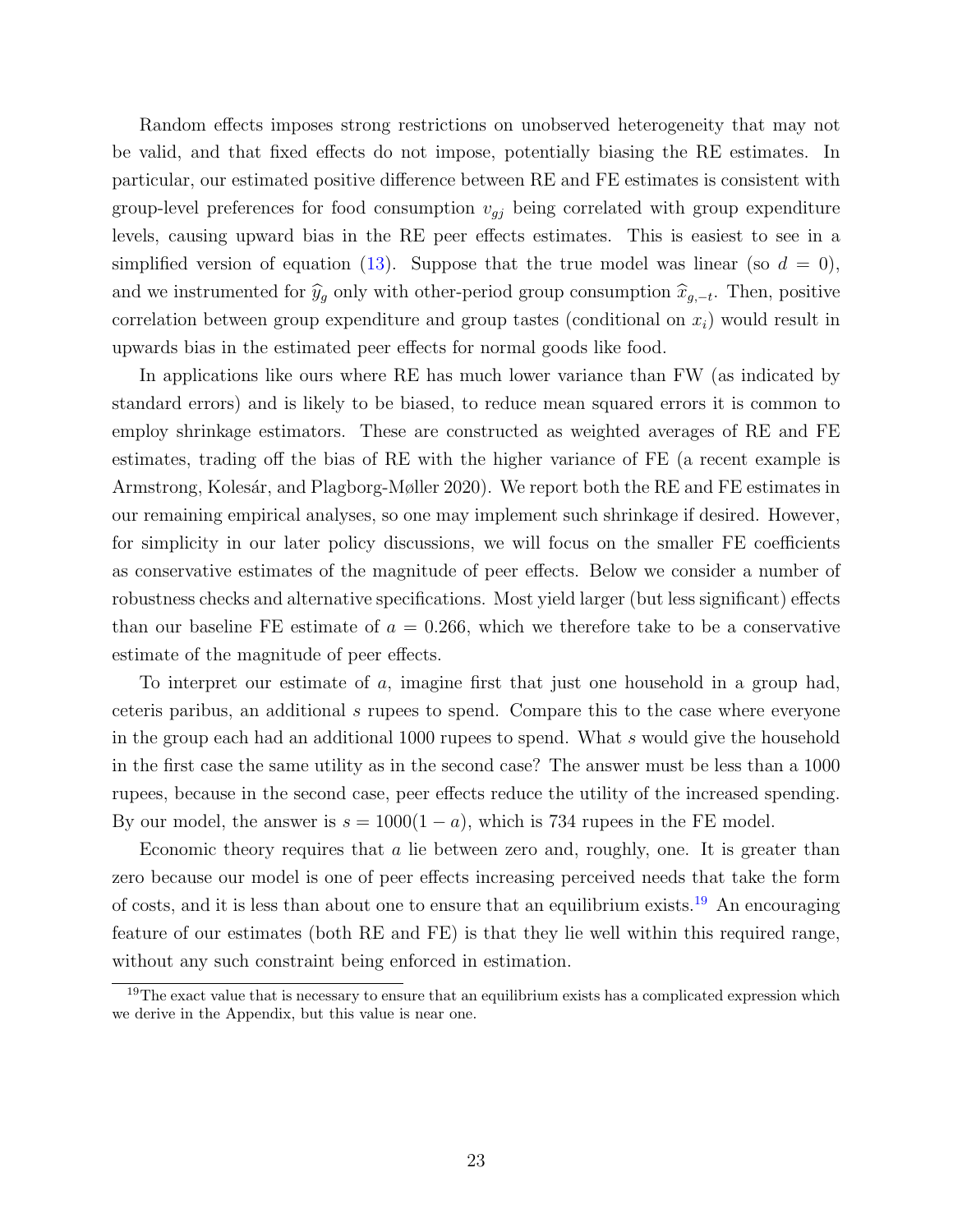#### 4.5 Measurement Error in Group Means

The neighborhood-subcaste groups in our baseline analysis each have between 3 and 10 observed households, out of an average of around 200 households in the population. This suggests that the group mean measurement errors  $\hat{q}_{gj} - \overline{q}_{gj}$  are likely to be substantial. Much of the complexity in our GMM estimator entails constructing moments that remain valid in the presence of these measurement errors. [Table 3](#page-43-0) considers the impact of our measurement error corrections on the estimated values for a in both the RE and FE models. We should expect that, the smaller are the group definitions, the larger are the measurement errors in the estimates of each  $\overline{q}_{gj}$ , and hence the larger should be the effect of correcting for these measurement errors.

Regarding the direction of bias, one might expect measurement error in  $\bar{q}$  to induce the usual attenuation (i.e., bias towards zero) that is standard in linear models with measurement error. However, the nonlinearity of our models and our estimators could cause bias in either direction. A priori, we expect standard attenuation bias to play a larger role in the RE model, because in that model the parameter  $a$  is primarily identified as the coefficient of the estimate of  $\bar{q}$  itself (as in linear models), while in the FE model, due to differencing, a is identified only off of differences of interactions between  $\bar{q}$  and other covariates.

To assess the impact of our corrections for measurement error, we replace the instruments in our models with stronger instruments that would be valid in the absence of measurement error. In particular, instead of instrumenting  $\hat{q}_{gj}$  with district level-averages from other time periods, we instrument  $\hat{q}_{gj}$  with group-level averages from the current time period. So everywhere that  $\widehat{x}_{g,-t}$  and  $\widehat{\mathbf{z}}_{g,-t}$  appear in our estimators, we replace them with  $\widehat{x}_g$  and  $\widehat{\mathbf{z}}_g$ . As a result, the total number and types of moments remains exactly the same as in our baseline estimates.

[Table 3](#page-43-0) is analogous to columns (1) to (6) of [Table 2,](#page-42-0) but is estimated with the instruments that do not correct for measurement error. This should be compared to the corresponding entries in [Table 2.](#page-42-0) Columns (3) and (6) are still our preferred group size specifications.

Both the RE and FE estimates show considerable differences between estimates with and without the measurement error correction. As expected, the smaller the group sizes, the larger the differences between the corrected and uncorrected estimates.

In the RE models, we see standard attenuation bias dominating, and the magnitude of the bias appears very large: uncorrected estimates are about half the size of the corrected estimates for the largest group size, attenuating all the way to about one tenth the size of the corrected estimate for our baseline, which is the smallest group size. The measurement error corrected RE estimates also have larger standard errors than the uncorrected estimates, due to the fact that the instruments are less informative in the former case. Since both estimators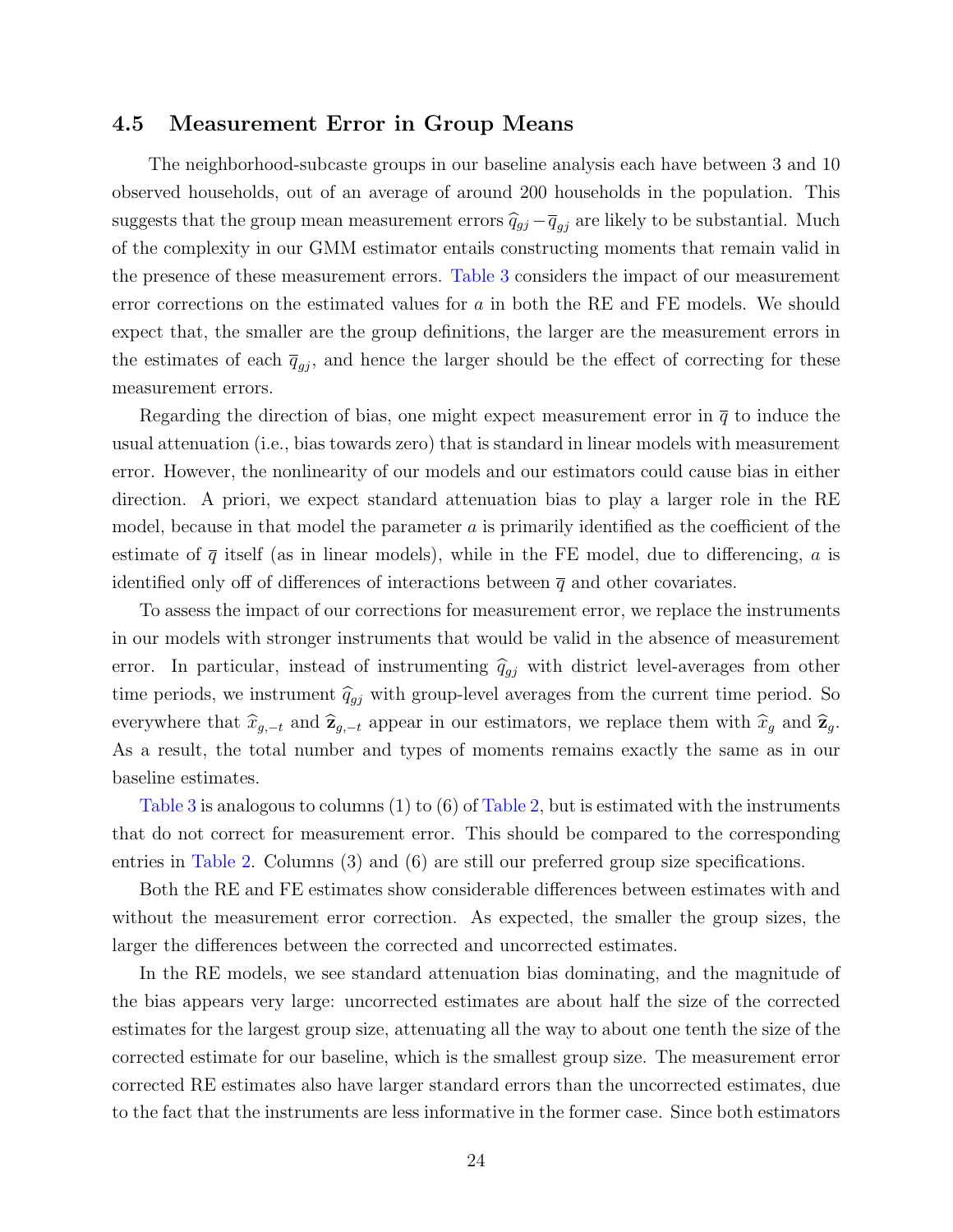would be consistent in the absence of measurement error, we can form a Hausman test to compare the estimators, and the uncorrected estimators are rejected.

The direction and size of bias is different for the FE estimator. Here, at all three group sizes, the uncorrected estimates are about twice as large as the corrected, suggesting a significant impact of nonlinearity and differencing on the size and direction of bias in the FE models. As with the RE models, the uncorrected FE estimates have smaller standard errors than the corrected estimates, and Hausman tests reject the uncorrected estimates. We conclude that our corrections for measurement errors due to small within group sample sizes are empirically justified and important.

#### 4.6 Alternative Specifications and Robustness Checks

#### 4.6.1 Peer effects by demographic groups

In Tables [2](#page-42-0) and [3,](#page-43-0) the peer effect parameter a is restricted to be the same for all types of households. In [Table 4,](#page-44-0) we allow a to vary with observed household characteristics. In columns  $(1)$  and  $(5)$ , we replicate columns  $(3)$  and  $(6)$  from [Table 2,](#page-42-0) where the group is defined at the neighborhood-subcaste level, for the RE and FE models, and  $\alpha$  is a fixed value. In columns  $(2)$  and  $(6)$ , we allow a to depend on whether the household is Hindu or not, and whether they come from a scheduled (disadvantaged) caste. In columns (3) and (7), we define groups at the neighborhood-subcaste-landownership level, and allow a to depend on the landownership indicator variable. In columns (4) and (8), we define groups by neighborhood-subcaste-high-school attainment, and allow a to depend on the high-school attainment indicator.[20](#page-25-0)

Columns (2) and (6) show estimated differences in peer effects across Hindu vs non-Hindu and scheduled vs non-scheduled tribe/caste. The left-out category (picked up by the constant) is non-scheduled Hindu. The RE estimates show some significant differences in peer effects, but the FE estimates do not, and most of estimated differences have the opposite sign in the FE vs RE models.

Columns (3) and (7) allow a to depend on the household level land-ownership indicator. Both the FE and RE models show landowners having larger peer effects than landless households, but the magnitudes differ dramatically, with RE estimates implying a small difference, while FE showing the landless having almost no peer effects. As before, the standard errors on the FE models are all much larger than the RE standard errors.

<span id="page-25-0"></span>Columns  $(4)$  and  $(8)$  allow a to depend on a household level high-school attainment

<sup>&</sup>lt;sup>20</sup>As the groups become smaller, the number of groups actually declines, because we can include only groups with at least 3 members.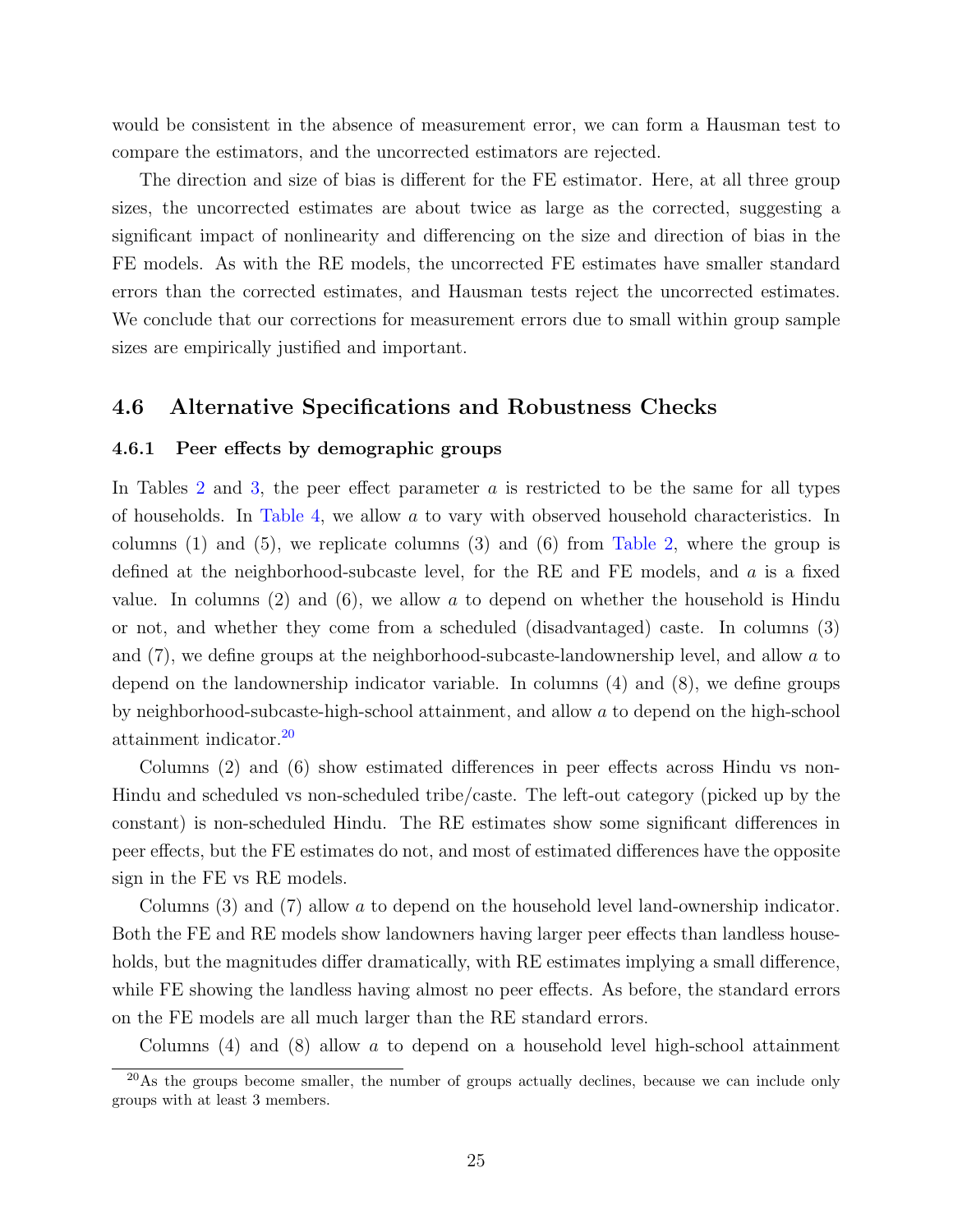indicator, defined to equal to 1 if the household head has at least high school education and zero otherwise. Here the FE and RE models disagree, with the FE model showing the more educated households having larger peer effects, while the RE model shows the opposite.

Particularly when focusing on the FE estimates, our estimated peer effects are larger for higher socio–economic status groups. A possible explanation is that the poorest households in India are close enough to subsistence that it is more costly to engage in status competitions. This is similar to Akay and Martinsson's (2011) finding for very poor Ethiopians.

#### 4.6.2 Cross Group Peer Effects

Our baseline estimates allow only for within-group consumption peer effects. However, conceptually, it is possible that needs could depend on consumption levels of other "nearby" peer groups. Our baseline grouping structure is neighbourhood-subcaste, so that in a given neighbourhood, there could be several groups defined by varying religion and caste. In this subsection, we consider the possibility that peer effects may be relevant between groups, and that, in particular, needs may be "upward-looking" or aspirational, in the sense that perceived needs are affected by the consumption behaviour of our betters in the social hierarchy. We operationalize this by focusing on a subset of 564 groups that are low-caste Hindu, and allowing for both within-group peer effects and for peer effects which depend on the consumption of upper-caste Hindus in the same neighbourhood. In this model, the cost of needs of lower-caste households is  $p' f_i = a_l \overline{x}_{l,g} + a_u \overline{x}_{u,g} + p' C z_i$ , where  $a_l$  gives the effect of own-group (lower-caste) spending in the neighbourhood,  $\overline{x}_{l,g}$ , and  $a_u$  gives the effect of upper-caste spending in the same neighbourhood,  $\overline{x}_{l,g}$ . We present RE and FE estimates of this model in [Table 5.](#page-45-0)

As with the baseline estimates, the RE estimates of within-group peer effects are much larger than the FE estimates. The RE estimate of the within-group peer effect,  $a_l$ , for these lower-caste households is 0.802, which is similar to the baseline RE estimate. The FE estimate of  $a_l$  is 0.445, which is somewhat higher than the baseline estimate of 0.266, but given the estimated standard error of 0.138, it is close in terms of its sampling distribution. (As with the baseline estimates, the RE model is rejected against the FE alternative.) Turning to the cross-group (within neighbourhood) peer effects, these are small and statistically insignificant for both the RE and FE models. The estimated value of the cross-group effect is 0.052 and 0.011 in RE and FE models, respectively. Given that these cross group effects are relatively small in magnitude and statistically insignificant, we conclude that our model with just within-group and not cross-group peer effects appears to suffice.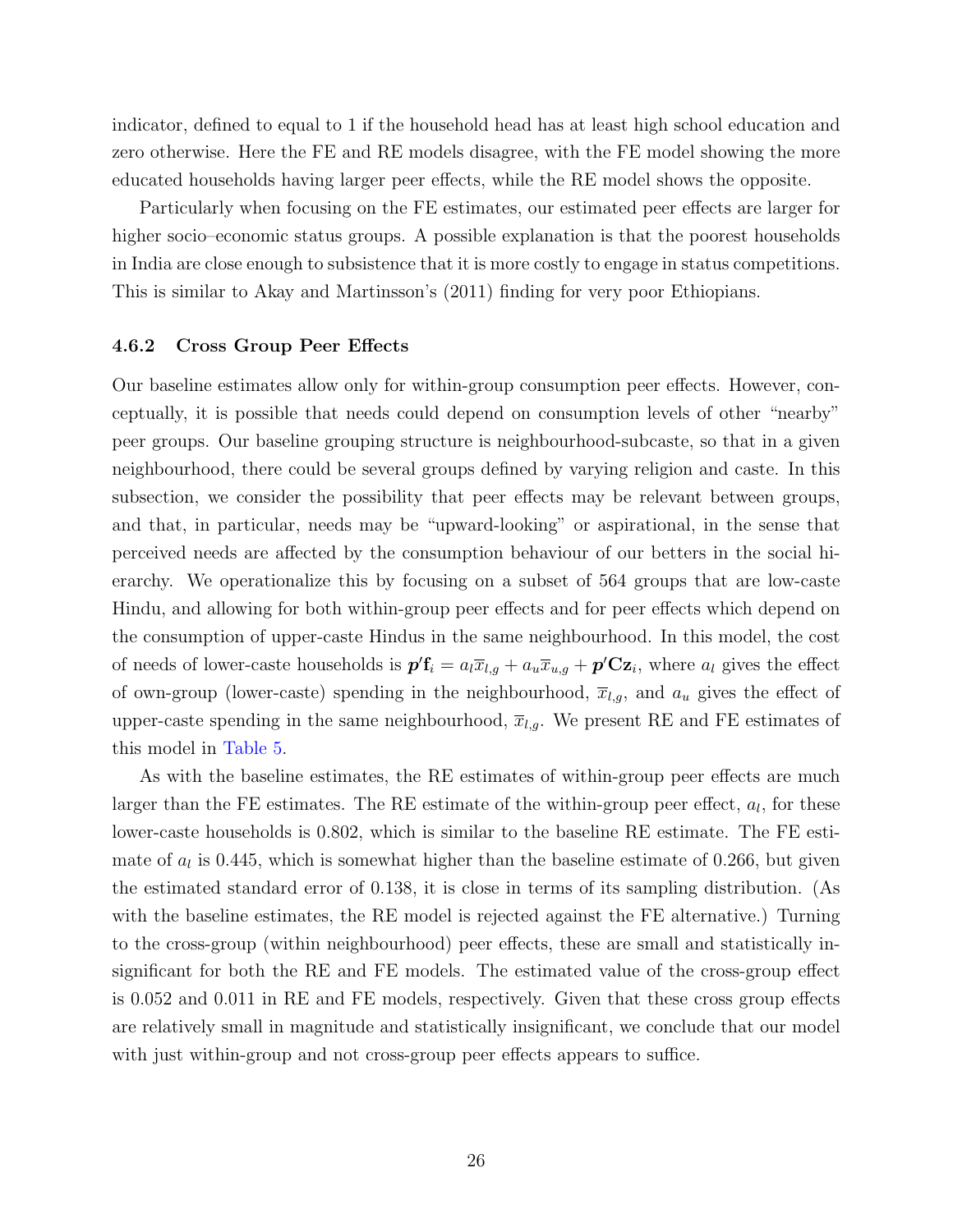#### 4.6.3 Peer Effects with Alternative Specifications of the A Matrix

Next, [Table 6](#page-46-0) considers what happens when we relax the restriction that  $\mathbf{A} = a\mathbf{I}_J$  for a scalar a. Since needs are given by  $f_i = A \overline{q}_g + C z_i$ , the money cost of the part of needs driven by peer effects is given by  $p' \mathbf{A} \overline{\mathbf{q}}_g$ . In the previous subsections, with  $\mathbf{A} = a \mathbf{I}_J$ , this cost of needs due to peer effects is  $p' A \overline{q}_g = a (p_1 \overline{q}_{1g} + p_2 \overline{q}_{2g}) = a \overline{x}_g$ , and so is proportional to group mean total expenditures  $\bar{x}_g$ . When we allow **A** to be an unconstrained diagonal matrix, this cost of needs becomes  $p' \mathbf{A} \overline{\mathbf{q}}_g = a_{11} p_1 \overline{q}_{1g} + a_{22} p_2 \overline{q}_{2g}$ . This allows for the possibility that group-average food expenditure,  $p_1\overline{q}_{1g}$ , and group-average non-food nondurable expenditure,  $p_2\overline{q}_{2g}$ , have different effects on needs. Finally, when **A** is completely unrestricted, we get  $\bm{p}'\mathbf{A}\overline{\mathbf{q}}_g = a_{11}p_1\overline{q}_{1g} + a_{21}p_2\overline{q}_{1g} + a_{12}p_1\overline{q}_{2g} + a_{22}p_2\overline{q}_{2g}.$ 

In columns (3) and (6) of [Table 2,](#page-42-0) we reproduce columns (3) and (6) of [Table 6,](#page-46-0) reporting the estimate of the scalar a where  $\mathbf{A} = a\mathbf{I}_J$ . In Columns (2) and (5) of [Table 6,](#page-46-0) we let  $\mathbf{A}$ be an unconstrained diagonal matrix, and report its two estimated diagonal elements,  $a_{11}$ and  $a_{22}$ . And in columns (1) and (4) of [Table 6,](#page-46-0) we give estimates of all four elements of  $\bf{A}$  where  $\bf{A}$  is completely unrestricted. For these estimates, we again define groups as neighborhood-subcaste.

The main difficulty in estimating these more general models is multicollinearity. As people's income rises, they tend to spend more on both food and non-food items. As a result  $p_1\overline{q}_{1g}$  and  $p_2\overline{q}_{2g}$  (group average food and nonfood expenditures, respectively) in the diagonal A model tend to be highly correlated across groups. This problem is worse still in the unrestricted **A** model, where  $p_1\overline{q}_{1g}$ ,  $p_2\overline{q}_{1g}$ ,  $p_1\overline{q}_{2g}$ , and  $p_2\overline{q}_{2g}$  are all highly multicollinear, both because group-average quantities of food and nonfood are positively correlated with each other, and because prices are positively correlated with each other across states.

Considering first the RE estimates with an unrestricted diagonal  $\bf{A}$  matrix (column (2) of [Table 6\)](#page-46-0), we see estimated values of 0.639 and 0.572 for  $a_{11}$  and  $a_{22}$ , respectively. These are similar in magnitude to each other, and similar to the estimated value of  $0.606$  for a in the baseline RE model. Although the two values are similar in magnitude, they are estimated precisely enough to reject the hypothesis that they are identical. Turning to the RE estimates with an unrestricted **A** matrix, column  $(1)$ , we again find the estimated magnitudes of  $a_{11}$ and  $a_{22}$  are similar to each other (though lower than before), and the difference between them is now statistically insignificant. The off diagonal elements of this unrestricted A matrix are both statistically insignificant.

Taken together we interpret these results as evidence that imposing the restrictions  $a_{11} =$  $a_{22}$  and  $a_{12} = a_{21} = 0$ , as in our baseline model, is at least a reasonable approximation.

In contrast to the RE model, we see evidence that the above discussed multicollinearity overwhelms the FE model. Column (5) shows infeasibly large estimates of  $a_{11}$  and  $a_{22}$  with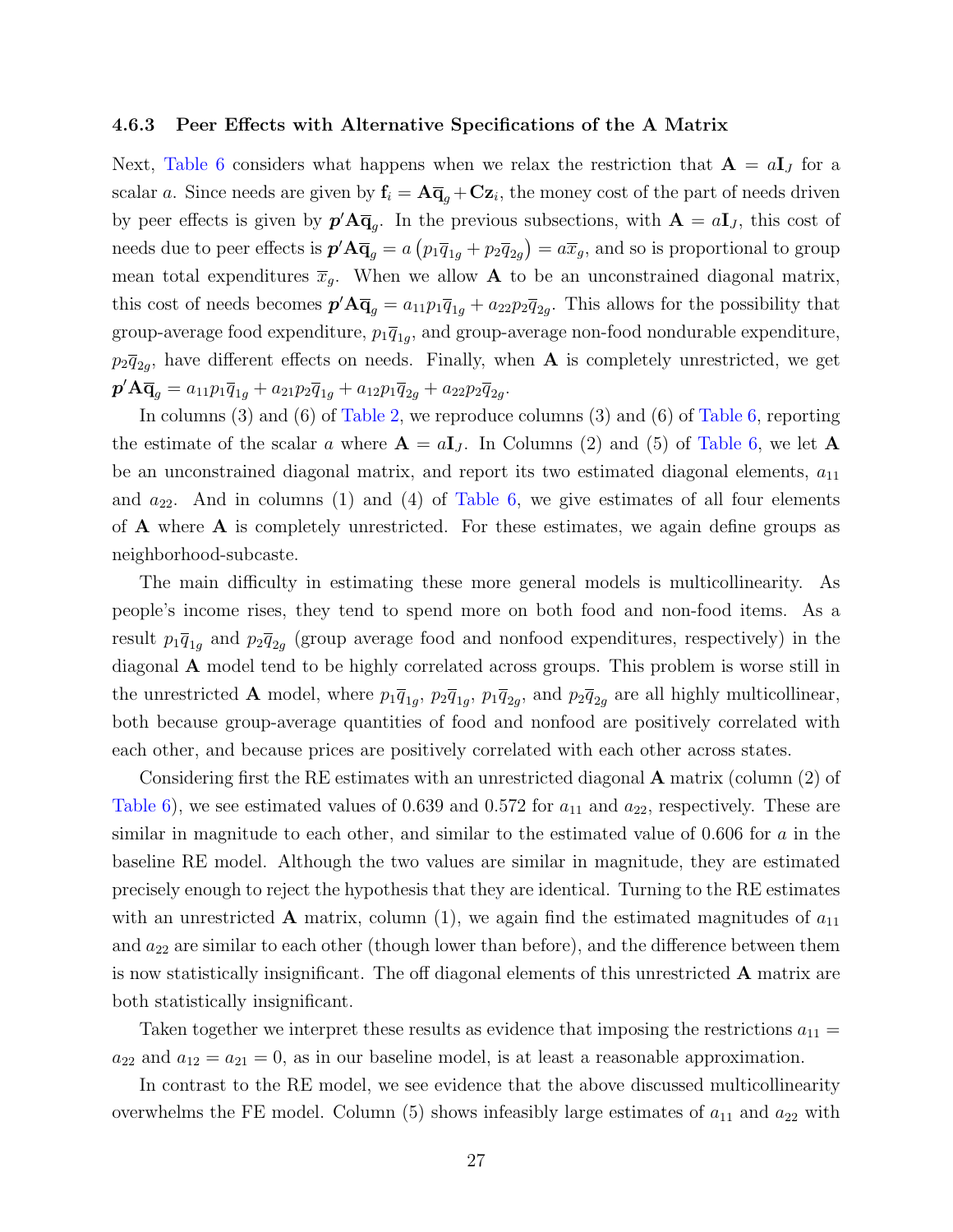opposite signs and greatly increased standard errors, and even more extreme estimates in column  $(4)$  where all four elements of **A** have impossibly large magnitudes and varying signs. These are all common hallmarks of substantial positive multicollinearity.

We should expect that the multicollinearity issues among the  $p_j \overline{q}_{kg}$  terms would be much more severe in the FE model, and not just because it is based on a weaker set of assumptions. The identification of **A** in the FE estimator comes only from interaction terms between each  $p_j\overline{q}_{kg}$  and the budget  $x_i$ . This is due to the fact that the level terms for each  $p_j\overline{q}_{kg}$  get differenced away. In contrast, the identifying variation for  $A$  in the RE estimator comes from both the level terms  $p_j \overline{q}_{kg}$  and their interactions with  $x_i$ .

We take from these results that the multicollinearity of group-average expenditures is too severe in our data to get trustworthy estimates of variation in the elements of A in our preferred fixed effect specification, however, our baseline restriction  $\mathbf{A} = a\mathbf{I}_J$  appears to be reasonable and adequate.

#### 4.6.4 A Three Goods Model

All the models presented so far have been demand systems with  $J = 2$  goods (food and non-food). When  $J = 2$ , we only need to estimate a single demand equation (since the other is determined by the restriction that consumers exhaust their budget). However, our theorems show identification of peer effect parameters in demand systems where  $J$  is any number of goods. In [Table 7,](#page-47-0) we present estimates of a  $J = 3$  equation demand model, having two equations we need to estimate. The 3 goods are taken to be food, fuel and other nondurable goods. The former non-food category is now divided into fuel and other, so total expenditures  $x_i$  for each household remains the same as before.

We report estimates for the RE and FE models, with an unrestricted diagonal **A** matrix in columns (1) and (3) of [Table 7,](#page-47-0) and with the restriction that  $\mathbf{A} = a\mathbf{I}_J$  in columns (2) and (4). As before, groups are defined at the neighborhood-subcaste level.

In the RE models, a in column (2) and the varying diagonal elements of  $\bf{A}$  in column (1) are all significant and larger than before, ranging from 0.740 to 0.938. Since adding more goods should not increase the magnitude of the overall peer effects, we take this as additional evidence that the restrictions imposed by the RE model may not hold, and are likely inducing an upward bias. We also perform a Hausman test of the RE model against the FE model, and again reject the additional restrictions imposed by the RE model.

In the FE model, we again see evidence of multicollinearity in column (3), with two elements of the estimated A diagonal being extremely large and positive, and one being extremely large and negative. However, in column (4), we obtain a statistically significant estimate of a of 0.296, which agrees very well with the FE estimate of 0.266 we had in the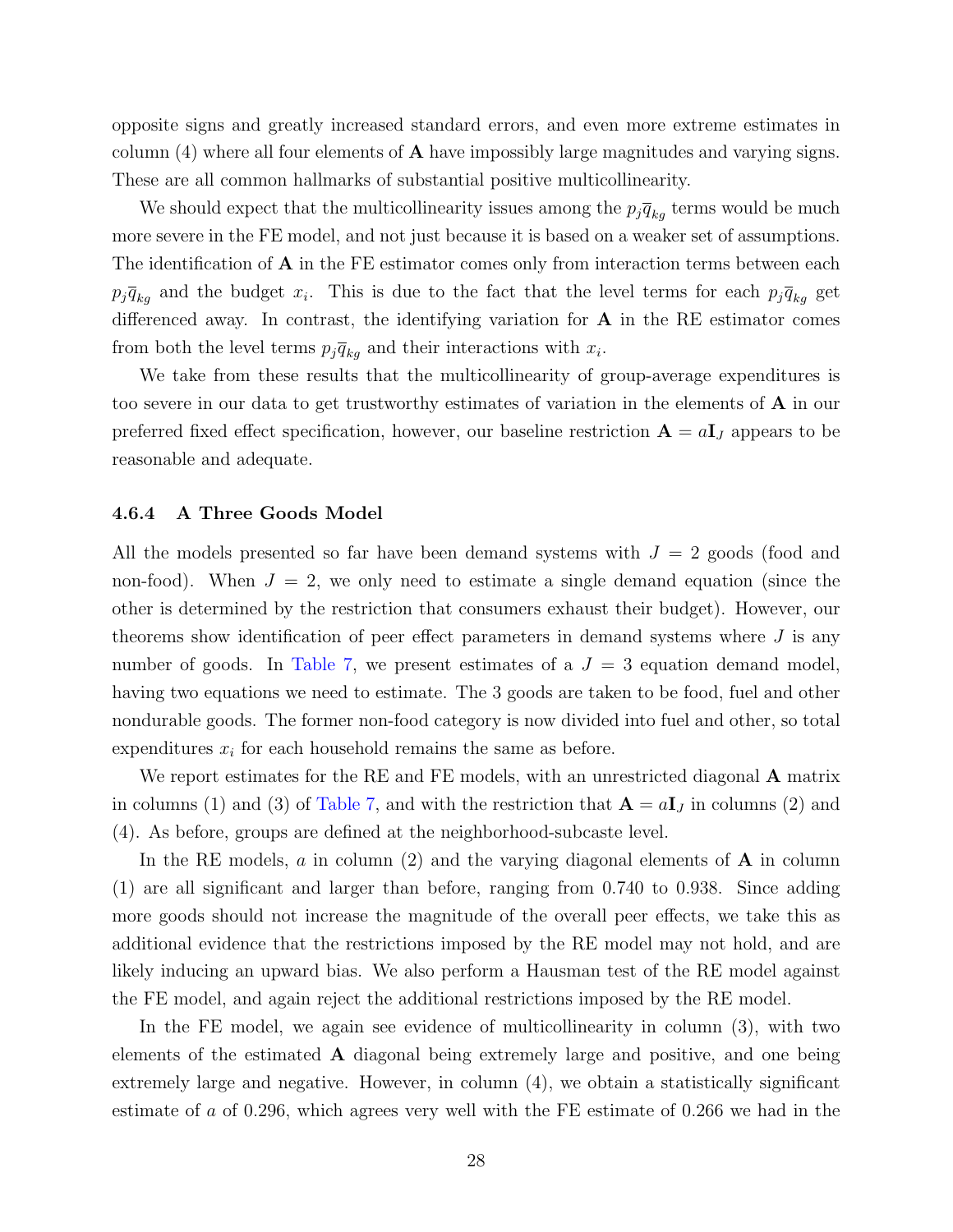two goods baseline model. We take this as additional evidence in favor of the FE model with  $\mathbf{A} = a\mathbf{I}_J.$ 

#### 4.6.5 Alternative Classifications of Goods

Previous research on peer effects in consumption has emphasized the possibility that such externalities may be more relevant for types of consumption that are: a) signals of status or wealth (e.g., Veblen 1899); or b) easily observed (e.g., Charles et al 2009; Heffetz 2011; Roth 2014). Our baseline results consider a two-good model with demands for food and non-food consumption. In this subsection, we consider three different alternative two-good models, based on the whether or not the expenditures observed in the NSS are necessities or luxuries and whether they are are more vs less visible components of consumption. For the former distinction, we classify roughly 100 fine-grained consumption categories reported in the NSS as luxuries if their budget elasticity exceeds one and as necessities if less than or equal to one. In this classification, food is split, with food at home classified as a neccessity and food out classified as a luxury. For the latter distinction (visible consumption or not), we use the classification of Roth (2014, Table 4). Both food at home and food out are classified as visible.

In [Table 8,](#page-48-0) we present RE and FE estimates for three 2-good models: luxuries vs necessities (cols 1 and 4); visible vs invisible (cols 2 and 5); and visible luxuries vs not visible luxuries. We show estimates of a in a model where  $A = aI_2$ . In this table, groups are defined as our baseline neighbourhood-caste level (as in columns 3 and 6 in Table  $2$ ).<sup>[21](#page-29-0)</sup> We do not present estimates of models with different peer effects for different goods (e.g., where  $\boldsymbol{A}$  is diagonal with different elements on the main diagonal), because, as before, the FE estimates of such models are very imprecise.

Looking first at the RE estimates, we see that the main difference between these and our baseline results is that the estimates in [Table 8](#page-48-0) are dramatically less precise. Although the point estimates are in the ballpark of the baseline estimate of 0.606, the estimated standard errors are roughly three times as large. That the peer effects are estimated with reduced precision suggests that these classifications of goods may yield demands that are noisier than our baseline food vs nonfood classification.

Turning to the FE estimates, we see that the point-estimates are larger than in the baseline specification, and they are much closer to the RE point estimates. In fact, the Hausman test no longer rejects these RE specifications.

<span id="page-29-0"></span> $^{21}$ A (much) earlier version of this paper considered these classifications of goods. But, those estimates used a different, and much larger, definition of the group (district\*education). Consequently, those point-estimates were quite different from the the ones presented here.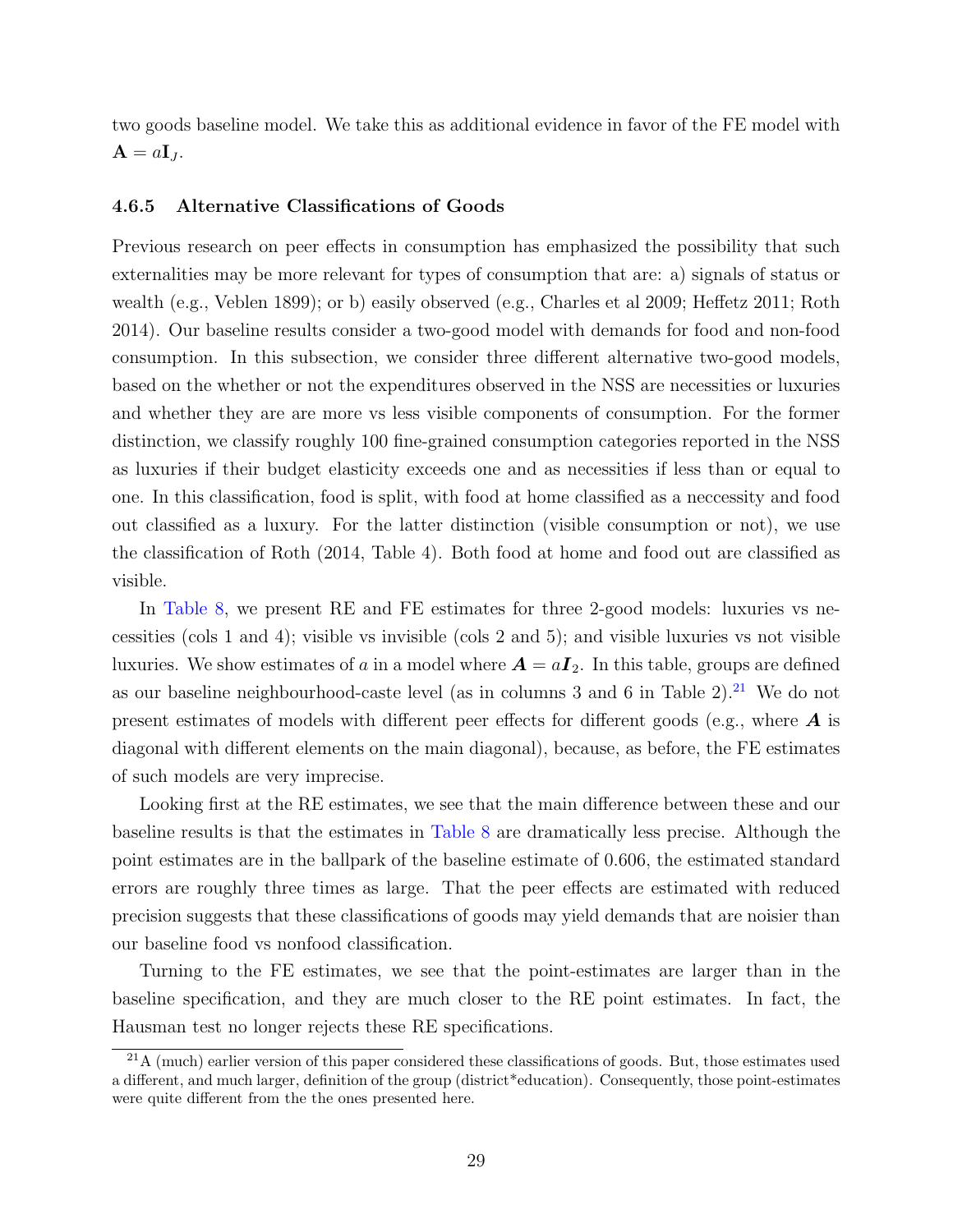Note that "visible" is dominated by food (because food-at-home and food-out together make up the single-largest expenditure component, and all food expenditures are classified as visible expenditures), whereas "luxury" and "visible luxury" are dominated by food-out. For the FE models, the point-estimates for "visible" are (not surprisingly) similar to our baseline based on food. Models based on "luxury" or "visible luxury" give point-estimates of a that are larger than those for "visible". The most precisely estimated of these FE models is that which contrasts visible to invisible expenditures. Here, the point-estimate of  $\alpha$  is 0.418, with an estimated standard error of 0.115. This is roughly one standard error above our baseline estimate of 0.266.

We draw three conclusions from these alternative specifications of the classification of goods. First, the demand system we choose to estimate does make a difference when it comes to the magnitude of the estimated peer effect. Second, even with these quite different classifications of goods, we find large and statistically significant peer effects for all of them. Third, given the large estimated standard errors for FE models, the general picture we obtain is similar between the baseline specification and these alternatives. Overall, our baseline FE model appears to give a conservative significant estimate of peer effects at  $a = 0.266$ .

### 4.7 Are Peer Expenditures Really Negative Externalities?

Our findings suggest that higher peer expenditures makes consumers behave, at the margin, as if they were poorer. We take this to mean that, in a welfare sense, they feel poorer. While peer expenditures may in theory have both positive and negative effects, our model estimates therefore imply they are, on average, negative externalities. However, in theory, peer consumption could have alternatively incresed rather than decreased the utility of the goods one consumes. An example could be something like a phone, which becomes more valuable (via network effects) when other consumers also have phones.

We address this concern by directly estimating the effect of peer expenditure on an observed measure of subjective well-being data, and confirm that, conditional on household income, higher levels of peer group expenditures are associated with lower satisfaction on average. We take this as confirmation that our demand estimates do indeed reflect lower welfare resulting from increasing peer expenditures. The full analysis is in Appendix B.2, but we provide a brief summary below.

For this exercise we use data from the Indian modules of the World Values Surveys (WVS).[22](#page-30-0) The WVS asks respondents about their subjective well-being, and codes the response on a five-point likert scale. The WVS also includes information on household income

<span id="page-30-0"></span><sup>&</sup>lt;sup>22</sup>We use the 4<sup>th</sup> (2001), 5<sup>th</sup> (2006), and 6<sup>th</sup> (2014) waves.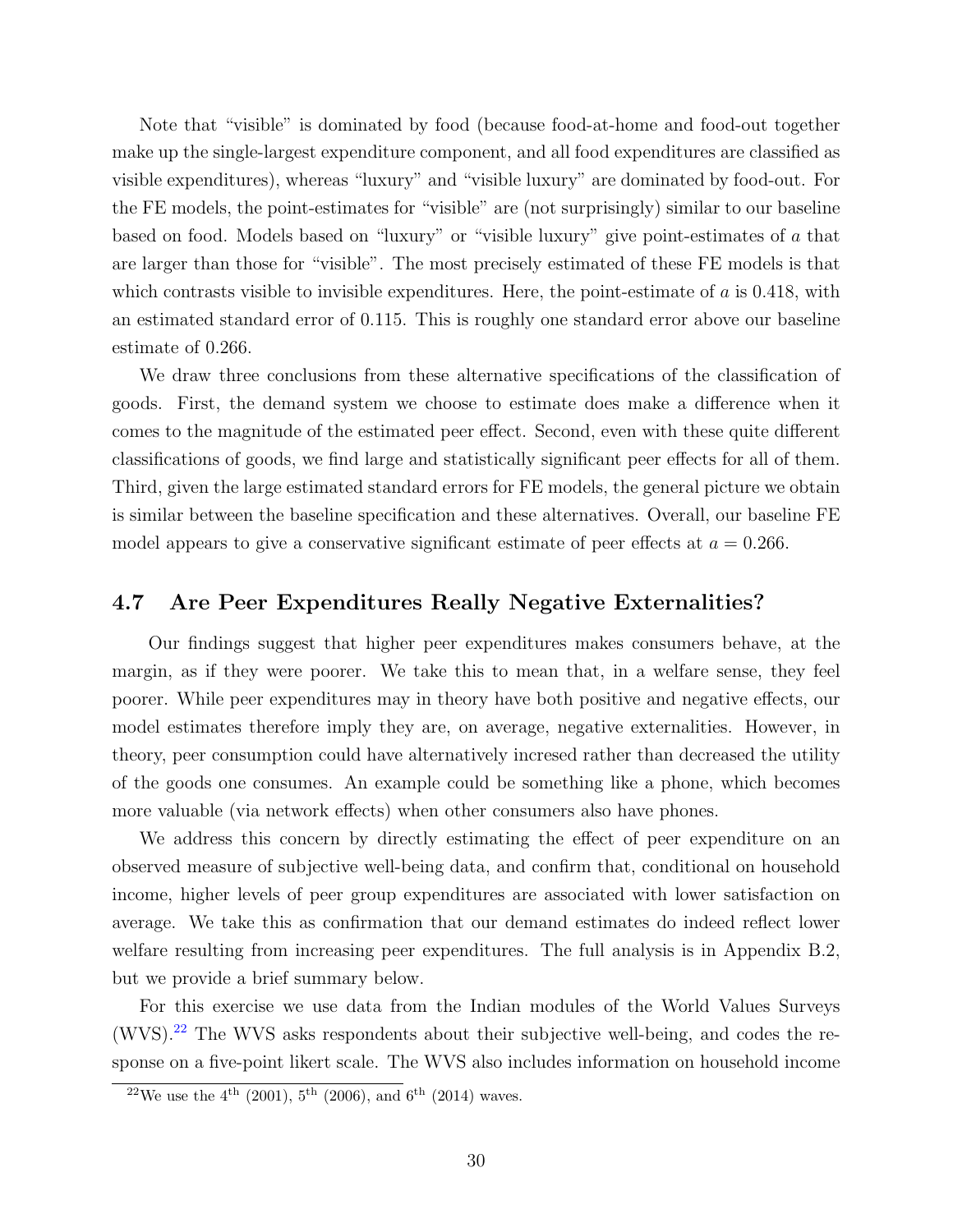quintiles. Since the same granular geographic identifiers are not available in the WVS, we define groups using the intersection of state and religion, and identify average expenditure for each group using the NSS data.

Interpreting ordinal self-reported well-being as a crude measure of utility, we regress this self-reported well-being on one's own income bin and on the average expenditure in one's group. The results are reported in Table A2 in the Appendix. We find that the resulting coefficient estimates have signs that are consistent with our theory: higher income increases self reported well being, but higher group expenditure decreases it. A 1,000 rupee increase in peer group expenditure (relative to a mean of 5,554, with standard deviation of 2,580) decreases self reported well being by 15% of a standard deviation, which is in line with the welfare effects we found using our structural model.<sup>[23](#page-31-1)</sup> As we discuss in Appendix B.2, these effects of peer expenditure are similar throughout the distribution of own income, consistent with our linear index structure for peer effects.

# <span id="page-31-0"></span>5 Implications for Tax and Transfers Policy

Our finding that perceived needs rise with peer group average consumption has significant implications for policies regarding redistribution, transfer systems, public goods provision, and economic growth. In this section we provide some crude, back of the envelope calculations that illustrate the rough magnitudes that our estimated peer effects have on policy questions.

Our model is one where consumption has negative externalities on one's peers. Boskin and Shoshenski (1978) consider optimal redistribution policies in models with general consumption externalities. They show that distortions due to negative externalities from consumption onto utility can generally be corrected by optimal taxation. In particular, their results imply that negative consumption externalities make the marginal cost of public funds lower than it would otherwise be. Here we apply the same logic to our estimated consumption peer effects, and in particular show how large free lunch gains may be possible.

A potentially peculiar attribute of our model is that it could be social welfare improving

<span id="page-31-1"></span> $^{23}$ In principle, one could use self reported well being data to estimate a, the effect of peer expenditure in money-metric terms. There are three issues with this approach. First, self reported well being is generally crudely measured and may not be interpersonally comparable. Second, few if any existing datasets record both consumption and self reported well being. Third, this approach (as well as that of other papers in the literature, such as Luttmer (2005), that apply this approach) relies on a random-effects assumption that expenditures are uncorrelated with other determinants of self reported well being. A key advantage of our utility-derived demand model is that the FE approach allows identification even when group preferences are correlated with group expenditures. Given these issues, we take the self reported well being results here only as evidence of negative consumption externalities, and do not attempt to use them to back out other measures of the welfare cost of peer effects.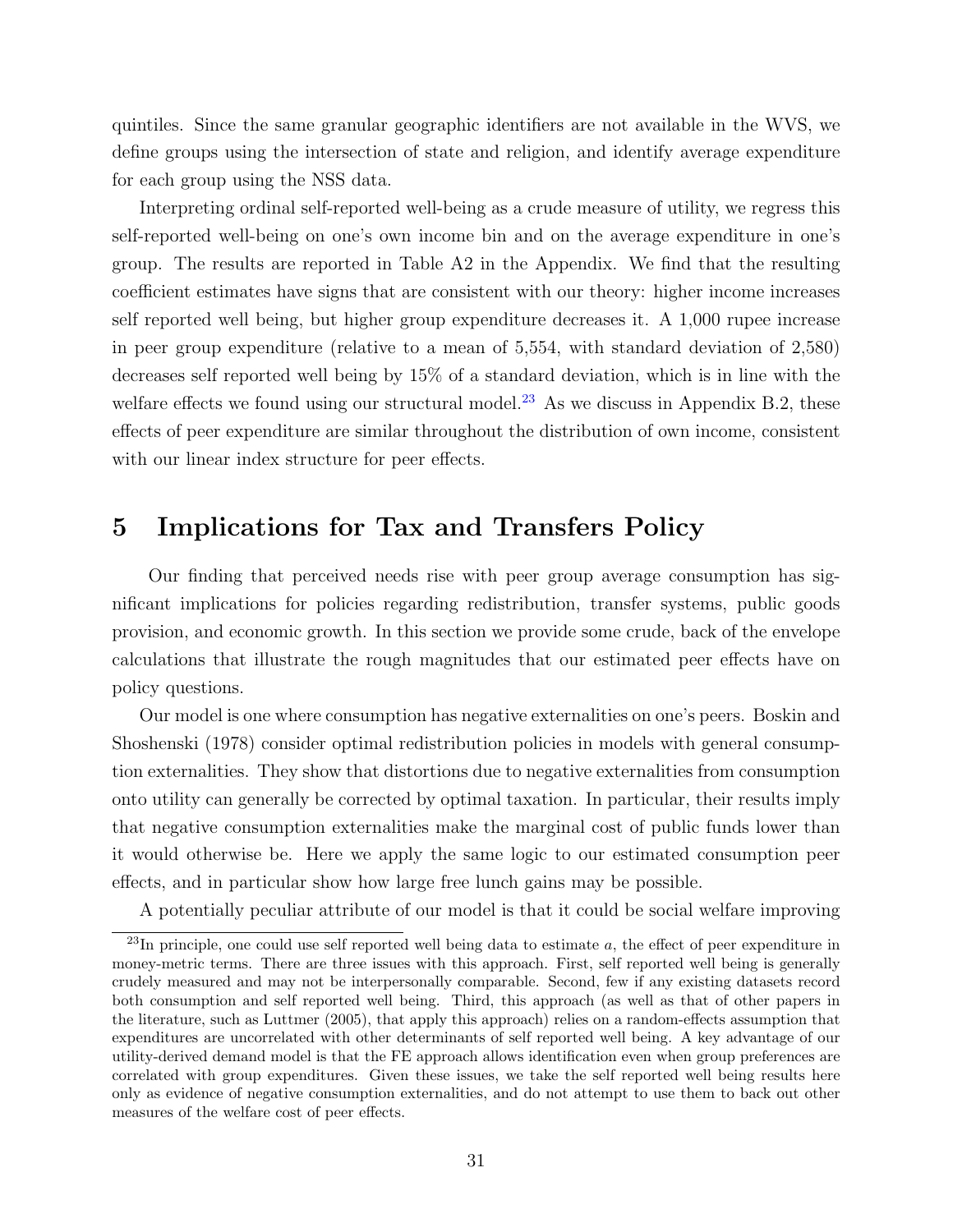to transfer income from someone with poor peers to someone else of equal income who has rich peers. This is not a specific feature of our model; similar implications can arise as long as peer spending negatively affects individual utility. As a practical matter, we rule out such transfers, by only considering tax and transfer programs that are based on personal income rather than peer group membership. Many of our conclusions then follow from the observation that the demographics that determine peer group membership (e.g., education and neighborhoods) strongly correlate with income. So, e.g., transfers from high to low income households will on average transfer resources from higher socio-economic status groups to lower status groups.

As discussed in Section [2,](#page-5-0) the sum (over households) of income minus the sum of spending on needs (as we define them) is a valid money-metric social welfare index. This means that if needs go down, all else equal, social welfare goes up. Consider the money metric costs in lost utility of, say, an across-the-board tax increase. This tax increase lowers average expenditures by households, which in turn lowers perceived needs, thereby offsetting some of the utility that was lost by having to pay the tax.

For simplicity, round our conservative baseline estimate of  $a = 0.266$  to  $1/4$ . Suppose you experience a 4 rupee tax increase, and for simplicity let your marginal propensity to consume be 100%. If your peers also have their taxes increase by the same amount, then your loss in utility will only be equivalent to that of a 3 rupee tax increase. The reason is that although your net income, and therefore expenditure, will have dropped by 4 rupees, so will have that of your peers. Consequently, your needs will have dropped by  $1/4 * 4 = 1$ rupee, so that your net loss in money-metric utility is only 3 rupees.

However, to fully evaluate the effect of this tax increase, we must also consider potential peer effects in how the government uses the additional tax revenue. If the money is transferred to other groups of consumers who also have peer effect spillovers of  $a = 1/4$ , then the welfare gains from reduced expenditures on needs by the taxed consumers will be offset by the welfare losses associated with increased perceived needs by the recipients of those transfers.

There are two ways we can reduce or eliminate these offsetting welfare losses, thereby exploiting the potential free lunch associated with the reduced perceived needs from taxing peers. One way is to transfer the tax revenues to individuals in groups that have smaller peer effects, and the other could be to spend the tax revenue on public goods or government services.

We found some evidence that the size of the peer effects may be smaller for poorer and less educated groups than for other consumers. If so, then transfers from higher income to lower income individuals will lead to an overall increase in social welfare, by reducing the total neg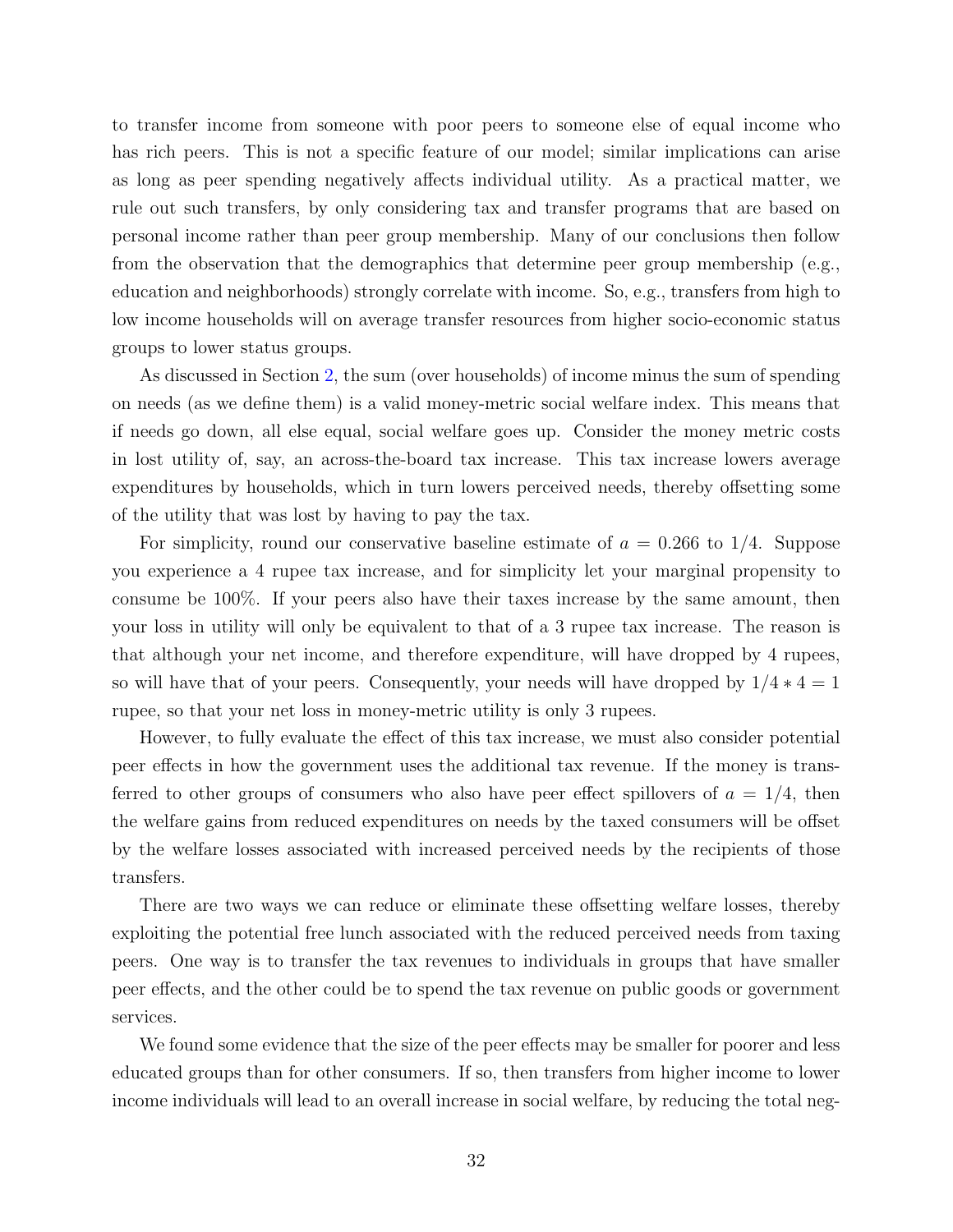ative consumption externalities of peer effects. This is true even with an inequality-neutral social welfare function. Similarly, our estimates suggest social welfare gains to progressive vs flat taxes, even if the marginal utility of money was the same for all consumers.

An alternative way to exploit the potential free lunch associated with reduced perceived needs from taxing peers is to spend the resulting tax revenues on public goods or government services. To the extent that jealousy or envy are the underlying cause of the peer externalities we identify, public goods and services may not invoke those effects (or at least induce smaller peer effects), because by definition public goods are consumed by all members of the group. This suggests that public goods and services may provide at least a partially free lunch.

To illustrate the magnitude of these potential welfare gains, we consider just one existing transfer program in India. This is the Public Distribution System (PDS), which is estimated to cost roughly 1.35% of GDP when fully implemented (Puri 2017; Ministry of Consumer Affairs 2018). The PDS aims to provide subsidized cereals to roughly 75 per cent of Indian households. Our estimates imply that the resulting increased consumption would result in increased perceived needs, and so would not raise utility as much as an alternative policy that did not induce these negative externalities. Such alternatives could be the provision of public goods or services that provide utility to the poor but are equally available to all households. Such public goods and services might include clean water, public sanitation, better air quality, or improved fire or police protection.

A back-of-the-envelope calculation of the magnitude of these potential gains proceeds as follows. The entitlement of rice under the PDS is up to 5 kg per month per person at 3 rupees per kg. Suppose the market price of rice is 15 rupees per kg (as it was in 2016). Then, the public cost of providing 5kg of rice at the subsidized price of 3 rupees per kg is 60 rupees per month per person. Ignoring waste, the private consumption of recipient therefore increases by 60 Rupees per month per person. Using  $a = 1/4$ , this implies that needs rise by 15 Rupees per month per person. Thus the government's expenditures of 60 rupees only increases money metric utility by 45 rupees per person per month. This is in contrast to a benefit of up to 60 rupees per person per month that might be obtained by provision of public goods. The PDS program targets roughly 1 billion people, yielding potential money-metric welfare gains (of switching from rice subsidies to a public goods program) of up to roughly 180 billion rupees (over 2 billion US dollars) per year.

This crude, toy calculation comes with many caveats,  $24$  and is therefore not a rigorous

<span id="page-33-0"></span><sup>&</sup>lt;sup>24</sup>Some caveats are that the benefits of this alternative might be reduced to the extent that some households derive less utility from the public good than others, or if the public good also generates negative peer effects, or if households in total derive less utility from the public good than it costs to provide. The effects might also be reduced to the extent that households given ration cards, who are therefore relatively poor, may have smaller than average peer effects, and some are likely to be at subsistence levels where few such effects are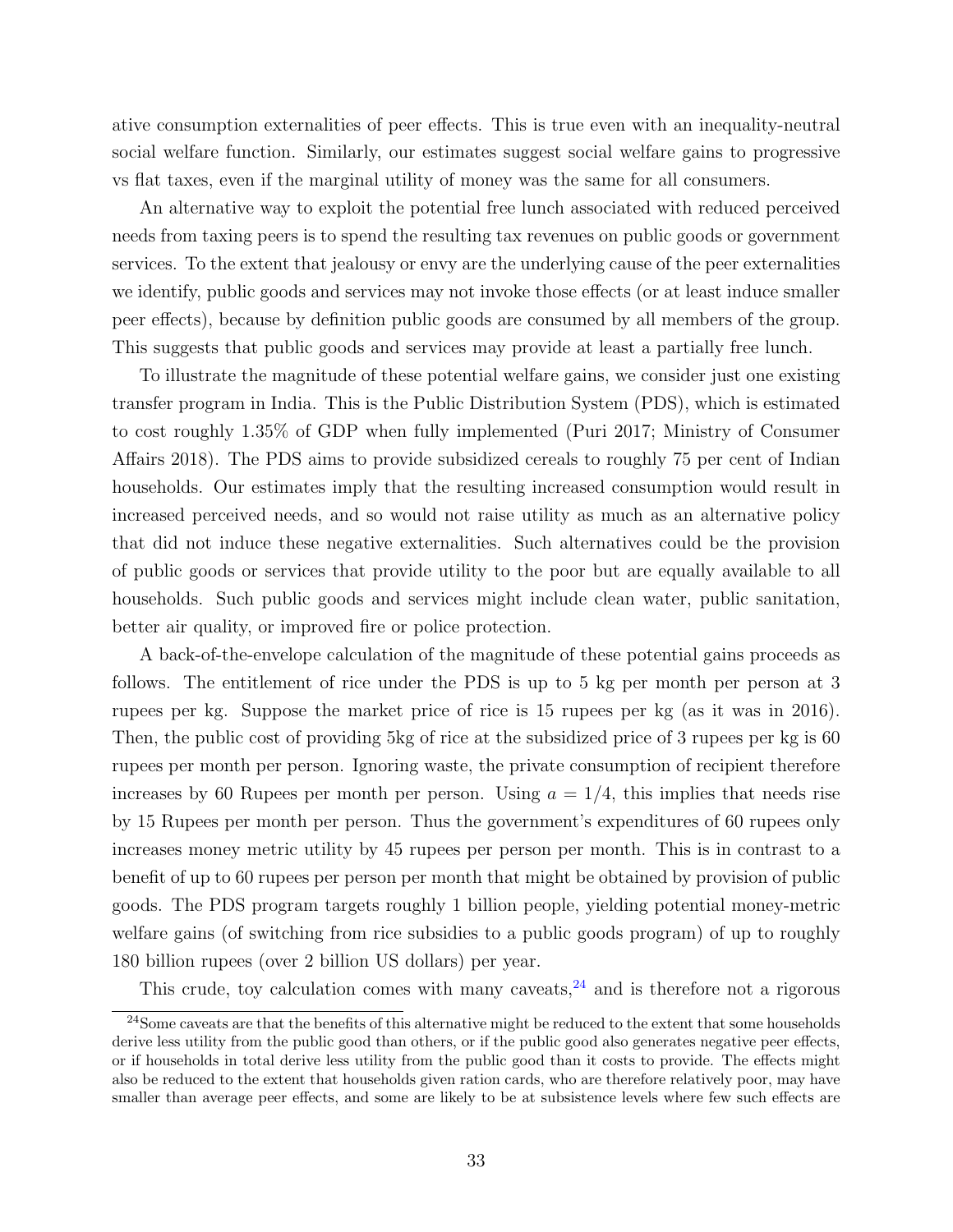analysis of alternatives to the PDS. It is only intended to illustrate the potentially enormous impacts that accounting for peer effects could have on the evaluation of tax and transfer policies.

# <span id="page-34-0"></span>6 Conclusions

We show identification and consistent GMM estimation of peer effects in a model where most members of each peer group are not observed. The model allows for peer group level fixed or random effects, and allows the number of observed individuals in each peer group to be small and fixed asymptotically. This means we obtain consistent estimates of the model even though peer group means cannot be consistently estimated. Unlike most peer effects models, our model can be estimated from standard cross section survey data where the vast majority of members of each peer group are not observed, each member is only observed once, and detailed network structure is not available. We obtain these results both for a generic quadratic model, and for a utility-derived demand model. The methods we use to identify and estimate these effects could potentially have broad application to other social network models.

Our estimator is designed to estimate peer effects from survey data in the absence of network information. However, components of our methodology could be useful even when network data is observed. In Appendix A.7, we show how our estimator could be applied to data where, instead of groups, each person has their own set of friends, a small subset of whom are observed. Further extensions of this type would be a useful area for future research. Another possibility for future work, especially with larger group sizes, would be to consider the possibility that peer effects are functions of statistics other than the mean (such as the variance and/or quantiles) of the within-group quantities.

We propose a utility-derived consumer demand model where a consumer's perceived needs for each good depends in part on the average consumption of goods among the other members of the consumer's peer group. We show how this model can be used for welfare analyses, and in particular to identify what fraction of total expenditure increases are spent on "keeping up with the Joneses" type peer effects.

We apply the model to consumption data from India, and find large peer effects. Our estimates imply that an increase in group-average spending of 100 rupees would induce an increase in needs of about 26 rupees or more in most peer groups. This means that the increase in utility you experience if you and everyone else in your peer group spends 100

possible. On the other hand benefits could also be increased to the extent that people in groups that did not qualify for or take up the rice entitlement might benefit from provision of the public good.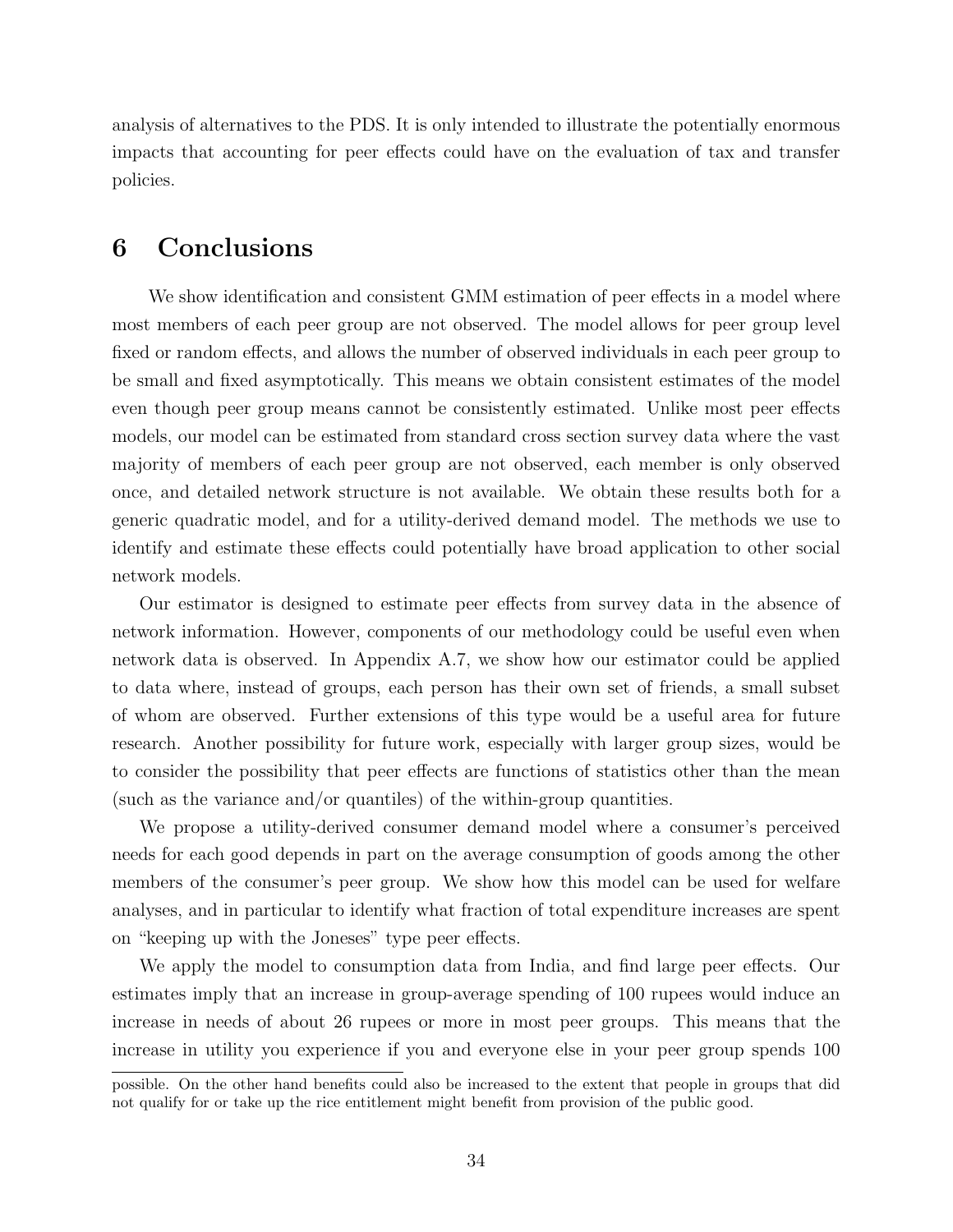more rupees (say, because of a tax cut) is the same as the increase in utility you would get from spending only  $100 - 26 = 74$  more rupees if no one else in your peer group increased their spending.

These results can at least partly explain the Easterlin (1974) paradox, in that income growth over time, which increases people's consumption budgets, results in lower utility growth than is implied by standard demand models that ignore peer effects.

These results also suggest that income or consumption taxes can have far lower negative effects on consumer welfare than are implied by standard models. This is because a tax that reduces my expenditures by 100 rupees will, if applied to everyone in my peer group, have the same effect on my utility as a tax of only 74 rupees that ignores the peer effects. This implies that about a fourth of the money people might get back from an across the board tax cut doesn't increase utility, but instead is spent on increased perceived needs due to peer effects. The larger these peer effects are, the smaller are the welfare gains associated with tax cuts or mean income growth. We show this is particularly true to the extent that taxes are used to provide public goods or government services (that are less likely to induce peer effects themselves) rather than transfers.

We provide some calculations showing that the magnitudes of these peer effects on social welfare calculations, which are ignored by standard models of government tax and spending policies, can be very large. For example, we find potential welfare gains of hundreds of billions of rupees could be available in just a single existing government transfer program in India. We find similarly that the welfare gains in transfers from richer to poorer households (and more generally from progressive vs flat taxes) may be much larger than previously thought, to the extent that poorer households do indeed have smaller peer effects than richer households.

# References

Akay, A., and P. Martinsson, (2011), "Does relative income matter for the very poor? Evidence from rural Ethiopia," Economics Letters, 110(3), 213-215.

Armstrong, T. B., M. Kolesár, and M. Plagborg-Møller (2020), " Robust Empirical Bayes Confidence Intervals," Unpublished manuscript, Yale and Princeton Universities.

Banks, J., R. Blundell, and A. Lewbel, (1997), "Quadratic Engel curves and consumer demand,"Review of Economics and Statistics, 79(4), 527–539.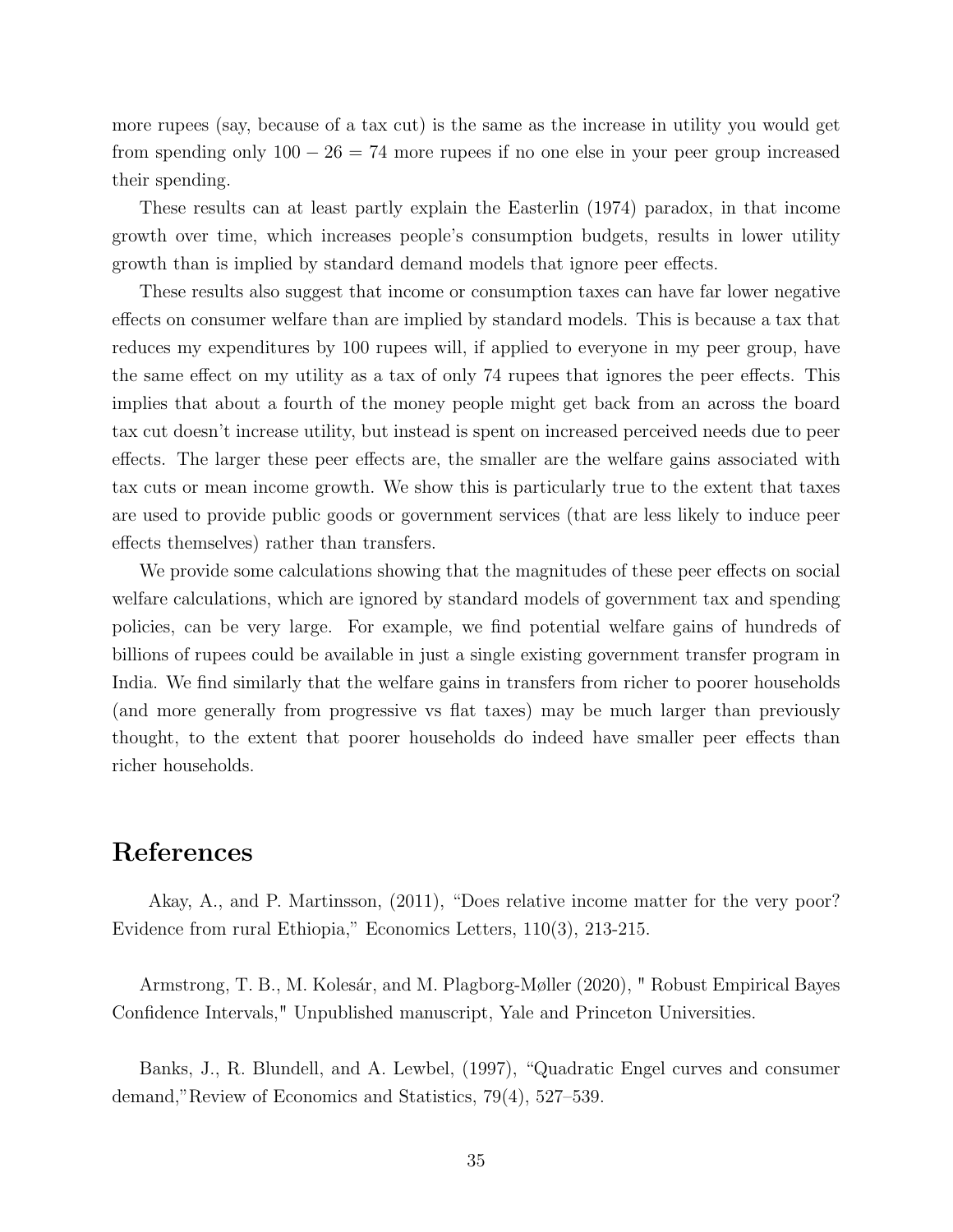Banerjee, A., Chandrasekhar, A. G., Duflo, E., and Jackson, M. O. (2013), "The Diffusion of Microfinance," Science, 341, #6144.

Blackorby, C. and D. Donaldson, (1994), "Measuring the Costs of Children: A Theoretical Framework," in R. Blundell, I. Preston, and I. Walker, eds., The Economics of Household Behaviour (Cambridge University Press) 51-69.

Blume, L. E., W. A. Brock, S. N. Durlauf, and Y. M. Ioannides., (2010) "Identification of Social Interactions," Economics Series 260, Institute for Advanced Studies.

Boneva, T. (2013), "Neighbourhood Effects in Consumption: Evidence from Disaggregated Consumption Data," Cambridge Working Papers in Economics 1328.

Boskin, M.J. and Sheshinski, E., (1978), "Optimal redistributive taxation when individual welfare depends upon relative income," The Quarterly Journal of Economics, 92(4), 589-601.

Bramoullé, Yann, Habiba Djebbari, and Bernard Fortin, (2009), "Identification of peer effects through social networks." Journal of Econometrics, 150(1), 41-55.

Brock, W. A. and S. N. Durlauf, (2001), "Interactions-based Models," Handbook of Econometrics 5, 3297-3380 (J. J. Heckman and E. Leamer, Eds.), Amsterdam: North-Holland

Carrell, S.E., R.L. Fullerton, and J.E. West, (2009), "Does your cohort matter? Measuring peer effects in college achievement," Journal of Labor Economics, 27(3), 439-464.

Chandrasekhar, A. and R. Lewis (2011), "Econometrics of Sampled Networks," Unpublished manuscript, MIT.

Chao, A. and J. B. Schor, (1998), "Empirical tests of status consumption: Evidence from women's cosmetics," Journal of Economic Psychology, 19(1), 107-131.

Charles, K. K., E. Hurst, and N. Roussanov, (2009) "Conspicuous Consumption and Race," The Quarterly Journal of Economics, 124(2), 425-467.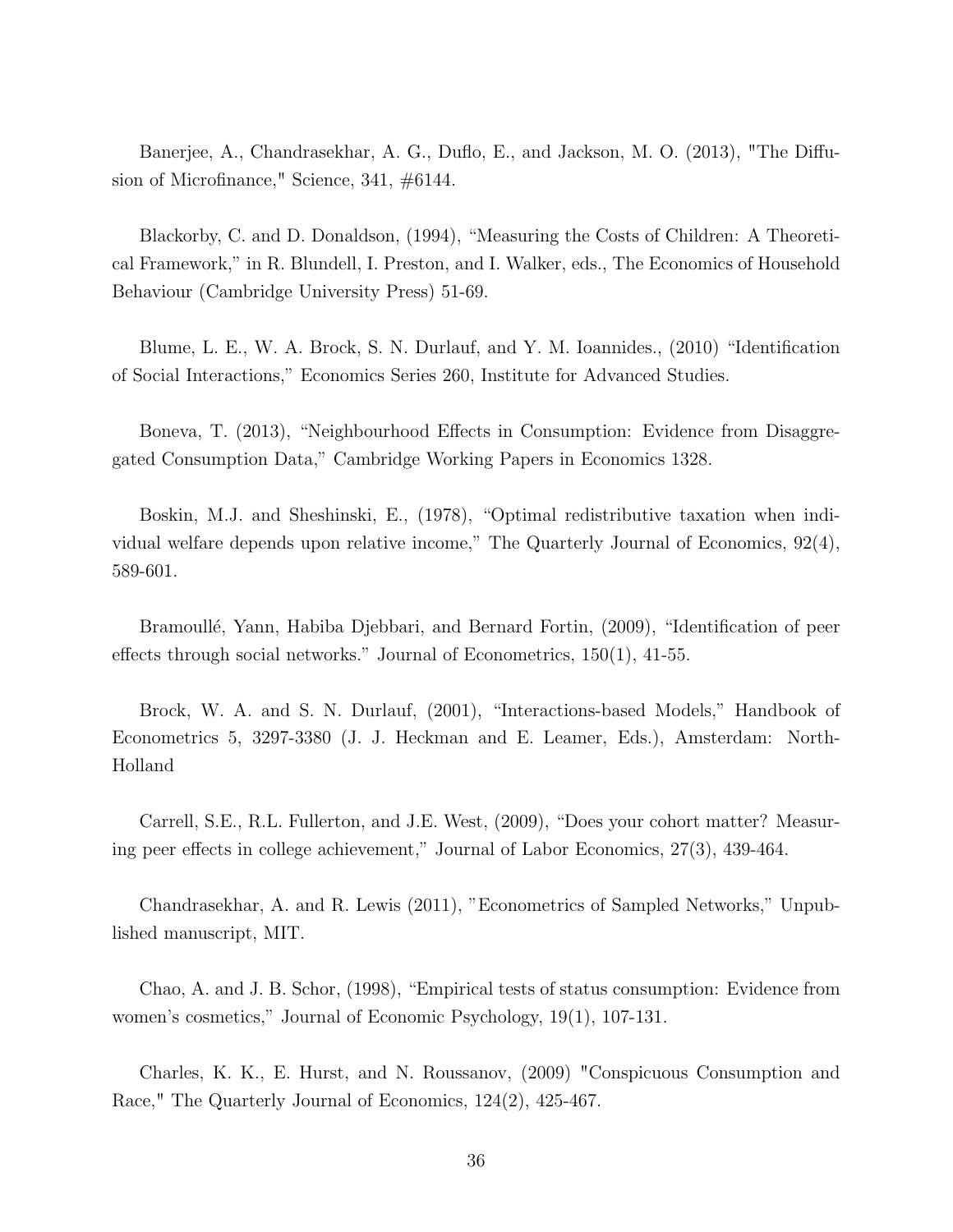Clark, A. E., and C. Senik, (2010), "Who compares to whom? the anatomy of income comparisons in europe," Economic Journal, 120(544), 573-594.

Clark, A. E., P. Frijters, and M. A. Shields, (2008), "Relative income, happiness, and utility: An explanation for the Easterlin paradox and other puzzles," Journal of Economic Literature, 46(1), 95-144.

De Giorgi, G., A. Frederiksen, and L. Pistaferri, (2016), "Consumption network effects." No. w22357. National Bureau of Economic Research.

De Giorgi, G., M. Pellizzari, and S. Redaelli, (2010), "Identification of Social Interactions through Partially Overlapping Peer Groups," American Economic Journal: Applied Economics, 2(2), 241-75.

Deaton, Angus, and John Muellbauer, (1980), "An almost ideal demand system," American Economic Review, 70(3), 312-326.

Deaton A. Quality, quantity, and spatial variation of price. The American Economic Review. 1988 Jun 1:418-30.

Diewert, W.E., (1974), "Applications of duality theory," in: M.D. Intriligator and D.A. Kendrick, eds., Frontiers of Quantitative Economics, Vol. II (North-Holland, Amsterdam), 106-171.

Donaldson, D. and K. Pendakur, (2006), "The Identification of Fixed Costs from Behaviour," Journal of Business and Economics Statistics, 24(3), 255-265.

Duflo, E., P. Dupas, and M. Kremer, (2011), "Peer Effects, Teacher Incentives, and the Impact of Tracking: Evidence from a Randomized Evaluation in Kenya,"American Economic Review 101(5), 1739-74.

Easterlin, Richard A., (1974), "Does economic growth improve the human lot? Some empirical evidence," Nations and Households in Economic Growth, 89, 89-125.

Frank, R. H., (1999), "Luxury Fever: Why Money Fails to Satisfy In An Era of Excess,"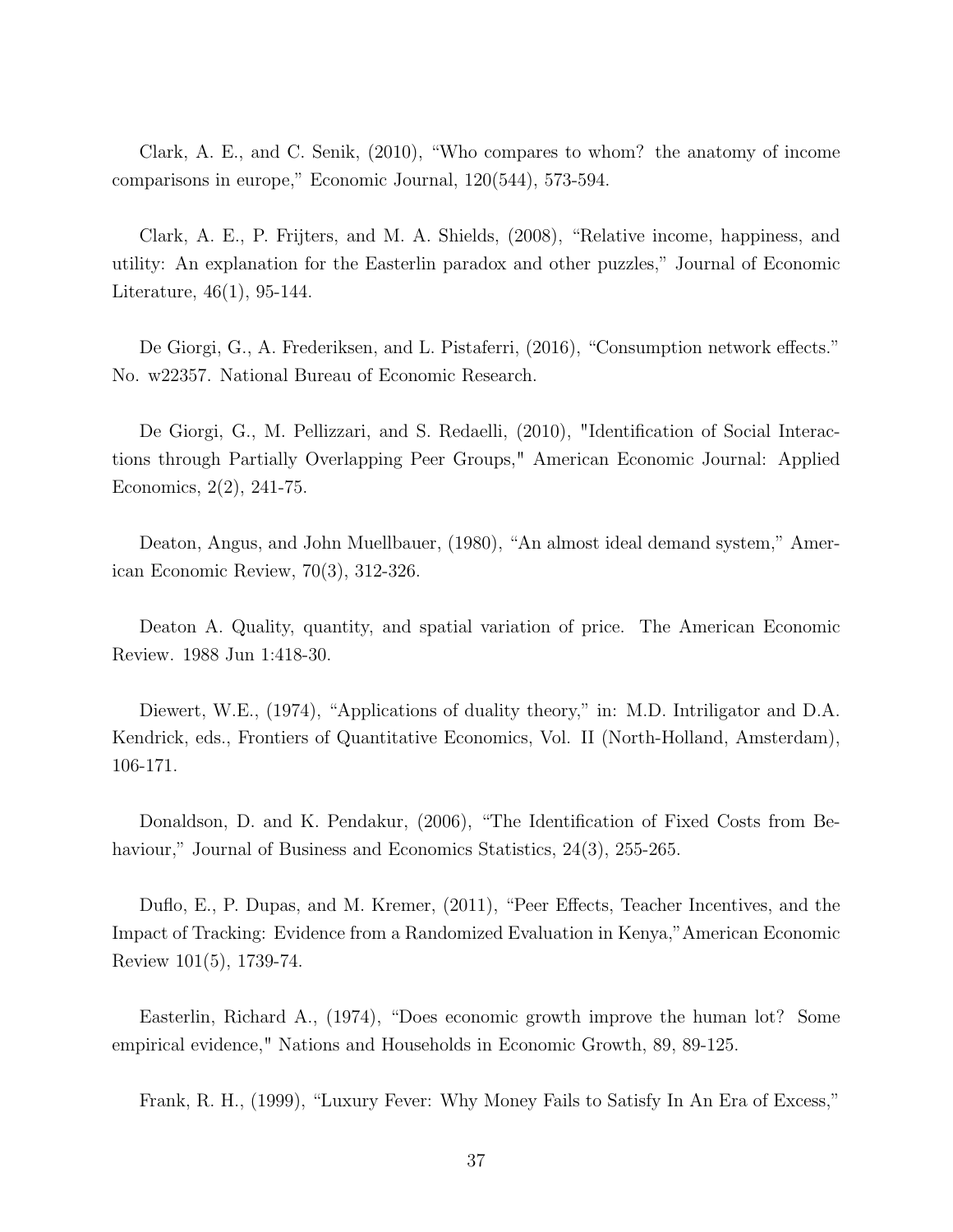The Free Press, Simon and Schuster: New York.

Frank, R. H., (2012), "The Easterlin Paradox Revisited," Emotion, 12(6), 1188-1191.

Galí, J. (1994), "Keeping up with the Joneses: Consumption Externalities, Portfolio Choice, and Asset Prices," Journal of Money, Credit and Banking, 26(1), 1-8.

Geary R.C. (1949), "A note on a constant utility index of the cost of living," Review of Economic Studies, 18(1), 65-66.

Gorman, W. M. (1976), "Tricks with utility functions," in M. J. Artis and A. R. Nobay, eds., Essays in Economic Analysis: Proceedings of the 1975 AUTE Confetence, Sheffield (Cambridge: Cambridge University Press), 211-243.

Gorman, W.M., (1981), "Some Engel Curves," in Essays in the Theory and Measurement of Consumer Behaviour in Honor of Sir Richard Stone, ed. by Angus Deaton. Cambridge: Cambridge University Press.

Hansen, L. P., (1982), "Large Sample Properties of Generalized Method of Moments Estimators," Econometrica, 50(4), 1029–1054.

Heffetz, Ori. "A test of conspicuous consumption: Visibility and income elasticities." Review of Economics and Statistics 93.4 (2011): 1101-1117.

Jochmans, Koen, and Martin Weidner., (2016), "Fixed-effect regressions on network data." arXiv preprint 1608.01532.

Kahneman, D., (1992), "Reference points, anchors, norms, and mixed feelings," Organizational behavior and human decision processes, 51(2), 296-312.

Kahneman, Daniel, and Amos Tversky, (1979), "Prospect theory: An analysis of decision under risk," Econometrica, 47(2), 263-291.

Kalyanaram, G., and. R. S. Winer, (1995), "Empirical generalizations from reference price research,"Marketing Science, 14(3 supplement), G161-G169.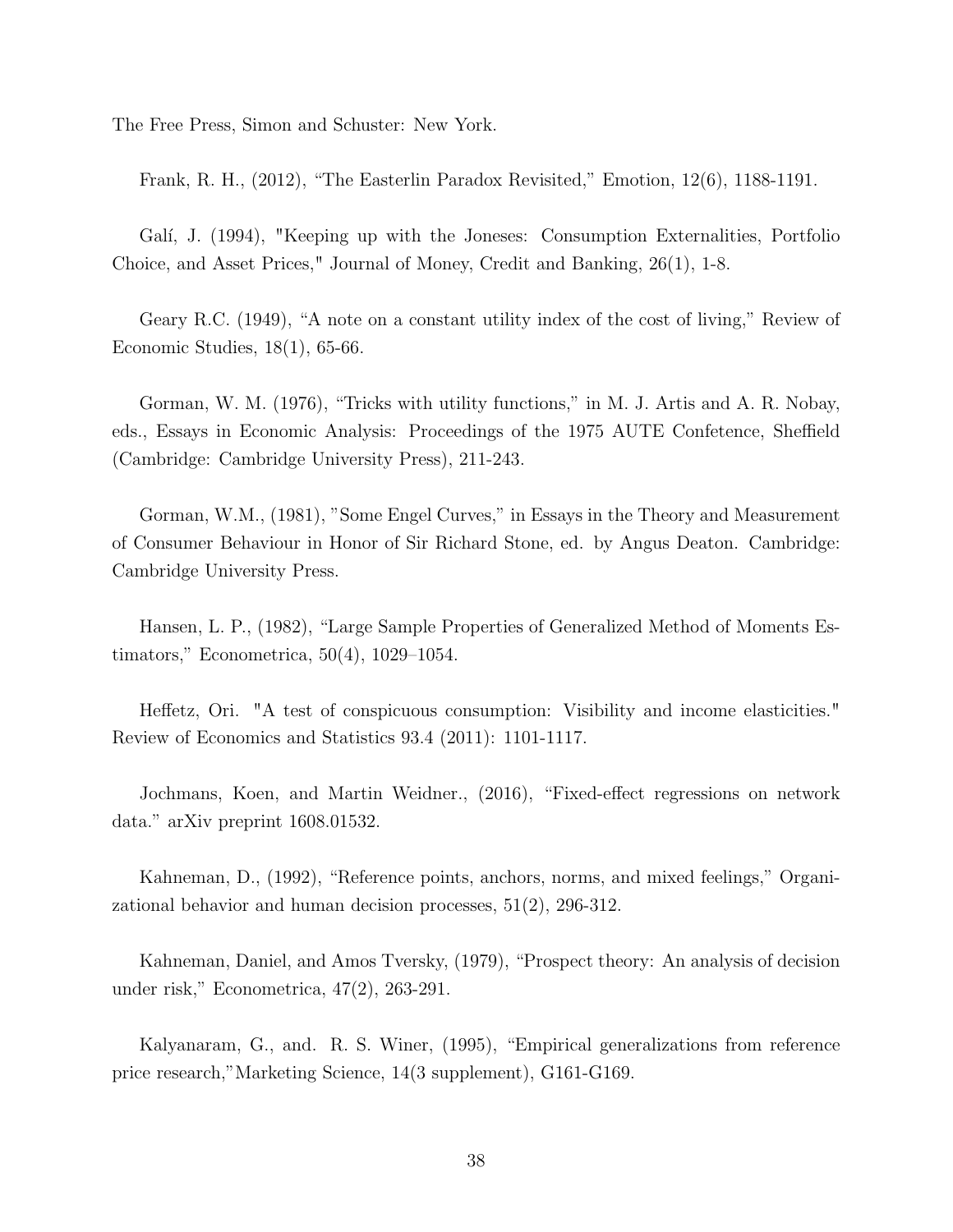Lee, L.-F., (2007), "Identification and estimation of econometric models with group interactions, contextual factors and fixed effects,"Journal of Econometrics, 140(2), 333-374.

Lewbel A. Consumer demand systems and household equivalence scales. Handbook of applied econometrics. 1997;2:167-201.

Luttmer, E. F. P., (2005), "Neighbors as Negatives: Relative Earnings and Well-Being," Quarterly Journal of Economics, 120(3), 963-1002.

Manski, C. F., (1993), "Identification of Endogenous Social Effects: The Reflection Problem," Review of Economic Studies, 60(3), 531-542.

Manski, C. F., (2000), "Economic analysis of social interactions," Journal of Economic Perspectives, 14(3), 115-136.

Ministry of Consumer Affairs, Department of Food and Public Distribution, Government of India, (2018), "Salient Features of the National Food Security Act", http://dfpd.nic.in/Salientfeatures-National-Food-Security-Act.htm.

NSS (2019), "Urban Frame Survey" http://mospi.nic.in/urban-frame-surveyufs

Pendakur, K., (2005), "Semiparametric Estimation of Lifetime Equivalence Scales," Journal of Applied Econometrics, 20(4), 487–507.

Pollak, R.A. and Wales, T.J., (1978), "Estimation of complete demand systems from household budget data: the linear and quadratic expenditure systems," American Economic Review, 68(3), 348-359.

Pollak, R.A. and Wales, T.J.,. (1981), "Demographic variables in demand analysis," Econometrica, 49(6), 1533-1551.

Puri, Raghav., (2017), "India's National Food Security Act (NFSA): Early Experiences", LANSA, https://assets.publishing.service.gov.uk/media/5964831e40f0b60a44000154/NFSA-LWP.pdf.

Rabin, M., (1998), " Psychology and economics," Journal of Economic Literature 36(1),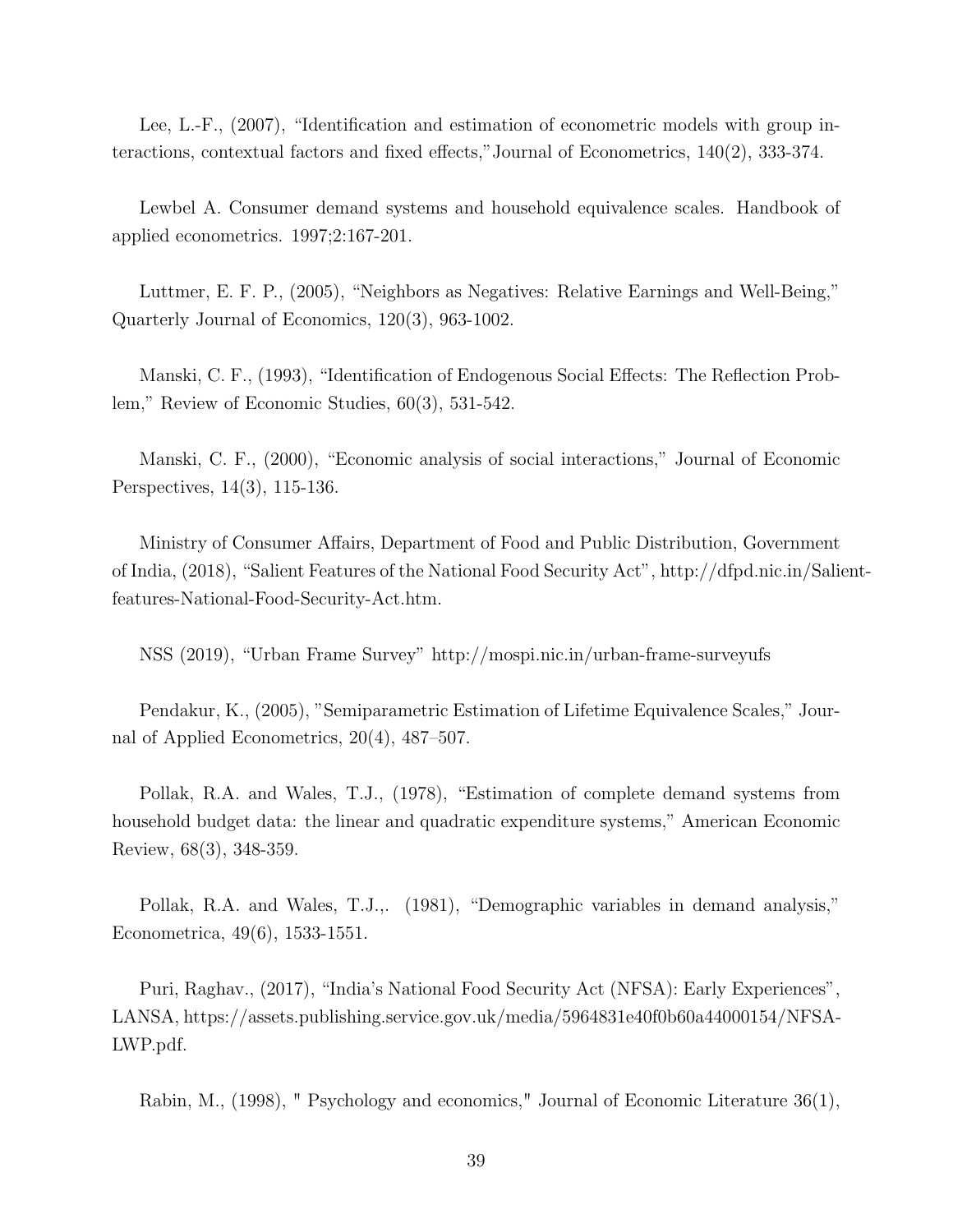11-46.

Ravina, E., (2007), "Habit persistence and keeping up with the Joneses: evidence from micro data," unpublished manuscript.

Roth, C.P., (2014), "Conspicuous consumption and peer effects among the poor: Evidence from a field experiment", (No. WPS/2014-29).

Roy, R., (1947), "La Distribution du Revenu Entre Les Divers Biens," Econometrica, 15(3), 205–225.

Samuelson, P. A., (1947), "Some Implications of Linearity," Review of Economic Studies, 15(2), 88-90.

Stevenson, Betsey, and Justin Wolfers, (2008), "Economic growth and subjective wellbeing: Reassessing the Easterlin paradox," No. w14282. National Bureau of Economic Research.

Stone, R., (1954), "Linear Expenditure System and Demand Analysis: An Application to the Pattern of British Demand," Economic Journal, 64(255), 511-527.

Tamer, Elie, (2003), "Incomplete simultaneous discrete response model with multiple equilibria," Review of Economic Studies, 70(1), 147-165.

Veblen, T. B. (1899), "The Theory of the Leisure Class, An Economic Study of Institutions," London: Macmillan Publishers.

Wikipedia, National Food Security Act, https://en.wikipedia.org/wiki/National Food Security Act, 2013.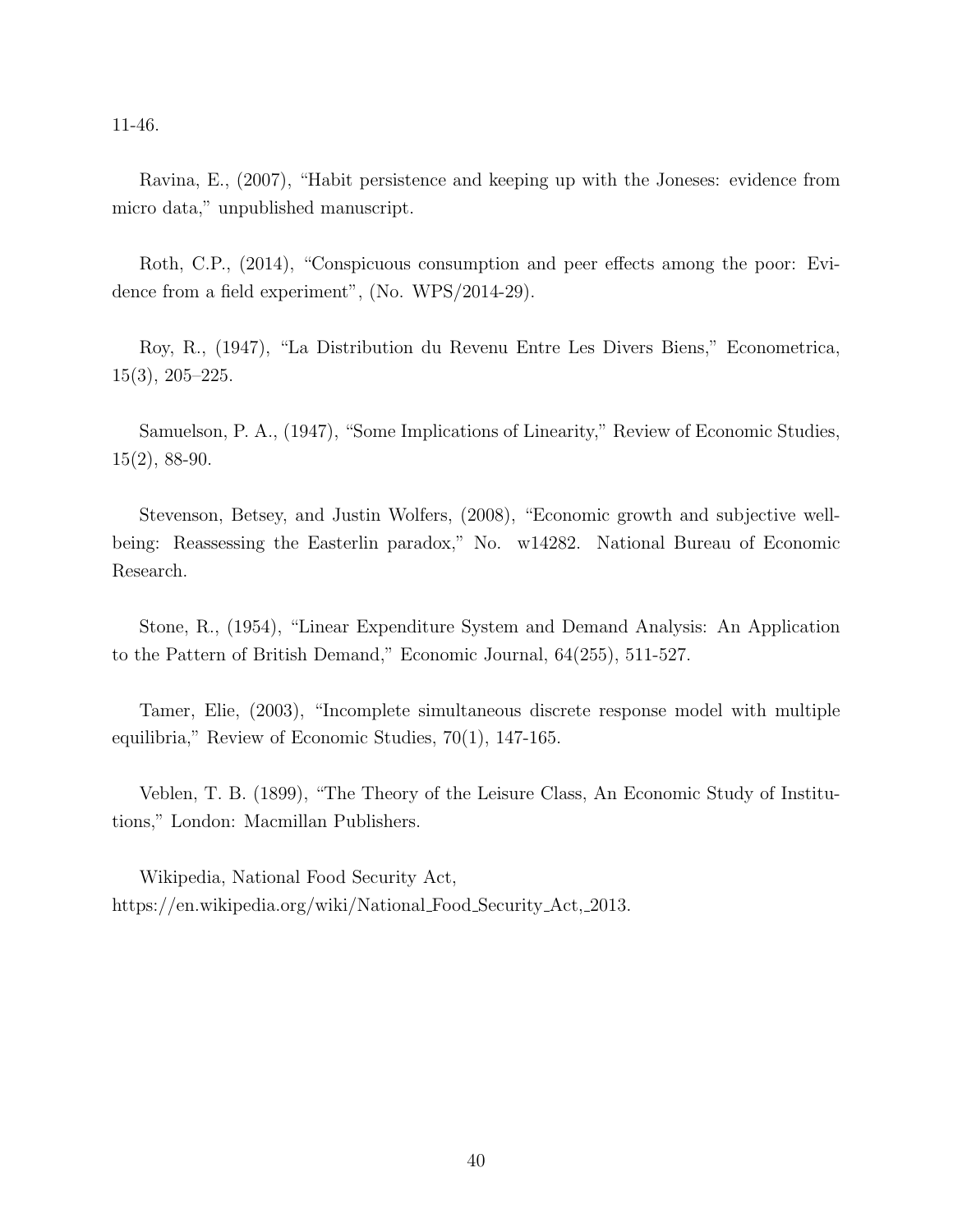# <span id="page-41-0"></span>7 Tables

|                                   |         |        | Observations<br>$(N=24,757)$ |              | Pairs<br>$(N=128,640)$  |         |                  |                |
|-----------------------------------|---------|--------|------------------------------|--------------|-------------------------|---------|------------------|----------------|
|                                   |         |        |                              |              | Mean SD Min Max Mean SD |         | Min Max          |                |
| $x_i$                             | .99     | .59    | .072                         | 4.7          | $\mathbf{1}$            | .59     | .072             | 4.7            |
| $q_i$ food                        | .44     | .21    | $\theta$                     | 2            | .44                     | .21     | $\left( \right)$ | $\overline{2}$ |
| $q_i$ non-food                    | .44     |        | .33 .0069                    | 2.7          | .44                     | $.32\,$ | .0069            | 2.7            |
| $\widehat{q}_{g,ii'}$ food        |         |        |                              |              | .44                     | .15     | .027             | 1.7            |
| $q_{g,ii'}$ non-food              |         |        |                              |              | .44                     | .24     | .02              | 2.4            |
| $p$ food                          | $1.1\,$ | .08    | .94                          | 1.3          | 1.1                     | .083    | .94              | 1.3            |
| $p$ non-food                      | 1.2     | .11    | .94                          | 1.5          | 1.2                     | .12     | .94              | 1.5            |
| (Household size $-1$ )/10         | .38     | .21    | $\overline{0}$               | 1.1          | .38                     | .21     | $\Omega$         | 1.1            |
| Age (household head, in 10 years) | .39     | .11    | .17                          | .82          | $.4\,$                  | .11     | .17              | .82            |
| Household head married            | .84     | .36    | $\theta$                     | 1            | .84                     | .36     | $\theta$         | $\mathbf{1}$   |
| Log land owned                    | .15     | .35    | $\theta$                     | 2.3          | .16                     | .35     | $\overline{0}$   | 2.3            |
| Ration card                       | .14     | .35    | $\theta$                     | 1            | .13                     | .34     | $\overline{0}$   | 1              |
| Literate but no HS                | .46     | $.5\,$ | $\theta$                     | 1            | .47                     | .5      | $\theta$         | $\mathbf{1}$   |
| High school or greater            | .26     | .44    | $\theta$                     | $\mathbf{1}$ | .26                     | .44     | $\theta$         | 1              |

Table 1: Summary statistics for consumption data

Table reports summary statistics for estimation sample.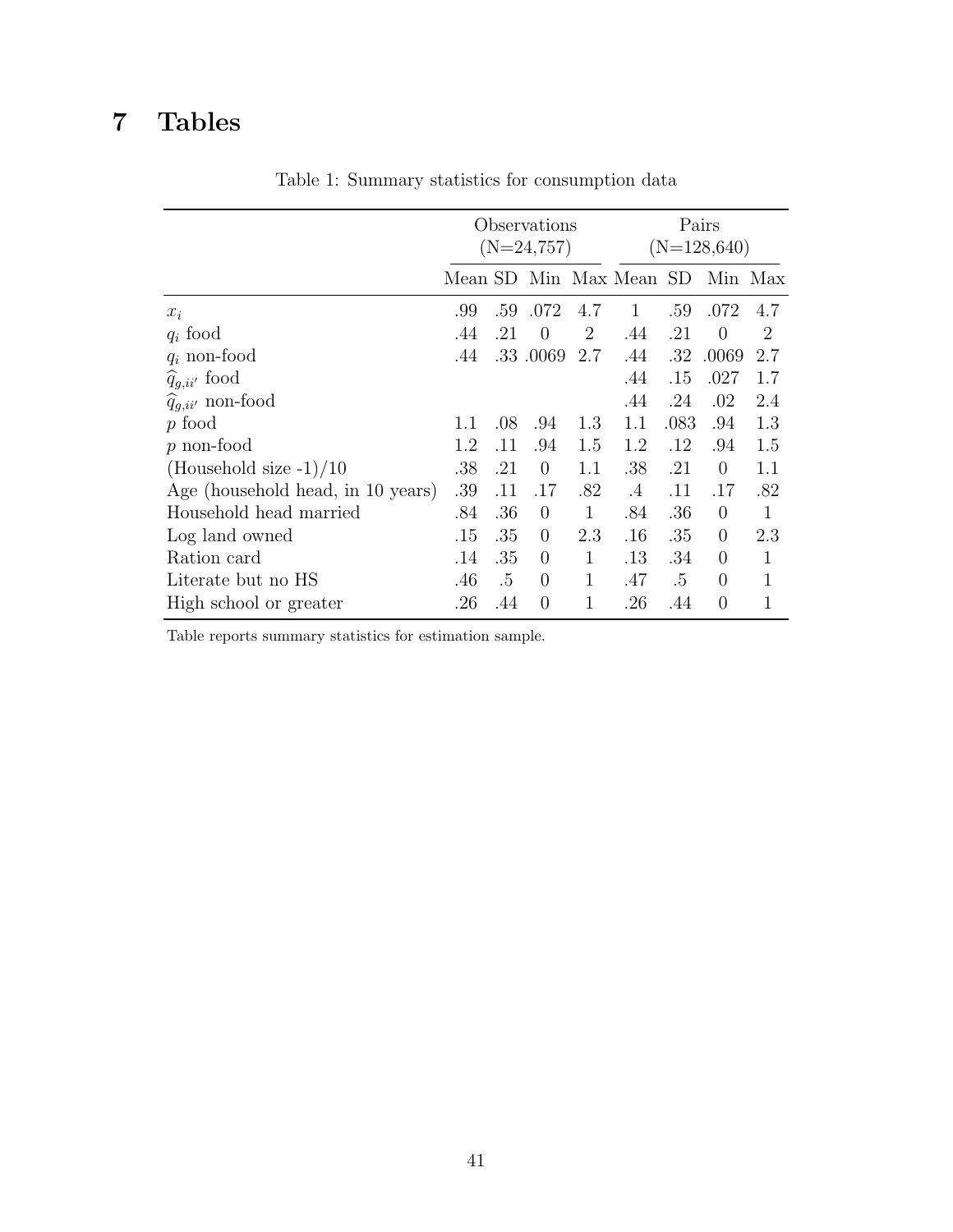|                       |                       | RE                    |                             | FE                   |                            |                             | Difference            |                       |                             |
|-----------------------|-----------------------|-----------------------|-----------------------------|----------------------|----------------------------|-----------------------------|-----------------------|-----------------------|-----------------------------|
|                       |                       | District Neighborhood | Neighbor-<br>hood-<br>caste |                      | District Neighborhood      | Neighbor-<br>hood-<br>caste |                       | District Neighborhood | Neighbor-<br>hood-<br>caste |
|                       | (1)                   | (2)                   | (3)                         | (4)                  | (5)                        | (6)                         | (7)                   | (8)                   | (9)                         |
|                       |                       |                       |                             | Panel A: All data    |                            |                             |                       |                       |                             |
| A (group consumption) | $0.334***$<br>(0.044) | $0.558***$<br>(0.036) | $0.606***$<br>(0.036)       | $-0.228*$<br>(0.138) | 0.088<br>(0.121)           | $0.266**$<br>(0.119)        | $0.562***$<br>(0.131) | $0.470***$<br>(0.115) | $0.341***$<br>(0.114)       |
| $J$ overid stat       | 14138.36              | 1264.97               | 653.76                      | 22426.79             | 2130.89                    | 1305.88                     |                       |                       |                             |
| $p$ -value            | 0.000                 | 0.000                 | 0.000                       | 0.000                | 0.000                      | 0.000                       |                       |                       |                             |
| N pairs               | 3,761,688             | 195,282               | 128,640                     | 3,761,688            | 195,282                    | 128,640                     | 3,761,688             | 195,282               | 128,640                     |
| N households          | 30,184                | 29,462                | 24,757                      | 30,184               | 29,462                     | 24,757                      | 30,184                | 29,462                | 24,757                      |
| N groups              | 568                   | 4,282                 | 4,599                       | 568                  | 4,282                      | 4,599                       | 568                   | 4,282                 | 4,599                       |
| Average group size    | 53.14                 | 6.88                  | 5.38                        | 53.14                | 6.88                       | 5.38                        | 53.14                 | 6.88                  | 5.38                        |
|                       |                       |                       |                             |                      | Panel B: Consistent sample |                             |                       |                       |                             |
| A (group consumption) | $0.367***$            | $0.568***$            | $0.606***$                  | $-0.284*$            | 0.156                      | $0.266**$                   | $0.651***$            | $0.412***$            | $0.341***$                  |
|                       | (0.045)               | (0.034)               | (0.036)                     | (0.153)              | (0.133)                    | (0.119)                     | (0.147)               | (0.128)               | (0.114)                     |
| $J$ overid stat       | 9877.93               | 985.24                | 653.76                      | 16108.87             | 1583.52                    | 1305.88                     |                       |                       |                             |
| $p$ -value            | 0.000                 | 0.000                 | 0.000                       | 0.000                | 0.000                      | 0.000                       |                       |                       |                             |
| N pairs               | 2,564,578             | 150,184               | 128,640                     | 2,564,578            | 150,184                    | 128,640                     | 2,564,578             | 150,184               | 128,640                     |
| N households          | 24,757                | 24,757                | 24,757                      | 24,757               | 24,757                     | 24,757                      | 24,757                | 24,757                | 24,757                      |
| N groups              | 564                   | 3,941                 | 4,599                       | 564                  | 3,941                      | 4,599                       | 564                   | 3,941                 | 4,599                       |
| Average group size    | 43.90                 | 6.28                  | 5.38                        | 43.90                | 6.28                       | 5.38                        | 43.90                 | 6.28                  | 5.38                        |

Table 2: Estimated peer effects by group definition

<span id="page-42-0"></span> $p < 0.10$ ,  $* p < 0.05$ ,  $** p < 0.01$ . Selected estimates for structural demand model. Controls include household size, age, marital status, land owned, ration card indicator, education, religion, and group size. Standard errors clustered at the district level. <sup>\*\*</sup>  $p < 0.05$ , \*\*\*  $p < 0.01$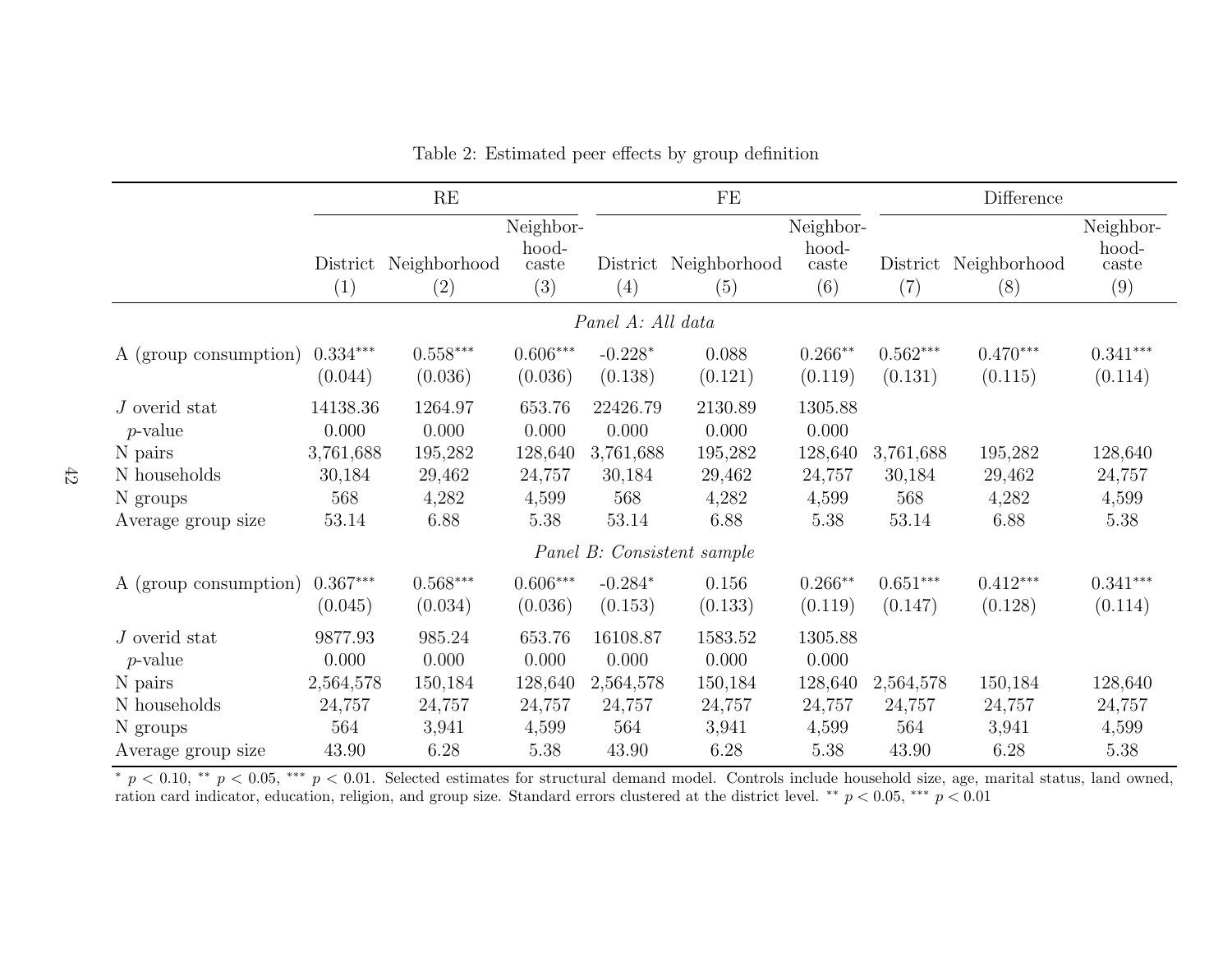<span id="page-43-0"></span>

|                       |                        | RE                             |                    |           | FE           |                    |  |  |
|-----------------------|------------------------|--------------------------------|--------------------|-----------|--------------|--------------------|--|--|
|                       |                        |                                | Neighbor-<br>hood- |           |              | Neighbor-<br>hood- |  |  |
|                       | District               | Neighborhood                   | caste              | District  | Neighborhood | caste              |  |  |
|                       | (1)                    | $\left( 2\right)$              | (3)                | (4)       | (5)          | (6)                |  |  |
|                       |                        | Panel A: Naive (no correction) |                    |           |              |                    |  |  |
| A (group consumption) | $0.143***$             | $0.038**$                      | $0.054***$         | $0.470**$ | $0.559***$   | $0.529***$         |  |  |
|                       | (0.031)                | (0.017)                        | (0.016)            | (0.215)   | (0.089)      | (0.090)            |  |  |
| J overid stat         | 11354.53               | 1340.51                        | 1013.93            | 17386.44  | 1651.41      | 1300.67            |  |  |
| $p$ -value            | 0.000                  | 0.000                          | 0.000              | 0.000     | 0.000        | 0.000              |  |  |
| N pairs               | 2,564,578              | 150,184                        | 128,640            | 2,564,578 | 150,184      | 128,640            |  |  |
| N households          | 24,757                 | 24,757                         | 24,757             | 24,757    | 24,757       | 24,757             |  |  |
| N peer groups         | 564                    | 3,941                          | 4,599              | 564       | 3,941        | 4,599              |  |  |
| Average group size    | 43.90                  | 6.28                           | 5.38               | 43.90     | 6.28         | 5.38               |  |  |
|                       |                        | Panel B: Baseline              |                    |           |              |                    |  |  |
| A (group consumption) | $0.367^{\ast\ast\ast}$ | $0.568***$                     | $0.606***$         | $-0.284*$ | 0.156        | $0.266**$          |  |  |
|                       | (0.045)                | (0.034)                        | (0.036)            | (0.153)   | (0.133)      | (0.119)            |  |  |
| Hausman H             | 49.15                  | 314.55                         | 295.21             |           | 16.71        | 11.48              |  |  |
| $p$ -value            | 0.000                  | 0.000                          | 0.000              |           | 0.000        | 0.001              |  |  |
| $J$ overid stat       | 9877.93                | 985.24                         | 653.76             | 16108.87  | 1583.52      | 1305.88            |  |  |
| $p$ -value            | 0.000                  | 0.000                          | 0.000              | 0.000     | 0.000        | 0.000              |  |  |
| N pairs               | 2,564,578              | 150,184                        | 128,640            | 2,564,578 | 150,184      | 128,640            |  |  |
| N households          | 24,757                 | 24,757                         | 24,757             | 24,757    | 24,757       | 24,757             |  |  |
| N peer groups         | 564                    | 3,941                          | 4,599              | 564       | 3,941        | 4,599              |  |  |
| Average group size    | 43.90                  | 6.28                           | $5.38\,$           | 43.90     | 6.28         | $5.38\,$           |  |  |

| Table 3: Estimated peer effects by measurement error correction |
|-----------------------------------------------------------------|
|                                                                 |

 $\frac{p}{p} < 0.10$ , \*\*  $p < 0.05$ , \*\*\*  $p < 0.01$ . Selected estimates for structural demand model, Controls include household size, age, marital status, land owned, ration card indicator, education, religion, and group size. Standard errors clustered at the district level. \*\* $p < 0.05,$ \*\*\* $p < 0.01$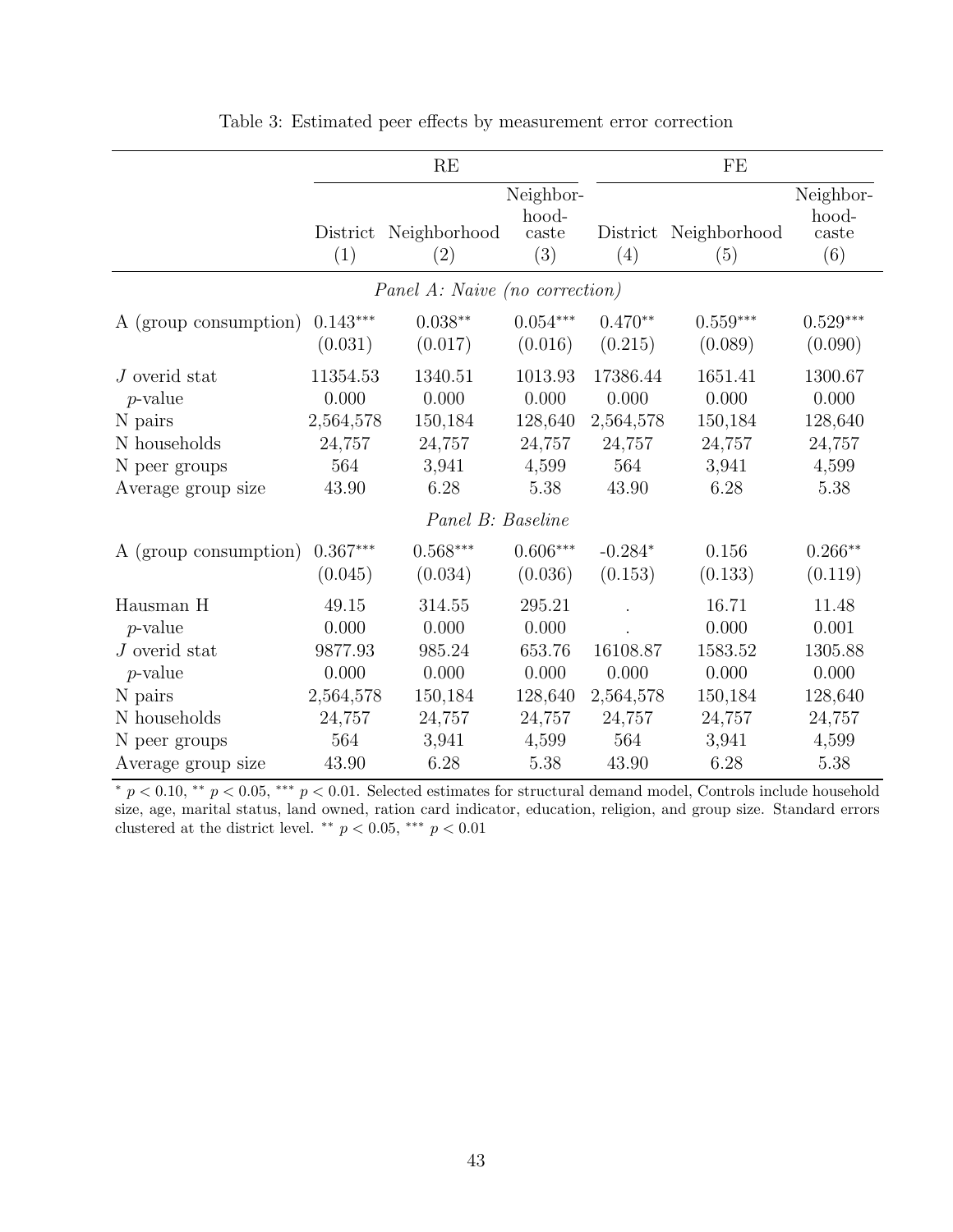<span id="page-44-0"></span>

|                          |            | RE         |            |             |           | FE              |            |                 |  |
|--------------------------|------------|------------|------------|-------------|-----------|-----------------|------------|-----------------|--|
|                          | (1)        | (2)        | (3)        | (4)         | (5)       | (6)             | (7)        | (8)             |  |
| Constant                 | $0.606***$ | $0.606***$ | $0.600***$ | $0.694***$  | $0.266**$ | $0.255***$      | 0.078      | 0.145           |  |
|                          | (0.036)    | (0.035)    | (0.057)    | (0.041)     | (0.119)   | (0.121)         | (0.125)    | (0.143)         |  |
| Scheduled non-Hindu      |            | $0.168**$  |            |             |           | 0.130           |            |                 |  |
|                          |            | (0.066)    |            |             |           | (0.237)         |            |                 |  |
| Scheduled Hindu          |            | $0.247***$ |            |             |           | $-0.285$        |            |                 |  |
|                          |            | (0.087)    |            |             |           | (0.330)         |            |                 |  |
| Non-scheduled non-Hindu  |            | $0.179***$ |            |             |           | $-0.075$        |            |                 |  |
|                          |            | (0.055)    |            |             |           | (0.153)         |            |                 |  |
| Owns land                |            |            | 0.031      |             |           |                 | $0.446***$ |                 |  |
|                          |            |            | (0.054)    |             |           |                 | (0.136)    |                 |  |
| High school or greater   |            |            |            | $-0.186***$ |           |                 |            | $0.454^{***}\,$ |  |
|                          |            |            |            | (0.057)     |           |                 |            | (0.163)         |  |
| $p$ -value heterogeneity |            | 0.00       | 0.56       | 0.00        |           | 0.68            | 0.00       | 0.01            |  |
| N pairs                  | 128,640    | 128,640    | 100,756    | 84,052      |           | 128,640 128,640 | 100,756    | 84,052          |  |
| N households             | 24,757     | 24,757     | 21,696     | 20,233      | 24,757    | 24,757          | 21,696     | 20,233          |  |
| N peer groups            | 4,599      | 4,599      | 4,452      | 4,446       | 4,599     | 4,599           | 4,452      | 4,446           |  |

Table 4: Peer effects by demographic group

Selected estimates for structural demand model, Controls include household size, age, marital status, land owned, ration card indicator, education, religion, and group size. A (group consumption) represents the structural effect of group consumption on own consumption, constrained to be the same for all goods. Standard errors clustered at the district level. \*\*  $p < 0.05$ , \*\*\*  $p < 0.01$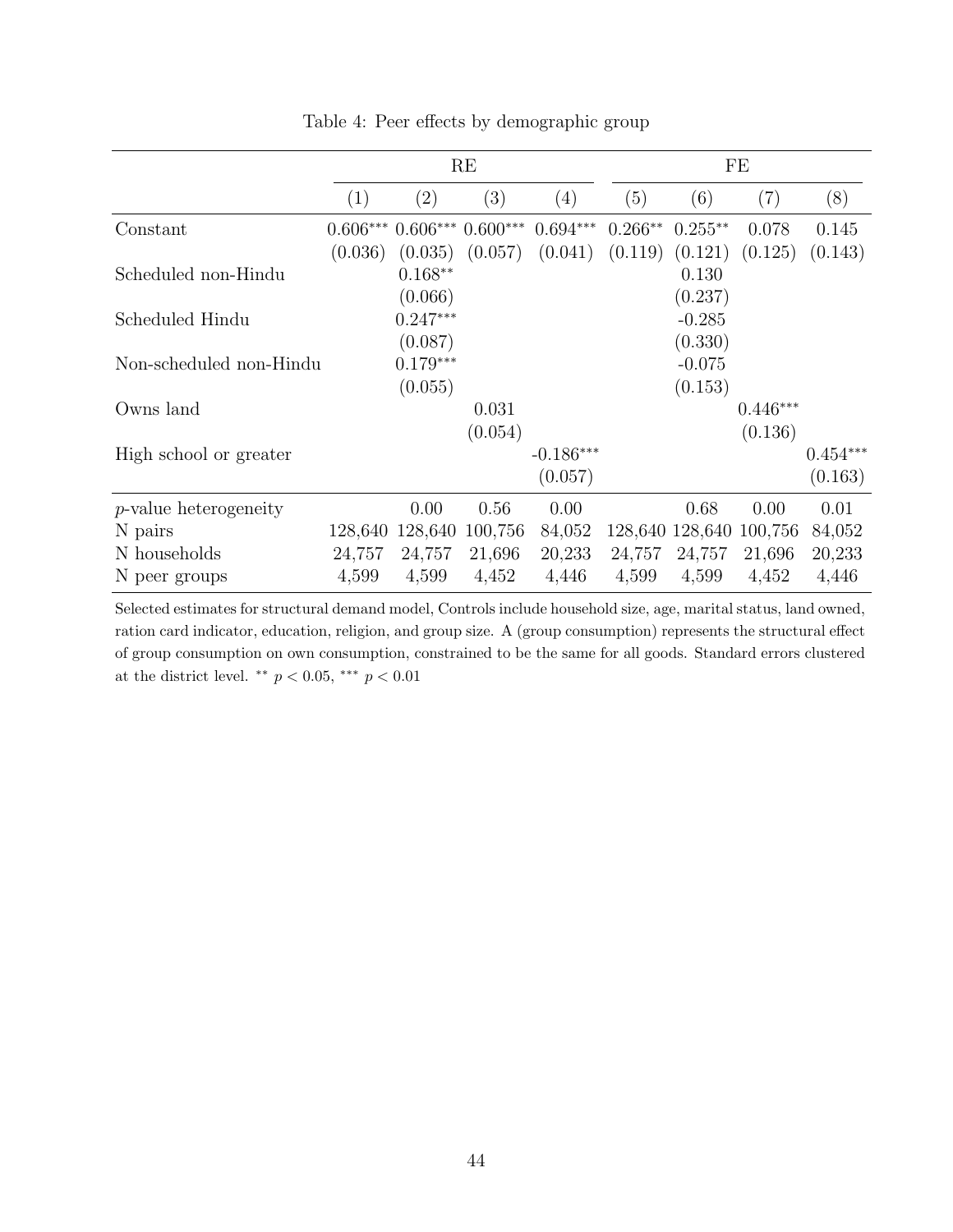<span id="page-45-0"></span>

|                       |            | RE                              |            | FE          |
|-----------------------|------------|---------------------------------|------------|-------------|
|                       | (2)        |                                 | (3)        | 4)          |
|                       |            | Own-group Upper caste Own-group |            | Upper caste |
| A (group consumption) | $0.802***$ | 0.052                           | $0.445***$ | 0.011       |
|                       | (0.070)    | (0.039)                         | (0.138)    | (0.302)     |
| Number of pairs       | 8,962      | 8,962                           | 8,962      | 8,962       |
| Number of groups      | 564        | 564                             | 564        | 564         |

Table 5: Peer effects of own-group and out-group spending

Dependent variable is household food spending. Individual controls include household size, age, marital status and amount of land owned. All models include price controls. Analysis is restricted to scheduled castes and tribes in FSUs with at least 3 non-scheduled caste or tribe households. Own-group columns display the peer effects of own-group expenditure; Upper caste columns display the peer effect of the neighbor upper caste household expenditure. Standard errors in parentheses and clustered at the group level. \*  $p < 0.10$ , \*\*  $p < 0.05$ , \*\*\*  $p < 0.01$ .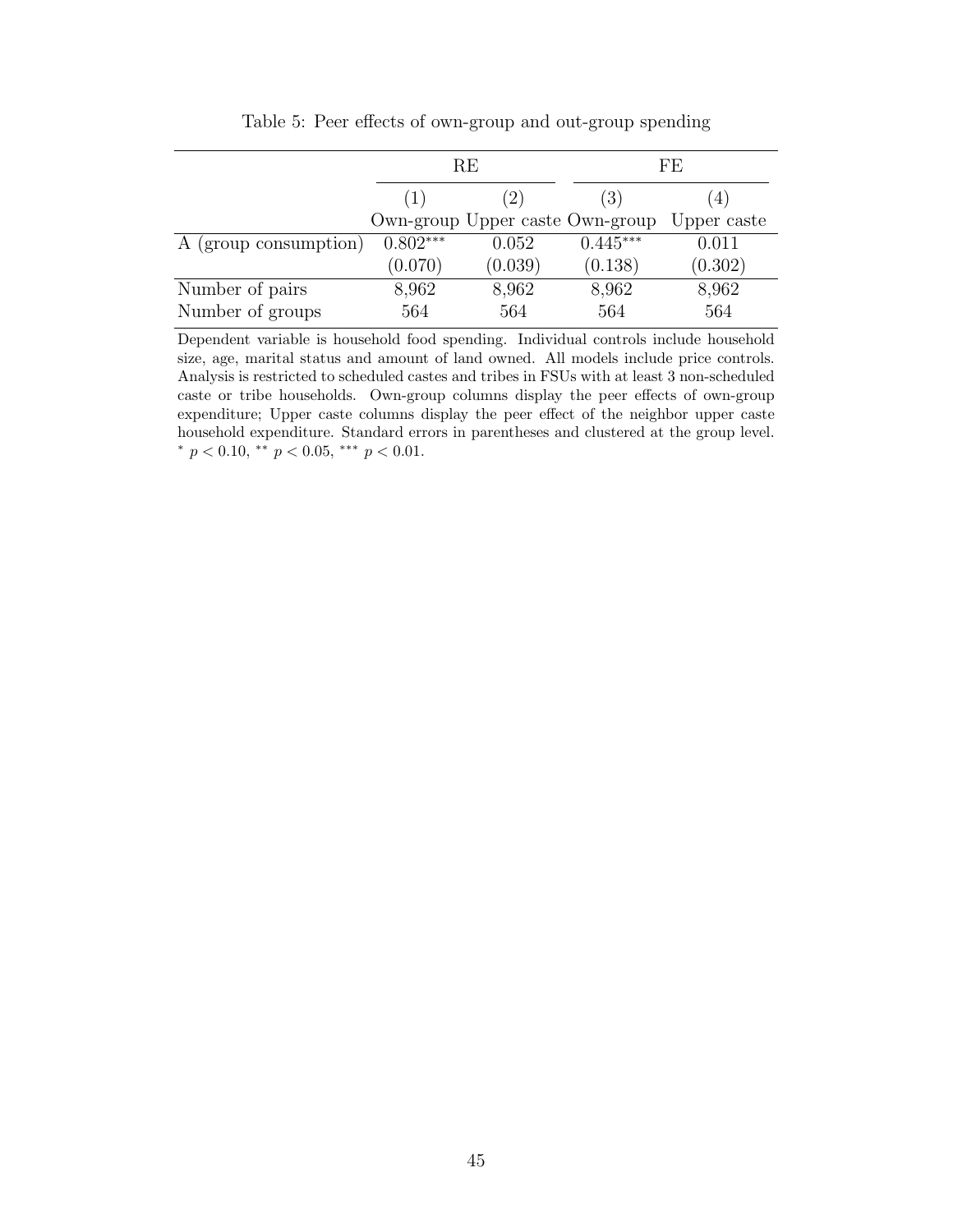<span id="page-46-0"></span>

|                                                                               |          | RE                  |                     |                                             | FE                  |           |
|-------------------------------------------------------------------------------|----------|---------------------|---------------------|---------------------------------------------|---------------------|-----------|
|                                                                               | (1)      | (2)                 | (3)                 | $\left( 4\right)$                           | (5)                 | (6)       |
| A (group food on food consumption)                                            |          |                     |                     | $0.411***$ $0.639***$ $0.606***$ $9.741***$ | $2.228***$          | $0.266**$ |
|                                                                               | (0.171)  | $(0.036)$ $(0.036)$ |                     | (2.066)                                     | (0.382)             | (0.119)   |
| A (group non-food on non-food consumption) $0.452***0.572***0.606***5.400***$ |          |                     |                     |                                             | $-0.911***$ 0.266** |           |
|                                                                               | (0.171)  |                     | $(0.034)$ $(0.036)$ | (1.577)                                     | (0.276)             | (0.119)   |
| A (group food on own non-food consumption)                                    | $-0.397$ |                     |                     | $-7.695***$                                 |                     |           |
|                                                                               | (0.275)  |                     |                     | (1.828)                                     |                     |           |
| A (group non-food on own food consumption)                                    | $-0.095$ |                     |                     | $-6.383***$                                 |                     |           |
|                                                                               | (0.102)  |                     |                     | (1.860)                                     |                     |           |
| $p$ -value equality                                                           | 0.896    | 0.001               |                     | 0.000                                       | 0.000               |           |
| $p$ -value diagonal                                                           | 0.002    |                     |                     | 0.000                                       |                     |           |
| N pairs                                                                       |          | 128,640 128,640     | 128,640             | 128,640                                     | 128,640             | 128,640   |
| N households                                                                  | 24,757   | 24,757              | 24,757              | 24,757                                      | 24,757              | 24,757    |
| N peer groups                                                                 | 4,599    | 4,599               | 4,599               | 4,599                                       | 4,599               | 4,599     |

Table 6: Peer effects by A matrix specification

Selected estimates for structural demand model, Controls include household size, age, marital status, land owned, ration card indicator, education, religion, and group size. Standard errors clustered at the district level.  $**$   $p < 0.05$ , ∗∗∗ p < 0.01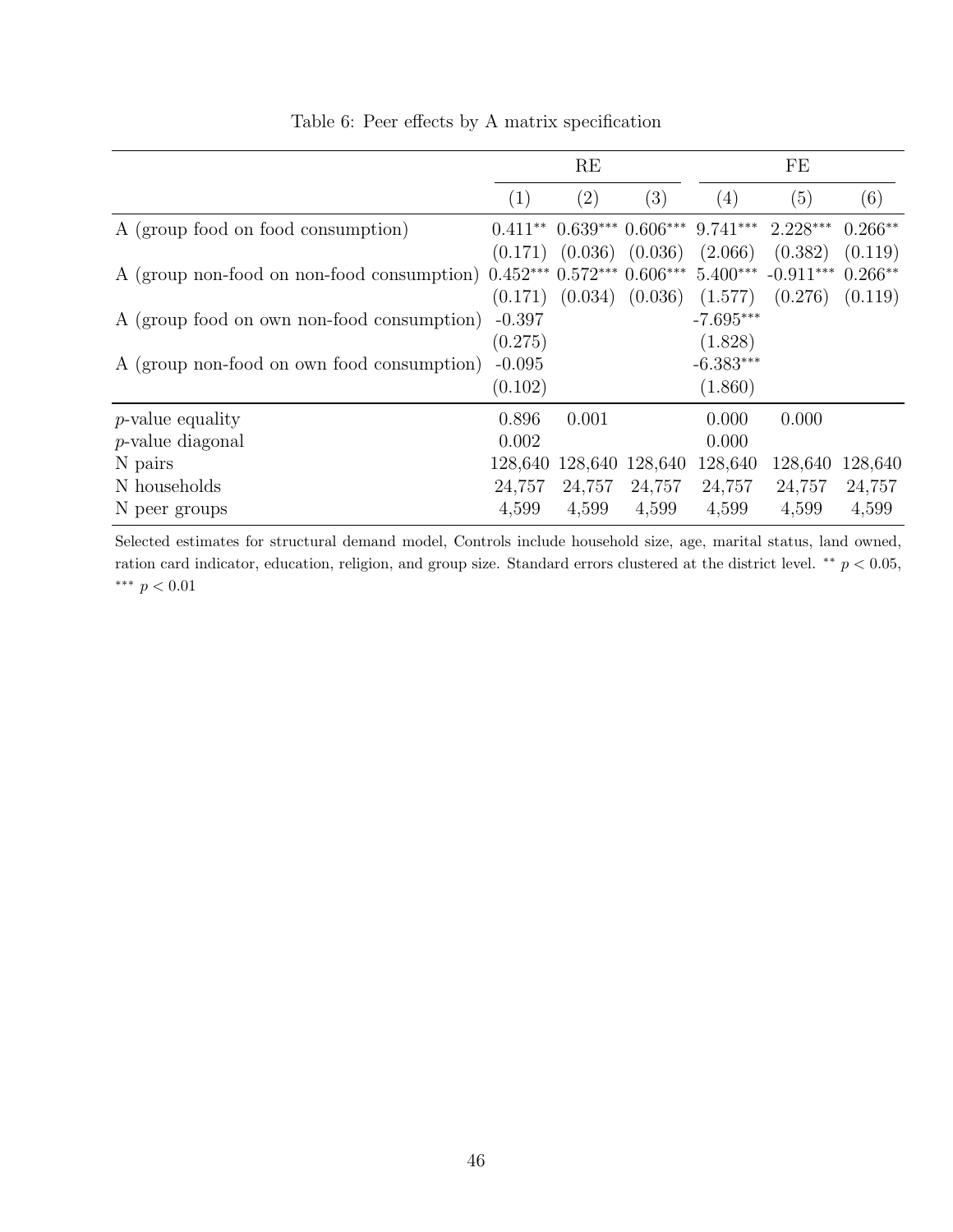<span id="page-47-0"></span>

|                                                                          | RE      |                                  |         | FE         |  |
|--------------------------------------------------------------------------|---------|----------------------------------|---------|------------|--|
|                                                                          | (1)     | (2)                              | (3)     | (4)        |  |
| A (group food on food consumption)                                       |         | $0.848***$ $0.932***$ $2.393***$ |         | $0.296***$ |  |
|                                                                          |         | $(0.023)$ $(0.014)$ $(0.426)$    |         | (0.100)    |  |
| A (group fuel on own fuel consumption)                                   |         | $0.938***0.932***2.820***$       |         | $0.296***$ |  |
|                                                                          |         | $(0.018)$ $(0.014)$ $(0.913)$    |         | (0.100)    |  |
| A (group other on own other consumption) $0.740***$ $0.932***$ -1.387*** |         |                                  |         | $0.296***$ |  |
|                                                                          |         | $(0.023)$ $(0.014)$              | (0.334) | (0.100)    |  |
| Hausman H                                                                |         |                                  | 42.151  | 41.701     |  |
| <i>p</i> -value                                                          |         |                                  | 0.00    | 0.00       |  |
| $p$ -value equality                                                      | 0.000   |                                  | 0.000   |            |  |
| N pairs                                                                  | 128,640 | 128,640                          | 128,640 | 128,640    |  |
| N households                                                             | 24,757  | 24,757                           | 24,757  | 24,757     |  |
| N peer groups                                                            | 4,599   | 4,599                            | 4,599   | 4,599      |  |

Table 7: Estimated peer effects in a three-good demand system

Selected estimates for structural demand model, Controls include household size, age, marital status, land owned, ration card indicator, education, religion, and group size. Standard errors clustered at the district level. \*\*  $p < 0.05$ , \*\*\*  $p < 0.01$